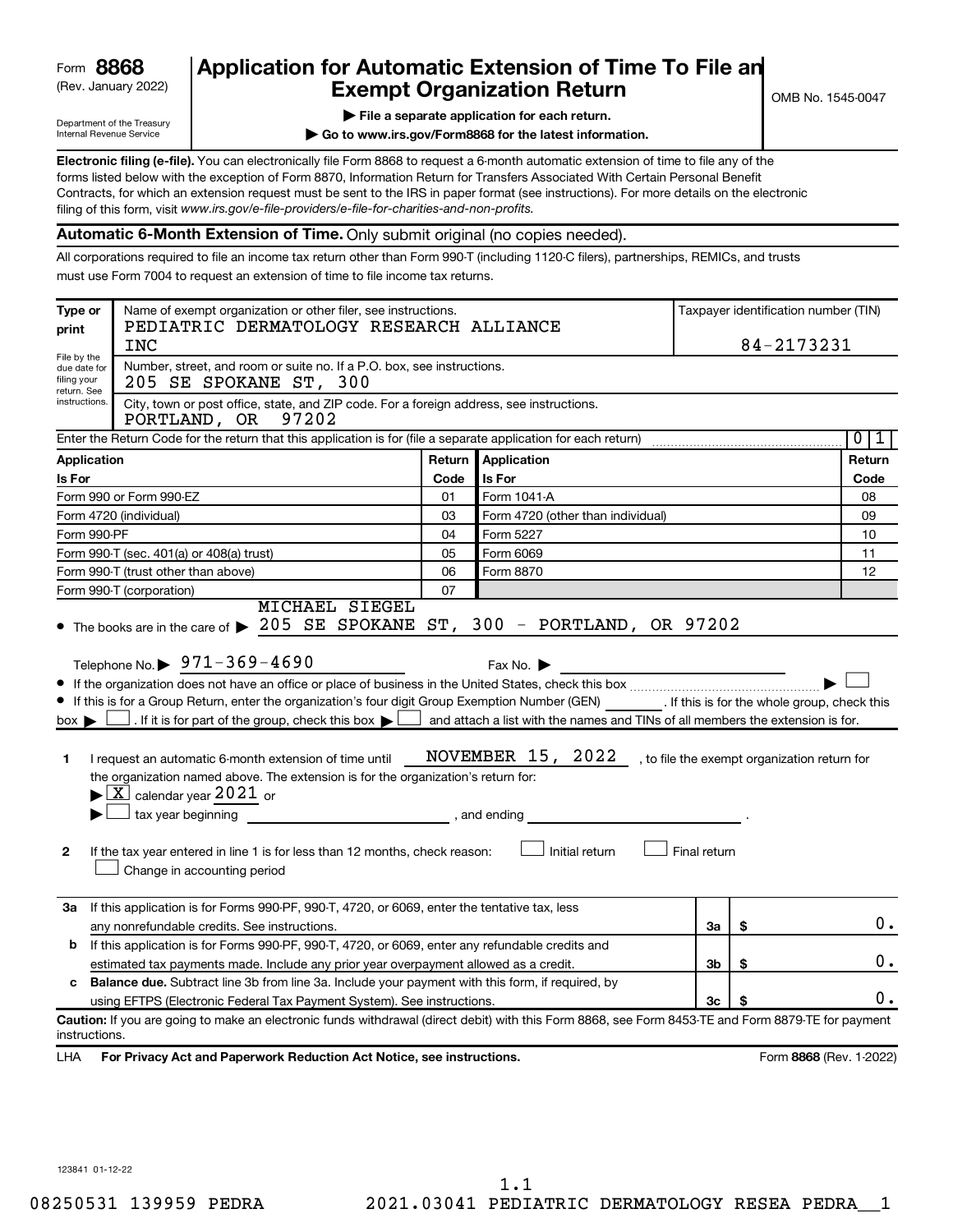| Form | ïΩ |  |
|------|----|--|
|      |    |  |

Department of the Treasury

# EXTENDED TO NOVEMBER 15, 2022

**990 Return of Organization Exempt From Income Tax Punce 1845-004 2021** 

**▶ Do not enter social security numbers on this form as it may be made public. Open to Public**<br> **▶ Go to www.irs.gov/Form990 for instructions and the latest information.** Inspection **| Go to www.irs.gov/Form990 for instructions and the latest information. Inspection**



|                                |                                                    | ► Go to www.irs.gov/Form990 for instructions and the latest information.<br>Internal Revenue Service                                        |                                                                              | Inspection                                      |
|--------------------------------|----------------------------------------------------|---------------------------------------------------------------------------------------------------------------------------------------------|------------------------------------------------------------------------------|-------------------------------------------------|
|                                |                                                    | A For the 2021 calendar year, or tax year beginning<br>and ending                                                                           |                                                                              |                                                 |
|                                | <b>B</b> Check if applicable:<br>Address<br>change | <b>C</b> Name of organization<br>PEDIATRIC DERMATOLOGY RESEARCH ALLIANCE<br><b>INC</b>                                                      | D Employer identification number                                             |                                                 |
|                                | Name<br>change                                     | Doing business as                                                                                                                           | 84-2173231                                                                   |                                                 |
|                                | Initial<br>return<br>Final<br>return/              | Number and street (or P.O. box if mail is not delivered to street address)<br>Room/suite<br>300<br>205 SE SPOKANE ST                        | E Telephone number<br>$971 - 369 - 4690$                                     |                                                 |
|                                | termin-<br>ated                                    | City or town, state or province, country, and ZIP or foreign postal code                                                                    | G Gross receipts \$                                                          | 1,370,056.                                      |
|                                | Amended<br>return                                  | 97202<br>PORTLAND, OR                                                                                                                       | H(a) Is this a group return                                                  |                                                 |
|                                | Applica-<br>tion<br>pending                        | F Name and address of principal officer: MICHAEL SIEGEL<br>SAME AS C ABOVE                                                                  | for subordinates?<br>$H(b)$ Are all subordinates included? $\Box$ Yes $\Box$ | $\,$ Yes $\,$ $\overline{\rm X}$ No $\,$<br>⊿No |
|                                |                                                    | <b>I</b> Tax-exempt status: $X \over 301(c)(3)$<br>$\sqrt{\bullet}$ (insert no.)<br>$4947(a)(1)$ or<br>$\Box$ 501(c) (                      | 527<br>If "No," attach a list. See instructions                              |                                                 |
|                                |                                                    | J Website: PEDRARESEARCH.ORG                                                                                                                | $H(c)$ Group exemption number $\blacktriangleright$                          |                                                 |
|                                |                                                    | Other $\blacktriangleright$<br>K Form of organization: $X$ Corporation<br>Association<br>Trust                                              | L Year of formation: $2019$ M State of legal domicile: IN                    |                                                 |
|                                | Part I                                             | <b>Summary</b>                                                                                                                              |                                                                              |                                                 |
|                                | 1                                                  | Briefly describe the organization's mission or most significant activities: CREATE, INSPIRE, AND SUSTAIN                                    |                                                                              |                                                 |
| Activities & Governance        |                                                    | DIRECT RESEARCH TO PREVENT, TREAT, AND CURE CHILDHOOD SKIN DISEASE.                                                                         |                                                                              |                                                 |
|                                | 2                                                  | Check this box $\blacktriangleright$ $\Box$ if the organization discontinued its operations or disposed of more than 25% of its net assets. |                                                                              |                                                 |
|                                | з                                                  | Number of voting members of the governing body (Part VI, line 1a)                                                                           | $\mathbf{3}$                                                                 | 14                                              |
|                                | 4                                                  |                                                                                                                                             | $\overline{4}$                                                               | 11                                              |
|                                | 5                                                  |                                                                                                                                             |                                                                              | $\overline{5}$                                  |
|                                | 6                                                  |                                                                                                                                             | 6                                                                            | $\overline{50}$                                 |
|                                |                                                    |                                                                                                                                             | 7a                                                                           | $\overline{0}$ .                                |
|                                |                                                    |                                                                                                                                             | $\overline{7b}$                                                              | $\overline{0}$ .                                |
|                                |                                                    |                                                                                                                                             | <b>Prior Year</b>                                                            | <b>Current Year</b>                             |
|                                | 8                                                  |                                                                                                                                             | 1,040,930.                                                                   | 1,345,859.                                      |
|                                | 9                                                  | Program service revenue (Part VIII, line 2g)                                                                                                | $\mathbf{0}$ .                                                               | 19,075.                                         |
| Revenue                        | 10                                                 |                                                                                                                                             | 5,084.                                                                       | 5,122.                                          |
|                                | 11                                                 | Other revenue (Part VIII, column (A), lines 5, 6d, 8c, 9c, 10c, and 11e)                                                                    | $0$ .                                                                        | $\overline{0}$ .                                |
|                                | 12                                                 | Total revenue - add lines 8 through 11 (must equal Part VIII, column (A), line 12)                                                          | 1,046,014.                                                                   | 1,370,056.                                      |
|                                | 13                                                 | Grants and similar amounts paid (Part IX, column (A), lines 1-3)                                                                            | 289,454.                                                                     | 524,754.                                        |
|                                | 14                                                 |                                                                                                                                             | 0.                                                                           | 0.                                              |
|                                | 15                                                 | Salaries, other compensation, employee benefits (Part IX, column (A), lines 5-10)                                                           | 300, 286.                                                                    | 444,800.                                        |
| Expenses                       |                                                    |                                                                                                                                             | 0.                                                                           | Ο.                                              |
|                                |                                                    | 0.<br><b>b</b> Total fundraising expenses (Part IX, column (D), line 25)<br>►                                                               |                                                                              |                                                 |
|                                |                                                    |                                                                                                                                             | 271,820.                                                                     | 233,360.                                        |
|                                |                                                    | 18 Total expenses. Add lines 13-17 (must equal Part IX, column (A), line 25)                                                                | 861,560.                                                                     | 1, 202, 914.                                    |
|                                | 19                                                 |                                                                                                                                             | 184, 454.                                                                    | 167, 142.                                       |
|                                |                                                    |                                                                                                                                             | <b>Beginning of Current Year</b>                                             | <b>End of Year</b>                              |
| Net Assets or<br>Fund Balances | 20                                                 | Total assets (Part X, line 16)                                                                                                              | 1,348,310.                                                                   | 1,440,239.                                      |
|                                | 21                                                 | Total liabilities (Part X, line 26)                                                                                                         | 549,437.                                                                     | 428,757.                                        |
|                                | 22                                                 |                                                                                                                                             | 798,873.                                                                     | 1,011,482.                                      |
|                                | Part II                                            | <b>Signature Block</b>                                                                                                                      |                                                                              |                                                 |
|                                |                                                    |                                                                                                                                             |                                                                              |                                                 |

Under penalties of perjury, I declare that I have examined this return, including accompanying schedules and statements, and to the best of my knowledge and belief, it is true, correct, and complete. Declaration of preparer (other than officer) is based on all information of which preparer has any knowledge.

| Sign<br>Here    | Signature of officer<br>MICHAEL SIEGEL, EXECUTIVE DIRECTOR<br>Type or print name and title |                      | Date                                     |           |
|-----------------|--------------------------------------------------------------------------------------------|----------------------|------------------------------------------|-----------|
|                 | Print/Type preparer's name                                                                 | Preparer's signature | Date<br><b>PTIN</b><br>Check             |           |
| Paid            | MEMBER<br>LEMLER.<br>DAVID W.                                                              | LEMLER,<br>DAVID W.  | P00378478<br>$MEM05/31/22$ self-employed |           |
| Preparer        | Firm's name LEMLER GROUP, LLC                                                              |                      | Firm's EIN $\geq 33 - 1215017$           |           |
| Use Only        | Firm's address 5625 N POST ROAD, SUITE 104                                                 |                      |                                          |           |
|                 | INDIANAPOLIS, IN 46216                                                                     |                      | Phone no. $(317)$ 449-0121               |           |
|                 | May the IRS discuss this return with the preparer shown above? See instructions            |                      | x<br>Yes                                 | <b>No</b> |
| 132001 12-09-21 | LHA For Paperwork Reduction Act Notice, see the separate instructions.                     |                      | Form 990 (2021)                          |           |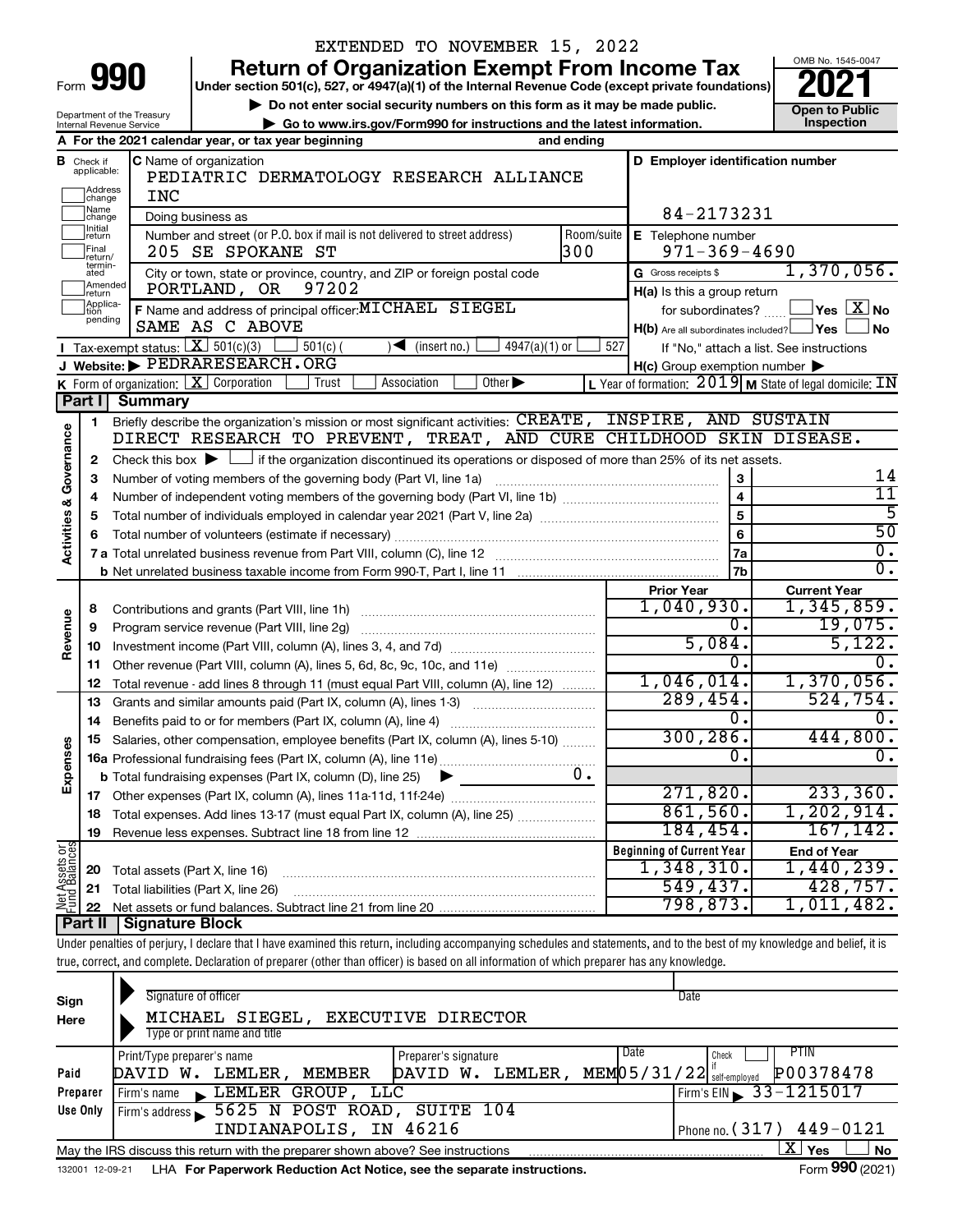|                | PEDIATRIC DERMATOLOGY RESEARCH ALLIANCE                                                                                                                                                 |                                     |
|----------------|-----------------------------------------------------------------------------------------------------------------------------------------------------------------------------------------|-------------------------------------|
|                | 84-2173231<br><b>INC</b><br>Form 990 (2021)<br>Part III   Statement of Program Service Accomplishments                                                                                  | Page 2                              |
|                |                                                                                                                                                                                         |                                     |
| 1.             | Briefly describe the organization's mission:                                                                                                                                            |                                     |
|                | CREATE, INSPIRE, AND SUSTAIN DIRECT RESEARCH TO PREVENT, TREAT, AND                                                                                                                     |                                     |
|                | CURE CHILDHOOD SKIN DISEASE.                                                                                                                                                            |                                     |
|                |                                                                                                                                                                                         |                                     |
|                |                                                                                                                                                                                         |                                     |
| $\overline{2}$ | Did the organization undertake any significant program services during the year which were not listed on the                                                                            |                                     |
|                | prior Form 990 or 990-EZ?                                                                                                                                                               | $\exists$ Yes $\boxed{\text{X}}$ No |
|                | If "Yes," describe these new services on Schedule O.                                                                                                                                    |                                     |
| 3              | Did the organization cease conducting, or make significant changes in how it conducts, any program services?                                                                            | $\Box$ Yes $[\,\mathbf{X}\,]$ No    |
| 4              | If "Yes," describe these changes on Schedule O.<br>Describe the organization's program service accomplishments for each of its three largest program services, as measured by expenses. |                                     |
|                | Section 501(c)(3) and 501(c)(4) organizations are required to report the amount of grants and allocations to others, the total expenses, and                                            |                                     |
|                | revenue, if any, for each program service reported.                                                                                                                                     |                                     |
|                | 116, 302. including grants of \$<br>4a (Code:<br>) (Expenses \$<br>) (Revenue \$                                                                                                        | 19,075.                             |
|                | ANNUAL CONFERENCE - PEDRA'S ANNUAL CONFERENCE WELCOMES DEDICATED                                                                                                                        |                                     |
|                | SCIENTISTS, PARTNERS FROM INDUSTRY AND GOVERNMENT, PATIENTS, AND                                                                                                                        |                                     |
|                | ADVOCATES TO LEARN, SHARE, AND ADVANCE DIRECT RESEARCH THAT IMPROVES                                                                                                                    |                                     |
|                | THE LIVES OF CHILDREN AND FAMILIES FACING THE BURDEN OF PEDIATRIC SKIN                                                                                                                  |                                     |
|                | DISEASES.                                                                                                                                                                               |                                     |
|                |                                                                                                                                                                                         |                                     |
|                |                                                                                                                                                                                         |                                     |
|                |                                                                                                                                                                                         |                                     |
|                |                                                                                                                                                                                         |                                     |
|                |                                                                                                                                                                                         |                                     |
|                |                                                                                                                                                                                         |                                     |
|                |                                                                                                                                                                                         |                                     |
|                | $\overline{623}$ , 594. including grants of \$<br>524,754. $ $ (Revenue \$<br>4b (Code:<br>) (Expenses \$                                                                               |                                     |
|                | DIRECT RESEARCH - PEDRA IS DEDICATED TO ACCELERATING THE PACE OF DIRECT<br>RESEARCH AND EQUIPPING HEALTH CARE PROVIDERS WITH TREATMENT OPTIONS                                          |                                     |
|                | THAT IMPROVE PATIENTS' LIVES ON A MEANINGFUL TIMELINE. PEDRA PROVIDES                                                                                                                   |                                     |
|                | RESOURCES TO RESEARCHERS INTERESTED IN IMPROVING THE LIVES OF CHILDREN                                                                                                                  |                                     |
|                | WITH SKIN DISEASE AND ALSO PROVIDES FUNDING IN SUPPORT OF STUDIES,                                                                                                                      |                                     |
|                | INVESTIGATORS, AND IMPORTANT INITIATIVES.                                                                                                                                               |                                     |
|                |                                                                                                                                                                                         |                                     |
|                |                                                                                                                                                                                         |                                     |
|                |                                                                                                                                                                                         |                                     |
|                |                                                                                                                                                                                         |                                     |
|                |                                                                                                                                                                                         |                                     |
|                |                                                                                                                                                                                         |                                     |
| 4c             | $156, 79\overline{2}$ .<br>including grants of \$<br>(Expenses \$<br>(Revenue \$<br>(Code:                                                                                              |                                     |
|                | OUTREACH AND EDUCATION - PEDRA PROVIDES DIRECT RESEARCH-RELATED                                                                                                                         |                                     |
|                | EDUCATION AND OUTREACH TO THOSE WHO TREAT CHILDHOOD<br>SKIN<br>DISEASE,                                                                                                                 |                                     |
|                | PATIENTS, PARENTS, AND SCIENTISTS.                                                                                                                                                      |                                     |
|                |                                                                                                                                                                                         |                                     |
|                |                                                                                                                                                                                         |                                     |
|                |                                                                                                                                                                                         |                                     |
|                |                                                                                                                                                                                         |                                     |
|                |                                                                                                                                                                                         |                                     |
|                |                                                                                                                                                                                         |                                     |
|                |                                                                                                                                                                                         |                                     |
|                |                                                                                                                                                                                         |                                     |
|                |                                                                                                                                                                                         |                                     |
| 4d -           | Other program services (Describe on Schedule O.)                                                                                                                                        |                                     |
|                | (Expenses \$<br>(Revenue \$<br>including grants of \$<br>896,688.<br>Total program service expenses                                                                                     |                                     |
| 4е             |                                                                                                                                                                                         | Form 990 (2021)                     |
|                | 132002 12-09-21                                                                                                                                                                         |                                     |
|                | 3                                                                                                                                                                                       |                                     |
|                | גסחקם 20041 ו?גותי<br>ACCEPTE AND TO DENTATION OF THE THAT ON THE CONTROL OF THE STATE OF THE STATE OF THE STATE OF THE STATE OF TH                                                     |                                     |

08250531 139959 PEDRA 2021.03041 PEDIATRIC DERMATOLOGY RESEA PEDRA\_\_1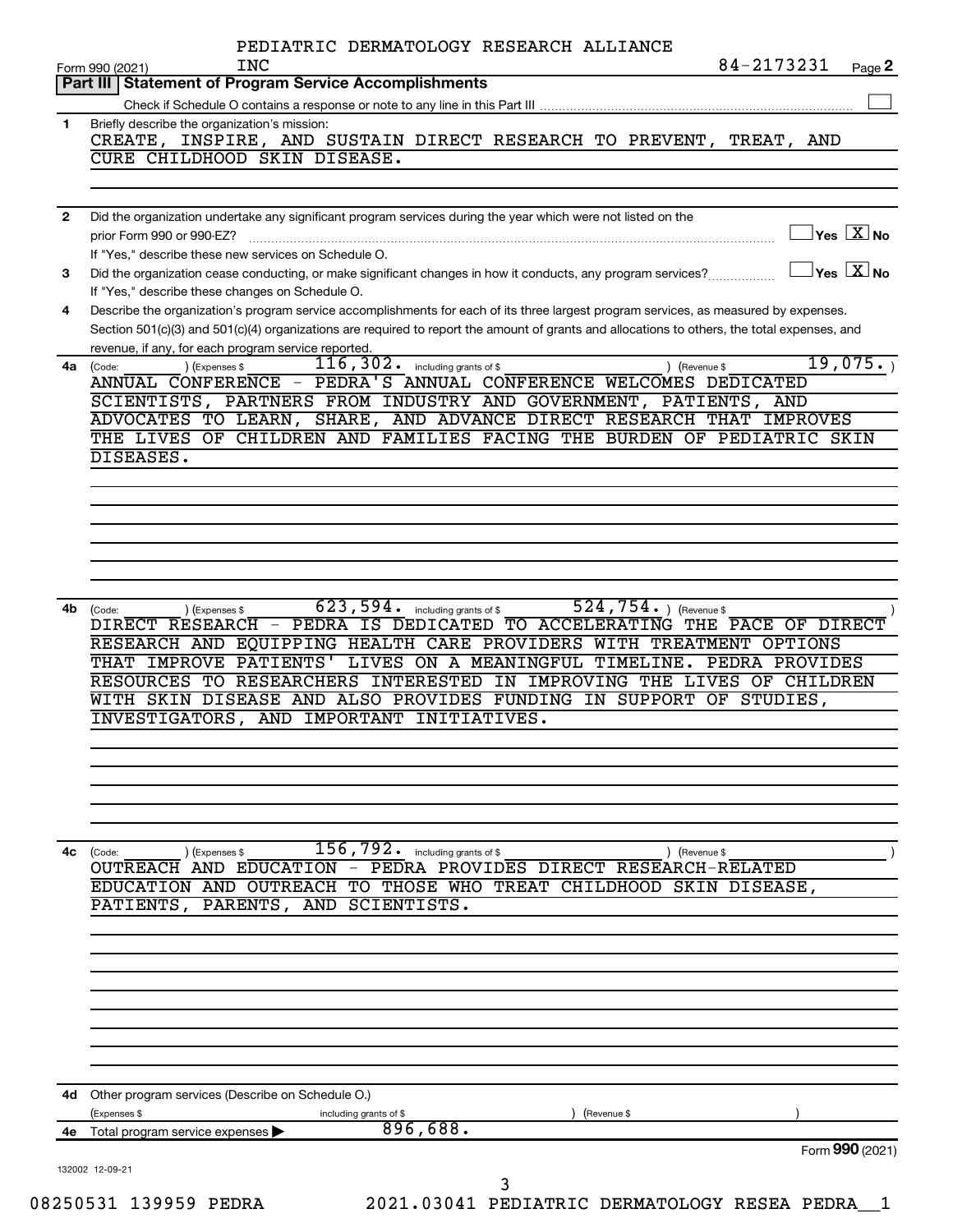**Part IV Checklist of Required Schedules**

Form 990 (2021) Page **3** INC 84-2173231

|     |                                                                                                                                                                                                                                     |                 | Yes                     | No                      |
|-----|-------------------------------------------------------------------------------------------------------------------------------------------------------------------------------------------------------------------------------------|-----------------|-------------------------|-------------------------|
| 1   | Is the organization described in section $501(c)(3)$ or $4947(a)(1)$ (other than a private foundation)?                                                                                                                             |                 |                         |                         |
|     |                                                                                                                                                                                                                                     | 1               | X                       |                         |
| 2   |                                                                                                                                                                                                                                     | $\mathfrak{p}$  | $\overline{\textbf{x}}$ |                         |
| 3   | Did the organization engage in direct or indirect political campaign activities on behalf of or in opposition to candidates for                                                                                                     |                 |                         |                         |
|     |                                                                                                                                                                                                                                     | 3               |                         | x                       |
| 4   | Section 501(c)(3) organizations. Did the organization engage in lobbying activities, or have a section 501(h) election in effect                                                                                                    |                 |                         |                         |
|     |                                                                                                                                                                                                                                     | 4               |                         | х                       |
| 5   | Is the organization a section 501(c)(4), 501(c)(5), or 501(c)(6) organization that receives membership dues, assessments, or                                                                                                        |                 |                         |                         |
|     |                                                                                                                                                                                                                                     | 5               |                         | х                       |
| 6   | Did the organization maintain any donor advised funds or any similar funds or accounts for which donors have the right to                                                                                                           |                 |                         |                         |
|     | provide advice on the distribution or investment of amounts in such funds or accounts? If "Yes," complete Schedule D, Part I                                                                                                        | 6               |                         | x                       |
| 7   | Did the organization receive or hold a conservation easement, including easements to preserve open space,                                                                                                                           |                 |                         | х                       |
|     |                                                                                                                                                                                                                                     | $\overline{7}$  |                         |                         |
| 8   | Did the organization maintain collections of works of art, historical treasures, or other similar assets? If "Yes," complete                                                                                                        |                 |                         | x                       |
|     | Schedule D, Part III <b>Marting Communities</b> and the contract of the contract of the contract of the contract of the contract of the contract of the contract of the contract of the contract of the contract of the contract of | 8               |                         |                         |
| 9   | Did the organization report an amount in Part X, line 21, for escrow or custodial account liability, serve as a custodian for                                                                                                       |                 |                         |                         |
|     | amounts not listed in Part X; or provide credit counseling, debt management, credit repair, or debt negotiation services?                                                                                                           | 9               |                         | х                       |
| 10  | Did the organization, directly or through a related organization, hold assets in donor-restricted endowments                                                                                                                        |                 |                         |                         |
|     |                                                                                                                                                                                                                                     | 10              |                         | x                       |
| 11  | If the organization's answer to any of the following questions is "Yes," then complete Schedule D, Parts VI, VII, VIII, IX, or X,                                                                                                   |                 |                         |                         |
|     | as applicable.                                                                                                                                                                                                                      |                 |                         |                         |
|     | a Did the organization report an amount for land, buildings, and equipment in Part X, line 10? If "Yes," complete Schedule D,                                                                                                       |                 |                         |                         |
|     | Part VI                                                                                                                                                                                                                             | 11a             |                         | x                       |
|     | <b>b</b> Did the organization report an amount for investments - other securities in Part X, line 12, that is 5% or more of its total                                                                                               |                 |                         |                         |
|     |                                                                                                                                                                                                                                     | 11b             |                         | x                       |
|     | c Did the organization report an amount for investments - program related in Part X, line 13, that is 5% or more of its total                                                                                                       |                 |                         |                         |
|     |                                                                                                                                                                                                                                     | 11c             |                         | х                       |
|     | d Did the organization report an amount for other assets in Part X, line 15, that is 5% or more of its total assets reported in                                                                                                     |                 |                         |                         |
|     |                                                                                                                                                                                                                                     | 11d             |                         | x                       |
|     |                                                                                                                                                                                                                                     | 11e             |                         | X                       |
| f.  | Did the organization's separate or consolidated financial statements for the tax year include a footnote that addresses                                                                                                             |                 |                         |                         |
|     | the organization's liability for uncertain tax positions under FIN 48 (ASC 740)? If "Yes," complete Schedule D, Part X                                                                                                              | 11f             | х                       |                         |
|     | 12a Did the organization obtain separate, independent audited financial statements for the tax year? If "Yes," complete                                                                                                             |                 |                         |                         |
|     | Schedule D, Parts XI and XII                                                                                                                                                                                                        | 12a             | х                       |                         |
|     | <b>b</b> Was the organization included in consolidated, independent audited financial statements for the tax year?                                                                                                                  |                 |                         |                         |
|     | If "Yes," and if the organization answered "No" to line 12a, then completing Schedule D, Parts XI and XII is optional                                                                                                               | 12b             |                         | х                       |
| 13  |                                                                                                                                                                                                                                     | 13              |                         | $\overline{\textbf{x}}$ |
| 14a |                                                                                                                                                                                                                                     | 14a             |                         | x                       |
| b   | Did the organization have aggregate revenues or expenses of more than \$10,000 from grantmaking, fundraising, business,                                                                                                             |                 |                         |                         |
|     | investment, and program service activities outside the United States, or aggregate foreign investments valued at \$100,000                                                                                                          |                 |                         |                         |
|     |                                                                                                                                                                                                                                     | 14b             | х                       |                         |
| 15  | Did the organization report on Part IX, column (A), line 3, more than \$5,000 of grants or other assistance to or for any                                                                                                           |                 | х                       |                         |
|     |                                                                                                                                                                                                                                     | 15              |                         |                         |
| 16  | Did the organization report on Part IX, column (A), line 3, more than \$5,000 of aggregate grants or other assistance to                                                                                                            |                 |                         | х                       |
|     |                                                                                                                                                                                                                                     | 16              |                         |                         |
| 17  | Did the organization report a total of more than \$15,000 of expenses for professional fundraising services on Part IX,                                                                                                             | 17              |                         | х                       |
| 18  | Did the organization report more than \$15,000 total of fundraising event gross income and contributions on Part VIII, lines                                                                                                        |                 |                         |                         |
|     |                                                                                                                                                                                                                                     | 18              |                         | x                       |
| 19  | Did the organization report more than \$15,000 of gross income from gaming activities on Part VIII, line 9a? If "Yes,"                                                                                                              |                 |                         |                         |
|     |                                                                                                                                                                                                                                     | 19              |                         | х                       |
| 20a |                                                                                                                                                                                                                                     | 20a             |                         | x                       |
| b   |                                                                                                                                                                                                                                     | 20 <sub>b</sub> |                         |                         |
| 21  | Did the organization report more than \$5,000 of grants or other assistance to any domestic organization or                                                                                                                         |                 |                         |                         |
|     |                                                                                                                                                                                                                                     | 21              | х                       |                         |
|     | 132003 12-09-21                                                                                                                                                                                                                     |                 |                         | Form 990 (2021)         |

<sup>08250531 139959</sup> PEDRA 2021.03041 PEDIATRIC DERMATOLOGY RESEA PEDRA\_\_1 4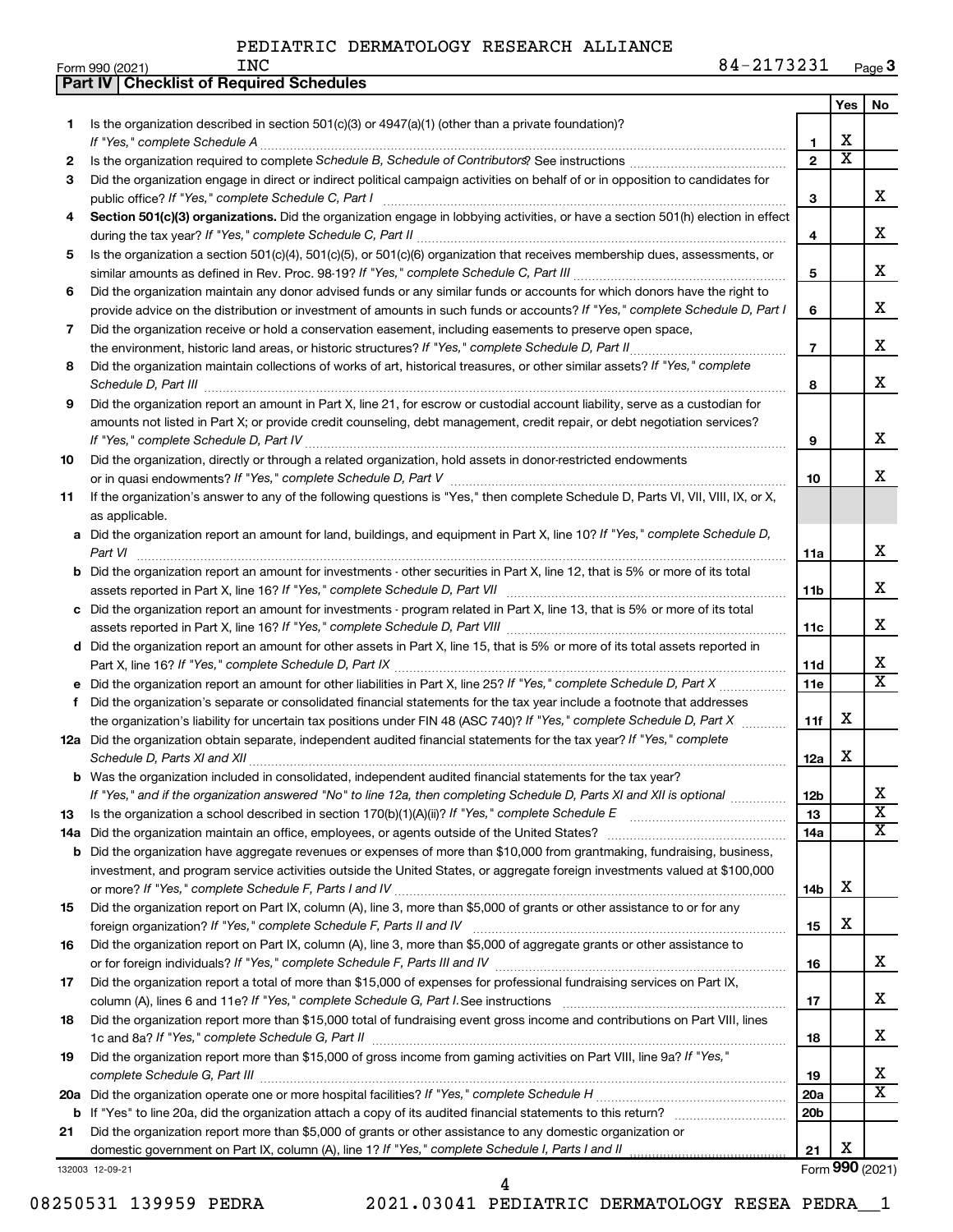| Form 990 (2021) |  | INC | <u>ר כר כדור ה</u><br>84<br>⊥ ت ∠ ت<br>$4 + 1$ | Page 4 |
|-----------------|--|-----|------------------------------------------------|--------|
|-----------------|--|-----|------------------------------------------------|--------|

| Yes<br>No<br>Did the organization report more than \$5,000 of grants or other assistance to or for domestic individuals on<br>22<br>X<br>22<br>Did the organization answer "Yes" to Part VII, Section A, line 3, 4, or 5, about compensation of the organization's current<br>23<br>and former officers, directors, trustees, key employees, and highest compensated employees? If "Yes," complete<br>х<br>23<br>24a Did the organization have a tax-exempt bond issue with an outstanding principal amount of more than \$100,000 as of the<br>last day of the year, that was issued after December 31, 2002? If "Yes," answer lines 24b through 24d and complete<br>x<br>24a<br>24b<br>c Did the organization maintain an escrow account other than a refunding escrow at any time during the year to defease<br>24c<br>d Did the organization act as an "on behalf of" issuer for bonds outstanding at any time during the year?<br>24d<br>25a Section 501(c)(3), 501(c)(4), and 501(c)(29) organizations. Did the organization engage in an excess benefit<br>x<br>25a<br>b Is the organization aware that it engaged in an excess benefit transaction with a disqualified person in a prior year, and<br>that the transaction has not been reported on any of the organization's prior Forms 990 or 990-EZ? If "Yes," complete<br>х<br>Schedule L, Part I<br>25 <sub>b</sub><br>Did the organization report any amount on Part X, line 5 or 22, for receivables from or payables to any current<br>26<br>or former officer, director, trustee, key employee, creator or founder, substantial contributor, or 35%<br>X<br>controlled entity or family member of any of these persons? If "Yes," complete Schedule L, Part II<br>26<br>Did the organization provide a grant or other assistance to any current or former officer, director, trustee, key employee,<br>27<br>creator or founder, substantial contributor or employee thereof, a grant selection committee member, or to a 35% controlled<br>x<br>entity (including an employee thereof) or family member of any of these persons? If "Yes," complete Schedule L, Part III<br>27<br>Was the organization a party to a business transaction with one of the following parties (see the Schedule L, Part IV,<br>28<br>instructions for applicable filing thresholds, conditions, and exceptions):<br>a A current or former officer, director, trustee, key employee, creator or founder, or substantial contributor? If<br>x<br>28a<br>$\overline{\texttt{x}}$<br>28b<br>c A 35% controlled entity of one or more individuals and/or organizations described in line 28a or 28b?!f<br>х<br>28c<br>$\overline{\text{X}}$<br>29<br>29<br>Did the organization receive contributions of art, historical treasures, or other similar assets, or qualified conservation<br>30<br>х<br>30<br>X<br>Did the organization liquidate, terminate, or dissolve and cease operations? If "Yes," complete Schedule N, Part I<br>31<br>31<br>Did the organization sell, exchange, dispose of, or transfer more than 25% of its net assets? If "Yes," complete<br>32<br>Χ<br>Schedule N, Part II<br>32<br>Did the organization own 100% of an entity disregarded as separate from the organization under Regulations<br>33<br>x<br>33<br>Was the organization related to any tax-exempt or taxable entity? If "Yes," complete Schedule R, Part II, III, or IV, and<br>34<br>х<br>Part V, line 1<br>34<br>X<br>35a Did the organization have a controlled entity within the meaning of section 512(b)(13)?<br>35a<br>b If "Yes" to line 35a, did the organization receive any payment from or engage in any transaction with a controlled entity<br>35 <sub>b</sub><br>Section 501(c)(3) organizations. Did the organization make any transfers to an exempt non-charitable related organization?<br>36<br>x<br>36<br>Did the organization conduct more than 5% of its activities through an entity that is not a related organization<br>37<br>x<br>37<br>Did the organization complete Schedule O and provide explanations on Schedule O for Part VI, lines 11b and 19?<br>38<br>х<br>38<br><b>Statements Regarding Other IRS Filings and Tax Compliance</b><br><b>Part V</b><br>Check if Schedule O contains a response or note to any line in this Part V [11] [12] Check if Schedule O contains a response or note to any line in this Part V<br>Yes<br>No<br>30<br>1b<br>c Did the organization comply with backup withholding rules for reportable payments to vendors and reportable gaming<br>х<br>1c<br>132004 12-09-21<br>5<br>גסחסם 20060 המחדר<br>ACCEPTE AND TO DENTATION OF THE CASH OF LANGE | <b>Part IV   Checklist of Required Schedules (continued)</b> |  |  |
|------------------------------------------------------------------------------------------------------------------------------------------------------------------------------------------------------------------------------------------------------------------------------------------------------------------------------------------------------------------------------------------------------------------------------------------------------------------------------------------------------------------------------------------------------------------------------------------------------------------------------------------------------------------------------------------------------------------------------------------------------------------------------------------------------------------------------------------------------------------------------------------------------------------------------------------------------------------------------------------------------------------------------------------------------------------------------------------------------------------------------------------------------------------------------------------------------------------------------------------------------------------------------------------------------------------------------------------------------------------------------------------------------------------------------------------------------------------------------------------------------------------------------------------------------------------------------------------------------------------------------------------------------------------------------------------------------------------------------------------------------------------------------------------------------------------------------------------------------------------------------------------------------------------------------------------------------------------------------------------------------------------------------------------------------------------------------------------------------------------------------------------------------------------------------------------------------------------------------------------------------------------------------------------------------------------------------------------------------------------------------------------------------------------------------------------------------------------------------------------------------------------------------------------------------------------------------------------------------------------------------------------------------------------------------------------------------------------------------------------------------------------------------------------------------------------------------------------------------------------------------------------------------------------------------------------------------------------------------------------------------------------------------------------------------------------------------------------------------------------------------------------------------------------------------------------------------------------------------------------------------------------------------------------------------------------------------------------------------------------------------------------------------------------------------------------------------------------------------------------------------------------------------------------------------------------------------------------------------------------------------------------------------------------------------------------------------------------------------------------------------------------------------------------------------------------------------------------------------------------------------------------------------------------------------------------------------------------------------------------------------------------------------------------------------------------------------------------------------------------------------------------------------------------------------------------------------------------------------------------------------------------------------------------------------------------------------------------------------------------------------------------------------------------------------------------------------------------------------------------------------------------------------------------------------------------------------------------------------------------------------------------------------------|--------------------------------------------------------------|--|--|
|                                                                                                                                                                                                                                                                                                                                                                                                                                                                                                                                                                                                                                                                                                                                                                                                                                                                                                                                                                                                                                                                                                                                                                                                                                                                                                                                                                                                                                                                                                                                                                                                                                                                                                                                                                                                                                                                                                                                                                                                                                                                                                                                                                                                                                                                                                                                                                                                                                                                                                                                                                                                                                                                                                                                                                                                                                                                                                                                                                                                                                                                                                                                                                                                                                                                                                                                                                                                                                                                                                                                                                                                                                                                                                                                                                                                                                                                                                                                                                                                                                                                                                                                                                                                                                                                                                                                                                                                                                                                                                                                                                                                                                                            |                                                              |  |  |
|                                                                                                                                                                                                                                                                                                                                                                                                                                                                                                                                                                                                                                                                                                                                                                                                                                                                                                                                                                                                                                                                                                                                                                                                                                                                                                                                                                                                                                                                                                                                                                                                                                                                                                                                                                                                                                                                                                                                                                                                                                                                                                                                                                                                                                                                                                                                                                                                                                                                                                                                                                                                                                                                                                                                                                                                                                                                                                                                                                                                                                                                                                                                                                                                                                                                                                                                                                                                                                                                                                                                                                                                                                                                                                                                                                                                                                                                                                                                                                                                                                                                                                                                                                                                                                                                                                                                                                                                                                                                                                                                                                                                                                                            |                                                              |  |  |
|                                                                                                                                                                                                                                                                                                                                                                                                                                                                                                                                                                                                                                                                                                                                                                                                                                                                                                                                                                                                                                                                                                                                                                                                                                                                                                                                                                                                                                                                                                                                                                                                                                                                                                                                                                                                                                                                                                                                                                                                                                                                                                                                                                                                                                                                                                                                                                                                                                                                                                                                                                                                                                                                                                                                                                                                                                                                                                                                                                                                                                                                                                                                                                                                                                                                                                                                                                                                                                                                                                                                                                                                                                                                                                                                                                                                                                                                                                                                                                                                                                                                                                                                                                                                                                                                                                                                                                                                                                                                                                                                                                                                                                                            |                                                              |  |  |
|                                                                                                                                                                                                                                                                                                                                                                                                                                                                                                                                                                                                                                                                                                                                                                                                                                                                                                                                                                                                                                                                                                                                                                                                                                                                                                                                                                                                                                                                                                                                                                                                                                                                                                                                                                                                                                                                                                                                                                                                                                                                                                                                                                                                                                                                                                                                                                                                                                                                                                                                                                                                                                                                                                                                                                                                                                                                                                                                                                                                                                                                                                                                                                                                                                                                                                                                                                                                                                                                                                                                                                                                                                                                                                                                                                                                                                                                                                                                                                                                                                                                                                                                                                                                                                                                                                                                                                                                                                                                                                                                                                                                                                                            |                                                              |  |  |
|                                                                                                                                                                                                                                                                                                                                                                                                                                                                                                                                                                                                                                                                                                                                                                                                                                                                                                                                                                                                                                                                                                                                                                                                                                                                                                                                                                                                                                                                                                                                                                                                                                                                                                                                                                                                                                                                                                                                                                                                                                                                                                                                                                                                                                                                                                                                                                                                                                                                                                                                                                                                                                                                                                                                                                                                                                                                                                                                                                                                                                                                                                                                                                                                                                                                                                                                                                                                                                                                                                                                                                                                                                                                                                                                                                                                                                                                                                                                                                                                                                                                                                                                                                                                                                                                                                                                                                                                                                                                                                                                                                                                                                                            |                                                              |  |  |
|                                                                                                                                                                                                                                                                                                                                                                                                                                                                                                                                                                                                                                                                                                                                                                                                                                                                                                                                                                                                                                                                                                                                                                                                                                                                                                                                                                                                                                                                                                                                                                                                                                                                                                                                                                                                                                                                                                                                                                                                                                                                                                                                                                                                                                                                                                                                                                                                                                                                                                                                                                                                                                                                                                                                                                                                                                                                                                                                                                                                                                                                                                                                                                                                                                                                                                                                                                                                                                                                                                                                                                                                                                                                                                                                                                                                                                                                                                                                                                                                                                                                                                                                                                                                                                                                                                                                                                                                                                                                                                                                                                                                                                                            |                                                              |  |  |
| Form 990 (2021)                                                                                                                                                                                                                                                                                                                                                                                                                                                                                                                                                                                                                                                                                                                                                                                                                                                                                                                                                                                                                                                                                                                                                                                                                                                                                                                                                                                                                                                                                                                                                                                                                                                                                                                                                                                                                                                                                                                                                                                                                                                                                                                                                                                                                                                                                                                                                                                                                                                                                                                                                                                                                                                                                                                                                                                                                                                                                                                                                                                                                                                                                                                                                                                                                                                                                                                                                                                                                                                                                                                                                                                                                                                                                                                                                                                                                                                                                                                                                                                                                                                                                                                                                                                                                                                                                                                                                                                                                                                                                                                                                                                                                                            |                                                              |  |  |
|                                                                                                                                                                                                                                                                                                                                                                                                                                                                                                                                                                                                                                                                                                                                                                                                                                                                                                                                                                                                                                                                                                                                                                                                                                                                                                                                                                                                                                                                                                                                                                                                                                                                                                                                                                                                                                                                                                                                                                                                                                                                                                                                                                                                                                                                                                                                                                                                                                                                                                                                                                                                                                                                                                                                                                                                                                                                                                                                                                                                                                                                                                                                                                                                                                                                                                                                                                                                                                                                                                                                                                                                                                                                                                                                                                                                                                                                                                                                                                                                                                                                                                                                                                                                                                                                                                                                                                                                                                                                                                                                                                                                                                                            |                                                              |  |  |
|                                                                                                                                                                                                                                                                                                                                                                                                                                                                                                                                                                                                                                                                                                                                                                                                                                                                                                                                                                                                                                                                                                                                                                                                                                                                                                                                                                                                                                                                                                                                                                                                                                                                                                                                                                                                                                                                                                                                                                                                                                                                                                                                                                                                                                                                                                                                                                                                                                                                                                                                                                                                                                                                                                                                                                                                                                                                                                                                                                                                                                                                                                                                                                                                                                                                                                                                                                                                                                                                                                                                                                                                                                                                                                                                                                                                                                                                                                                                                                                                                                                                                                                                                                                                                                                                                                                                                                                                                                                                                                                                                                                                                                                            |                                                              |  |  |
|                                                                                                                                                                                                                                                                                                                                                                                                                                                                                                                                                                                                                                                                                                                                                                                                                                                                                                                                                                                                                                                                                                                                                                                                                                                                                                                                                                                                                                                                                                                                                                                                                                                                                                                                                                                                                                                                                                                                                                                                                                                                                                                                                                                                                                                                                                                                                                                                                                                                                                                                                                                                                                                                                                                                                                                                                                                                                                                                                                                                                                                                                                                                                                                                                                                                                                                                                                                                                                                                                                                                                                                                                                                                                                                                                                                                                                                                                                                                                                                                                                                                                                                                                                                                                                                                                                                                                                                                                                                                                                                                                                                                                                                            |                                                              |  |  |
|                                                                                                                                                                                                                                                                                                                                                                                                                                                                                                                                                                                                                                                                                                                                                                                                                                                                                                                                                                                                                                                                                                                                                                                                                                                                                                                                                                                                                                                                                                                                                                                                                                                                                                                                                                                                                                                                                                                                                                                                                                                                                                                                                                                                                                                                                                                                                                                                                                                                                                                                                                                                                                                                                                                                                                                                                                                                                                                                                                                                                                                                                                                                                                                                                                                                                                                                                                                                                                                                                                                                                                                                                                                                                                                                                                                                                                                                                                                                                                                                                                                                                                                                                                                                                                                                                                                                                                                                                                                                                                                                                                                                                                                            |                                                              |  |  |
|                                                                                                                                                                                                                                                                                                                                                                                                                                                                                                                                                                                                                                                                                                                                                                                                                                                                                                                                                                                                                                                                                                                                                                                                                                                                                                                                                                                                                                                                                                                                                                                                                                                                                                                                                                                                                                                                                                                                                                                                                                                                                                                                                                                                                                                                                                                                                                                                                                                                                                                                                                                                                                                                                                                                                                                                                                                                                                                                                                                                                                                                                                                                                                                                                                                                                                                                                                                                                                                                                                                                                                                                                                                                                                                                                                                                                                                                                                                                                                                                                                                                                                                                                                                                                                                                                                                                                                                                                                                                                                                                                                                                                                                            |                                                              |  |  |
|                                                                                                                                                                                                                                                                                                                                                                                                                                                                                                                                                                                                                                                                                                                                                                                                                                                                                                                                                                                                                                                                                                                                                                                                                                                                                                                                                                                                                                                                                                                                                                                                                                                                                                                                                                                                                                                                                                                                                                                                                                                                                                                                                                                                                                                                                                                                                                                                                                                                                                                                                                                                                                                                                                                                                                                                                                                                                                                                                                                                                                                                                                                                                                                                                                                                                                                                                                                                                                                                                                                                                                                                                                                                                                                                                                                                                                                                                                                                                                                                                                                                                                                                                                                                                                                                                                                                                                                                                                                                                                                                                                                                                                                            |                                                              |  |  |
|                                                                                                                                                                                                                                                                                                                                                                                                                                                                                                                                                                                                                                                                                                                                                                                                                                                                                                                                                                                                                                                                                                                                                                                                                                                                                                                                                                                                                                                                                                                                                                                                                                                                                                                                                                                                                                                                                                                                                                                                                                                                                                                                                                                                                                                                                                                                                                                                                                                                                                                                                                                                                                                                                                                                                                                                                                                                                                                                                                                                                                                                                                                                                                                                                                                                                                                                                                                                                                                                                                                                                                                                                                                                                                                                                                                                                                                                                                                                                                                                                                                                                                                                                                                                                                                                                                                                                                                                                                                                                                                                                                                                                                                            |                                                              |  |  |
|                                                                                                                                                                                                                                                                                                                                                                                                                                                                                                                                                                                                                                                                                                                                                                                                                                                                                                                                                                                                                                                                                                                                                                                                                                                                                                                                                                                                                                                                                                                                                                                                                                                                                                                                                                                                                                                                                                                                                                                                                                                                                                                                                                                                                                                                                                                                                                                                                                                                                                                                                                                                                                                                                                                                                                                                                                                                                                                                                                                                                                                                                                                                                                                                                                                                                                                                                                                                                                                                                                                                                                                                                                                                                                                                                                                                                                                                                                                                                                                                                                                                                                                                                                                                                                                                                                                                                                                                                                                                                                                                                                                                                                                            |                                                              |  |  |
|                                                                                                                                                                                                                                                                                                                                                                                                                                                                                                                                                                                                                                                                                                                                                                                                                                                                                                                                                                                                                                                                                                                                                                                                                                                                                                                                                                                                                                                                                                                                                                                                                                                                                                                                                                                                                                                                                                                                                                                                                                                                                                                                                                                                                                                                                                                                                                                                                                                                                                                                                                                                                                                                                                                                                                                                                                                                                                                                                                                                                                                                                                                                                                                                                                                                                                                                                                                                                                                                                                                                                                                                                                                                                                                                                                                                                                                                                                                                                                                                                                                                                                                                                                                                                                                                                                                                                                                                                                                                                                                                                                                                                                                            |                                                              |  |  |
|                                                                                                                                                                                                                                                                                                                                                                                                                                                                                                                                                                                                                                                                                                                                                                                                                                                                                                                                                                                                                                                                                                                                                                                                                                                                                                                                                                                                                                                                                                                                                                                                                                                                                                                                                                                                                                                                                                                                                                                                                                                                                                                                                                                                                                                                                                                                                                                                                                                                                                                                                                                                                                                                                                                                                                                                                                                                                                                                                                                                                                                                                                                                                                                                                                                                                                                                                                                                                                                                                                                                                                                                                                                                                                                                                                                                                                                                                                                                                                                                                                                                                                                                                                                                                                                                                                                                                                                                                                                                                                                                                                                                                                                            |                                                              |  |  |
|                                                                                                                                                                                                                                                                                                                                                                                                                                                                                                                                                                                                                                                                                                                                                                                                                                                                                                                                                                                                                                                                                                                                                                                                                                                                                                                                                                                                                                                                                                                                                                                                                                                                                                                                                                                                                                                                                                                                                                                                                                                                                                                                                                                                                                                                                                                                                                                                                                                                                                                                                                                                                                                                                                                                                                                                                                                                                                                                                                                                                                                                                                                                                                                                                                                                                                                                                                                                                                                                                                                                                                                                                                                                                                                                                                                                                                                                                                                                                                                                                                                                                                                                                                                                                                                                                                                                                                                                                                                                                                                                                                                                                                                            |                                                              |  |  |
|                                                                                                                                                                                                                                                                                                                                                                                                                                                                                                                                                                                                                                                                                                                                                                                                                                                                                                                                                                                                                                                                                                                                                                                                                                                                                                                                                                                                                                                                                                                                                                                                                                                                                                                                                                                                                                                                                                                                                                                                                                                                                                                                                                                                                                                                                                                                                                                                                                                                                                                                                                                                                                                                                                                                                                                                                                                                                                                                                                                                                                                                                                                                                                                                                                                                                                                                                                                                                                                                                                                                                                                                                                                                                                                                                                                                                                                                                                                                                                                                                                                                                                                                                                                                                                                                                                                                                                                                                                                                                                                                                                                                                                                            |                                                              |  |  |
|                                                                                                                                                                                                                                                                                                                                                                                                                                                                                                                                                                                                                                                                                                                                                                                                                                                                                                                                                                                                                                                                                                                                                                                                                                                                                                                                                                                                                                                                                                                                                                                                                                                                                                                                                                                                                                                                                                                                                                                                                                                                                                                                                                                                                                                                                                                                                                                                                                                                                                                                                                                                                                                                                                                                                                                                                                                                                                                                                                                                                                                                                                                                                                                                                                                                                                                                                                                                                                                                                                                                                                                                                                                                                                                                                                                                                                                                                                                                                                                                                                                                                                                                                                                                                                                                                                                                                                                                                                                                                                                                                                                                                                                            |                                                              |  |  |
|                                                                                                                                                                                                                                                                                                                                                                                                                                                                                                                                                                                                                                                                                                                                                                                                                                                                                                                                                                                                                                                                                                                                                                                                                                                                                                                                                                                                                                                                                                                                                                                                                                                                                                                                                                                                                                                                                                                                                                                                                                                                                                                                                                                                                                                                                                                                                                                                                                                                                                                                                                                                                                                                                                                                                                                                                                                                                                                                                                                                                                                                                                                                                                                                                                                                                                                                                                                                                                                                                                                                                                                                                                                                                                                                                                                                                                                                                                                                                                                                                                                                                                                                                                                                                                                                                                                                                                                                                                                                                                                                                                                                                                                            |                                                              |  |  |
|                                                                                                                                                                                                                                                                                                                                                                                                                                                                                                                                                                                                                                                                                                                                                                                                                                                                                                                                                                                                                                                                                                                                                                                                                                                                                                                                                                                                                                                                                                                                                                                                                                                                                                                                                                                                                                                                                                                                                                                                                                                                                                                                                                                                                                                                                                                                                                                                                                                                                                                                                                                                                                                                                                                                                                                                                                                                                                                                                                                                                                                                                                                                                                                                                                                                                                                                                                                                                                                                                                                                                                                                                                                                                                                                                                                                                                                                                                                                                                                                                                                                                                                                                                                                                                                                                                                                                                                                                                                                                                                                                                                                                                                            |                                                              |  |  |
|                                                                                                                                                                                                                                                                                                                                                                                                                                                                                                                                                                                                                                                                                                                                                                                                                                                                                                                                                                                                                                                                                                                                                                                                                                                                                                                                                                                                                                                                                                                                                                                                                                                                                                                                                                                                                                                                                                                                                                                                                                                                                                                                                                                                                                                                                                                                                                                                                                                                                                                                                                                                                                                                                                                                                                                                                                                                                                                                                                                                                                                                                                                                                                                                                                                                                                                                                                                                                                                                                                                                                                                                                                                                                                                                                                                                                                                                                                                                                                                                                                                                                                                                                                                                                                                                                                                                                                                                                                                                                                                                                                                                                                                            |                                                              |  |  |
|                                                                                                                                                                                                                                                                                                                                                                                                                                                                                                                                                                                                                                                                                                                                                                                                                                                                                                                                                                                                                                                                                                                                                                                                                                                                                                                                                                                                                                                                                                                                                                                                                                                                                                                                                                                                                                                                                                                                                                                                                                                                                                                                                                                                                                                                                                                                                                                                                                                                                                                                                                                                                                                                                                                                                                                                                                                                                                                                                                                                                                                                                                                                                                                                                                                                                                                                                                                                                                                                                                                                                                                                                                                                                                                                                                                                                                                                                                                                                                                                                                                                                                                                                                                                                                                                                                                                                                                                                                                                                                                                                                                                                                                            |                                                              |  |  |
|                                                                                                                                                                                                                                                                                                                                                                                                                                                                                                                                                                                                                                                                                                                                                                                                                                                                                                                                                                                                                                                                                                                                                                                                                                                                                                                                                                                                                                                                                                                                                                                                                                                                                                                                                                                                                                                                                                                                                                                                                                                                                                                                                                                                                                                                                                                                                                                                                                                                                                                                                                                                                                                                                                                                                                                                                                                                                                                                                                                                                                                                                                                                                                                                                                                                                                                                                                                                                                                                                                                                                                                                                                                                                                                                                                                                                                                                                                                                                                                                                                                                                                                                                                                                                                                                                                                                                                                                                                                                                                                                                                                                                                                            |                                                              |  |  |
|                                                                                                                                                                                                                                                                                                                                                                                                                                                                                                                                                                                                                                                                                                                                                                                                                                                                                                                                                                                                                                                                                                                                                                                                                                                                                                                                                                                                                                                                                                                                                                                                                                                                                                                                                                                                                                                                                                                                                                                                                                                                                                                                                                                                                                                                                                                                                                                                                                                                                                                                                                                                                                                                                                                                                                                                                                                                                                                                                                                                                                                                                                                                                                                                                                                                                                                                                                                                                                                                                                                                                                                                                                                                                                                                                                                                                                                                                                                                                                                                                                                                                                                                                                                                                                                                                                                                                                                                                                                                                                                                                                                                                                                            |                                                              |  |  |
|                                                                                                                                                                                                                                                                                                                                                                                                                                                                                                                                                                                                                                                                                                                                                                                                                                                                                                                                                                                                                                                                                                                                                                                                                                                                                                                                                                                                                                                                                                                                                                                                                                                                                                                                                                                                                                                                                                                                                                                                                                                                                                                                                                                                                                                                                                                                                                                                                                                                                                                                                                                                                                                                                                                                                                                                                                                                                                                                                                                                                                                                                                                                                                                                                                                                                                                                                                                                                                                                                                                                                                                                                                                                                                                                                                                                                                                                                                                                                                                                                                                                                                                                                                                                                                                                                                                                                                                                                                                                                                                                                                                                                                                            |                                                              |  |  |
|                                                                                                                                                                                                                                                                                                                                                                                                                                                                                                                                                                                                                                                                                                                                                                                                                                                                                                                                                                                                                                                                                                                                                                                                                                                                                                                                                                                                                                                                                                                                                                                                                                                                                                                                                                                                                                                                                                                                                                                                                                                                                                                                                                                                                                                                                                                                                                                                                                                                                                                                                                                                                                                                                                                                                                                                                                                                                                                                                                                                                                                                                                                                                                                                                                                                                                                                                                                                                                                                                                                                                                                                                                                                                                                                                                                                                                                                                                                                                                                                                                                                                                                                                                                                                                                                                                                                                                                                                                                                                                                                                                                                                                                            |                                                              |  |  |
|                                                                                                                                                                                                                                                                                                                                                                                                                                                                                                                                                                                                                                                                                                                                                                                                                                                                                                                                                                                                                                                                                                                                                                                                                                                                                                                                                                                                                                                                                                                                                                                                                                                                                                                                                                                                                                                                                                                                                                                                                                                                                                                                                                                                                                                                                                                                                                                                                                                                                                                                                                                                                                                                                                                                                                                                                                                                                                                                                                                                                                                                                                                                                                                                                                                                                                                                                                                                                                                                                                                                                                                                                                                                                                                                                                                                                                                                                                                                                                                                                                                                                                                                                                                                                                                                                                                                                                                                                                                                                                                                                                                                                                                            |                                                              |  |  |
|                                                                                                                                                                                                                                                                                                                                                                                                                                                                                                                                                                                                                                                                                                                                                                                                                                                                                                                                                                                                                                                                                                                                                                                                                                                                                                                                                                                                                                                                                                                                                                                                                                                                                                                                                                                                                                                                                                                                                                                                                                                                                                                                                                                                                                                                                                                                                                                                                                                                                                                                                                                                                                                                                                                                                                                                                                                                                                                                                                                                                                                                                                                                                                                                                                                                                                                                                                                                                                                                                                                                                                                                                                                                                                                                                                                                                                                                                                                                                                                                                                                                                                                                                                                                                                                                                                                                                                                                                                                                                                                                                                                                                                                            |                                                              |  |  |
|                                                                                                                                                                                                                                                                                                                                                                                                                                                                                                                                                                                                                                                                                                                                                                                                                                                                                                                                                                                                                                                                                                                                                                                                                                                                                                                                                                                                                                                                                                                                                                                                                                                                                                                                                                                                                                                                                                                                                                                                                                                                                                                                                                                                                                                                                                                                                                                                                                                                                                                                                                                                                                                                                                                                                                                                                                                                                                                                                                                                                                                                                                                                                                                                                                                                                                                                                                                                                                                                                                                                                                                                                                                                                                                                                                                                                                                                                                                                                                                                                                                                                                                                                                                                                                                                                                                                                                                                                                                                                                                                                                                                                                                            |                                                              |  |  |
|                                                                                                                                                                                                                                                                                                                                                                                                                                                                                                                                                                                                                                                                                                                                                                                                                                                                                                                                                                                                                                                                                                                                                                                                                                                                                                                                                                                                                                                                                                                                                                                                                                                                                                                                                                                                                                                                                                                                                                                                                                                                                                                                                                                                                                                                                                                                                                                                                                                                                                                                                                                                                                                                                                                                                                                                                                                                                                                                                                                                                                                                                                                                                                                                                                                                                                                                                                                                                                                                                                                                                                                                                                                                                                                                                                                                                                                                                                                                                                                                                                                                                                                                                                                                                                                                                                                                                                                                                                                                                                                                                                                                                                                            |                                                              |  |  |
|                                                                                                                                                                                                                                                                                                                                                                                                                                                                                                                                                                                                                                                                                                                                                                                                                                                                                                                                                                                                                                                                                                                                                                                                                                                                                                                                                                                                                                                                                                                                                                                                                                                                                                                                                                                                                                                                                                                                                                                                                                                                                                                                                                                                                                                                                                                                                                                                                                                                                                                                                                                                                                                                                                                                                                                                                                                                                                                                                                                                                                                                                                                                                                                                                                                                                                                                                                                                                                                                                                                                                                                                                                                                                                                                                                                                                                                                                                                                                                                                                                                                                                                                                                                                                                                                                                                                                                                                                                                                                                                                                                                                                                                            |                                                              |  |  |
|                                                                                                                                                                                                                                                                                                                                                                                                                                                                                                                                                                                                                                                                                                                                                                                                                                                                                                                                                                                                                                                                                                                                                                                                                                                                                                                                                                                                                                                                                                                                                                                                                                                                                                                                                                                                                                                                                                                                                                                                                                                                                                                                                                                                                                                                                                                                                                                                                                                                                                                                                                                                                                                                                                                                                                                                                                                                                                                                                                                                                                                                                                                                                                                                                                                                                                                                                                                                                                                                                                                                                                                                                                                                                                                                                                                                                                                                                                                                                                                                                                                                                                                                                                                                                                                                                                                                                                                                                                                                                                                                                                                                                                                            |                                                              |  |  |
|                                                                                                                                                                                                                                                                                                                                                                                                                                                                                                                                                                                                                                                                                                                                                                                                                                                                                                                                                                                                                                                                                                                                                                                                                                                                                                                                                                                                                                                                                                                                                                                                                                                                                                                                                                                                                                                                                                                                                                                                                                                                                                                                                                                                                                                                                                                                                                                                                                                                                                                                                                                                                                                                                                                                                                                                                                                                                                                                                                                                                                                                                                                                                                                                                                                                                                                                                                                                                                                                                                                                                                                                                                                                                                                                                                                                                                                                                                                                                                                                                                                                                                                                                                                                                                                                                                                                                                                                                                                                                                                                                                                                                                                            |                                                              |  |  |
|                                                                                                                                                                                                                                                                                                                                                                                                                                                                                                                                                                                                                                                                                                                                                                                                                                                                                                                                                                                                                                                                                                                                                                                                                                                                                                                                                                                                                                                                                                                                                                                                                                                                                                                                                                                                                                                                                                                                                                                                                                                                                                                                                                                                                                                                                                                                                                                                                                                                                                                                                                                                                                                                                                                                                                                                                                                                                                                                                                                                                                                                                                                                                                                                                                                                                                                                                                                                                                                                                                                                                                                                                                                                                                                                                                                                                                                                                                                                                                                                                                                                                                                                                                                                                                                                                                                                                                                                                                                                                                                                                                                                                                                            |                                                              |  |  |
|                                                                                                                                                                                                                                                                                                                                                                                                                                                                                                                                                                                                                                                                                                                                                                                                                                                                                                                                                                                                                                                                                                                                                                                                                                                                                                                                                                                                                                                                                                                                                                                                                                                                                                                                                                                                                                                                                                                                                                                                                                                                                                                                                                                                                                                                                                                                                                                                                                                                                                                                                                                                                                                                                                                                                                                                                                                                                                                                                                                                                                                                                                                                                                                                                                                                                                                                                                                                                                                                                                                                                                                                                                                                                                                                                                                                                                                                                                                                                                                                                                                                                                                                                                                                                                                                                                                                                                                                                                                                                                                                                                                                                                                            |                                                              |  |  |
|                                                                                                                                                                                                                                                                                                                                                                                                                                                                                                                                                                                                                                                                                                                                                                                                                                                                                                                                                                                                                                                                                                                                                                                                                                                                                                                                                                                                                                                                                                                                                                                                                                                                                                                                                                                                                                                                                                                                                                                                                                                                                                                                                                                                                                                                                                                                                                                                                                                                                                                                                                                                                                                                                                                                                                                                                                                                                                                                                                                                                                                                                                                                                                                                                                                                                                                                                                                                                                                                                                                                                                                                                                                                                                                                                                                                                                                                                                                                                                                                                                                                                                                                                                                                                                                                                                                                                                                                                                                                                                                                                                                                                                                            |                                                              |  |  |
|                                                                                                                                                                                                                                                                                                                                                                                                                                                                                                                                                                                                                                                                                                                                                                                                                                                                                                                                                                                                                                                                                                                                                                                                                                                                                                                                                                                                                                                                                                                                                                                                                                                                                                                                                                                                                                                                                                                                                                                                                                                                                                                                                                                                                                                                                                                                                                                                                                                                                                                                                                                                                                                                                                                                                                                                                                                                                                                                                                                                                                                                                                                                                                                                                                                                                                                                                                                                                                                                                                                                                                                                                                                                                                                                                                                                                                                                                                                                                                                                                                                                                                                                                                                                                                                                                                                                                                                                                                                                                                                                                                                                                                                            |                                                              |  |  |
|                                                                                                                                                                                                                                                                                                                                                                                                                                                                                                                                                                                                                                                                                                                                                                                                                                                                                                                                                                                                                                                                                                                                                                                                                                                                                                                                                                                                                                                                                                                                                                                                                                                                                                                                                                                                                                                                                                                                                                                                                                                                                                                                                                                                                                                                                                                                                                                                                                                                                                                                                                                                                                                                                                                                                                                                                                                                                                                                                                                                                                                                                                                                                                                                                                                                                                                                                                                                                                                                                                                                                                                                                                                                                                                                                                                                                                                                                                                                                                                                                                                                                                                                                                                                                                                                                                                                                                                                                                                                                                                                                                                                                                                            |                                                              |  |  |
|                                                                                                                                                                                                                                                                                                                                                                                                                                                                                                                                                                                                                                                                                                                                                                                                                                                                                                                                                                                                                                                                                                                                                                                                                                                                                                                                                                                                                                                                                                                                                                                                                                                                                                                                                                                                                                                                                                                                                                                                                                                                                                                                                                                                                                                                                                                                                                                                                                                                                                                                                                                                                                                                                                                                                                                                                                                                                                                                                                                                                                                                                                                                                                                                                                                                                                                                                                                                                                                                                                                                                                                                                                                                                                                                                                                                                                                                                                                                                                                                                                                                                                                                                                                                                                                                                                                                                                                                                                                                                                                                                                                                                                                            |                                                              |  |  |
|                                                                                                                                                                                                                                                                                                                                                                                                                                                                                                                                                                                                                                                                                                                                                                                                                                                                                                                                                                                                                                                                                                                                                                                                                                                                                                                                                                                                                                                                                                                                                                                                                                                                                                                                                                                                                                                                                                                                                                                                                                                                                                                                                                                                                                                                                                                                                                                                                                                                                                                                                                                                                                                                                                                                                                                                                                                                                                                                                                                                                                                                                                                                                                                                                                                                                                                                                                                                                                                                                                                                                                                                                                                                                                                                                                                                                                                                                                                                                                                                                                                                                                                                                                                                                                                                                                                                                                                                                                                                                                                                                                                                                                                            |                                                              |  |  |
|                                                                                                                                                                                                                                                                                                                                                                                                                                                                                                                                                                                                                                                                                                                                                                                                                                                                                                                                                                                                                                                                                                                                                                                                                                                                                                                                                                                                                                                                                                                                                                                                                                                                                                                                                                                                                                                                                                                                                                                                                                                                                                                                                                                                                                                                                                                                                                                                                                                                                                                                                                                                                                                                                                                                                                                                                                                                                                                                                                                                                                                                                                                                                                                                                                                                                                                                                                                                                                                                                                                                                                                                                                                                                                                                                                                                                                                                                                                                                                                                                                                                                                                                                                                                                                                                                                                                                                                                                                                                                                                                                                                                                                                            |                                                              |  |  |
|                                                                                                                                                                                                                                                                                                                                                                                                                                                                                                                                                                                                                                                                                                                                                                                                                                                                                                                                                                                                                                                                                                                                                                                                                                                                                                                                                                                                                                                                                                                                                                                                                                                                                                                                                                                                                                                                                                                                                                                                                                                                                                                                                                                                                                                                                                                                                                                                                                                                                                                                                                                                                                                                                                                                                                                                                                                                                                                                                                                                                                                                                                                                                                                                                                                                                                                                                                                                                                                                                                                                                                                                                                                                                                                                                                                                                                                                                                                                                                                                                                                                                                                                                                                                                                                                                                                                                                                                                                                                                                                                                                                                                                                            |                                                              |  |  |
|                                                                                                                                                                                                                                                                                                                                                                                                                                                                                                                                                                                                                                                                                                                                                                                                                                                                                                                                                                                                                                                                                                                                                                                                                                                                                                                                                                                                                                                                                                                                                                                                                                                                                                                                                                                                                                                                                                                                                                                                                                                                                                                                                                                                                                                                                                                                                                                                                                                                                                                                                                                                                                                                                                                                                                                                                                                                                                                                                                                                                                                                                                                                                                                                                                                                                                                                                                                                                                                                                                                                                                                                                                                                                                                                                                                                                                                                                                                                                                                                                                                                                                                                                                                                                                                                                                                                                                                                                                                                                                                                                                                                                                                            |                                                              |  |  |
|                                                                                                                                                                                                                                                                                                                                                                                                                                                                                                                                                                                                                                                                                                                                                                                                                                                                                                                                                                                                                                                                                                                                                                                                                                                                                                                                                                                                                                                                                                                                                                                                                                                                                                                                                                                                                                                                                                                                                                                                                                                                                                                                                                                                                                                                                                                                                                                                                                                                                                                                                                                                                                                                                                                                                                                                                                                                                                                                                                                                                                                                                                                                                                                                                                                                                                                                                                                                                                                                                                                                                                                                                                                                                                                                                                                                                                                                                                                                                                                                                                                                                                                                                                                                                                                                                                                                                                                                                                                                                                                                                                                                                                                            |                                                              |  |  |
|                                                                                                                                                                                                                                                                                                                                                                                                                                                                                                                                                                                                                                                                                                                                                                                                                                                                                                                                                                                                                                                                                                                                                                                                                                                                                                                                                                                                                                                                                                                                                                                                                                                                                                                                                                                                                                                                                                                                                                                                                                                                                                                                                                                                                                                                                                                                                                                                                                                                                                                                                                                                                                                                                                                                                                                                                                                                                                                                                                                                                                                                                                                                                                                                                                                                                                                                                                                                                                                                                                                                                                                                                                                                                                                                                                                                                                                                                                                                                                                                                                                                                                                                                                                                                                                                                                                                                                                                                                                                                                                                                                                                                                                            |                                                              |  |  |
|                                                                                                                                                                                                                                                                                                                                                                                                                                                                                                                                                                                                                                                                                                                                                                                                                                                                                                                                                                                                                                                                                                                                                                                                                                                                                                                                                                                                                                                                                                                                                                                                                                                                                                                                                                                                                                                                                                                                                                                                                                                                                                                                                                                                                                                                                                                                                                                                                                                                                                                                                                                                                                                                                                                                                                                                                                                                                                                                                                                                                                                                                                                                                                                                                                                                                                                                                                                                                                                                                                                                                                                                                                                                                                                                                                                                                                                                                                                                                                                                                                                                                                                                                                                                                                                                                                                                                                                                                                                                                                                                                                                                                                                            |                                                              |  |  |
|                                                                                                                                                                                                                                                                                                                                                                                                                                                                                                                                                                                                                                                                                                                                                                                                                                                                                                                                                                                                                                                                                                                                                                                                                                                                                                                                                                                                                                                                                                                                                                                                                                                                                                                                                                                                                                                                                                                                                                                                                                                                                                                                                                                                                                                                                                                                                                                                                                                                                                                                                                                                                                                                                                                                                                                                                                                                                                                                                                                                                                                                                                                                                                                                                                                                                                                                                                                                                                                                                                                                                                                                                                                                                                                                                                                                                                                                                                                                                                                                                                                                                                                                                                                                                                                                                                                                                                                                                                                                                                                                                                                                                                                            |                                                              |  |  |
|                                                                                                                                                                                                                                                                                                                                                                                                                                                                                                                                                                                                                                                                                                                                                                                                                                                                                                                                                                                                                                                                                                                                                                                                                                                                                                                                                                                                                                                                                                                                                                                                                                                                                                                                                                                                                                                                                                                                                                                                                                                                                                                                                                                                                                                                                                                                                                                                                                                                                                                                                                                                                                                                                                                                                                                                                                                                                                                                                                                                                                                                                                                                                                                                                                                                                                                                                                                                                                                                                                                                                                                                                                                                                                                                                                                                                                                                                                                                                                                                                                                                                                                                                                                                                                                                                                                                                                                                                                                                                                                                                                                                                                                            |                                                              |  |  |
|                                                                                                                                                                                                                                                                                                                                                                                                                                                                                                                                                                                                                                                                                                                                                                                                                                                                                                                                                                                                                                                                                                                                                                                                                                                                                                                                                                                                                                                                                                                                                                                                                                                                                                                                                                                                                                                                                                                                                                                                                                                                                                                                                                                                                                                                                                                                                                                                                                                                                                                                                                                                                                                                                                                                                                                                                                                                                                                                                                                                                                                                                                                                                                                                                                                                                                                                                                                                                                                                                                                                                                                                                                                                                                                                                                                                                                                                                                                                                                                                                                                                                                                                                                                                                                                                                                                                                                                                                                                                                                                                                                                                                                                            |                                                              |  |  |
|                                                                                                                                                                                                                                                                                                                                                                                                                                                                                                                                                                                                                                                                                                                                                                                                                                                                                                                                                                                                                                                                                                                                                                                                                                                                                                                                                                                                                                                                                                                                                                                                                                                                                                                                                                                                                                                                                                                                                                                                                                                                                                                                                                                                                                                                                                                                                                                                                                                                                                                                                                                                                                                                                                                                                                                                                                                                                                                                                                                                                                                                                                                                                                                                                                                                                                                                                                                                                                                                                                                                                                                                                                                                                                                                                                                                                                                                                                                                                                                                                                                                                                                                                                                                                                                                                                                                                                                                                                                                                                                                                                                                                                                            |                                                              |  |  |
|                                                                                                                                                                                                                                                                                                                                                                                                                                                                                                                                                                                                                                                                                                                                                                                                                                                                                                                                                                                                                                                                                                                                                                                                                                                                                                                                                                                                                                                                                                                                                                                                                                                                                                                                                                                                                                                                                                                                                                                                                                                                                                                                                                                                                                                                                                                                                                                                                                                                                                                                                                                                                                                                                                                                                                                                                                                                                                                                                                                                                                                                                                                                                                                                                                                                                                                                                                                                                                                                                                                                                                                                                                                                                                                                                                                                                                                                                                                                                                                                                                                                                                                                                                                                                                                                                                                                                                                                                                                                                                                                                                                                                                                            |                                                              |  |  |
|                                                                                                                                                                                                                                                                                                                                                                                                                                                                                                                                                                                                                                                                                                                                                                                                                                                                                                                                                                                                                                                                                                                                                                                                                                                                                                                                                                                                                                                                                                                                                                                                                                                                                                                                                                                                                                                                                                                                                                                                                                                                                                                                                                                                                                                                                                                                                                                                                                                                                                                                                                                                                                                                                                                                                                                                                                                                                                                                                                                                                                                                                                                                                                                                                                                                                                                                                                                                                                                                                                                                                                                                                                                                                                                                                                                                                                                                                                                                                                                                                                                                                                                                                                                                                                                                                                                                                                                                                                                                                                                                                                                                                                                            |                                                              |  |  |
|                                                                                                                                                                                                                                                                                                                                                                                                                                                                                                                                                                                                                                                                                                                                                                                                                                                                                                                                                                                                                                                                                                                                                                                                                                                                                                                                                                                                                                                                                                                                                                                                                                                                                                                                                                                                                                                                                                                                                                                                                                                                                                                                                                                                                                                                                                                                                                                                                                                                                                                                                                                                                                                                                                                                                                                                                                                                                                                                                                                                                                                                                                                                                                                                                                                                                                                                                                                                                                                                                                                                                                                                                                                                                                                                                                                                                                                                                                                                                                                                                                                                                                                                                                                                                                                                                                                                                                                                                                                                                                                                                                                                                                                            |                                                              |  |  |
|                                                                                                                                                                                                                                                                                                                                                                                                                                                                                                                                                                                                                                                                                                                                                                                                                                                                                                                                                                                                                                                                                                                                                                                                                                                                                                                                                                                                                                                                                                                                                                                                                                                                                                                                                                                                                                                                                                                                                                                                                                                                                                                                                                                                                                                                                                                                                                                                                                                                                                                                                                                                                                                                                                                                                                                                                                                                                                                                                                                                                                                                                                                                                                                                                                                                                                                                                                                                                                                                                                                                                                                                                                                                                                                                                                                                                                                                                                                                                                                                                                                                                                                                                                                                                                                                                                                                                                                                                                                                                                                                                                                                                                                            |                                                              |  |  |
|                                                                                                                                                                                                                                                                                                                                                                                                                                                                                                                                                                                                                                                                                                                                                                                                                                                                                                                                                                                                                                                                                                                                                                                                                                                                                                                                                                                                                                                                                                                                                                                                                                                                                                                                                                                                                                                                                                                                                                                                                                                                                                                                                                                                                                                                                                                                                                                                                                                                                                                                                                                                                                                                                                                                                                                                                                                                                                                                                                                                                                                                                                                                                                                                                                                                                                                                                                                                                                                                                                                                                                                                                                                                                                                                                                                                                                                                                                                                                                                                                                                                                                                                                                                                                                                                                                                                                                                                                                                                                                                                                                                                                                                            |                                                              |  |  |
|                                                                                                                                                                                                                                                                                                                                                                                                                                                                                                                                                                                                                                                                                                                                                                                                                                                                                                                                                                                                                                                                                                                                                                                                                                                                                                                                                                                                                                                                                                                                                                                                                                                                                                                                                                                                                                                                                                                                                                                                                                                                                                                                                                                                                                                                                                                                                                                                                                                                                                                                                                                                                                                                                                                                                                                                                                                                                                                                                                                                                                                                                                                                                                                                                                                                                                                                                                                                                                                                                                                                                                                                                                                                                                                                                                                                                                                                                                                                                                                                                                                                                                                                                                                                                                                                                                                                                                                                                                                                                                                                                                                                                                                            |                                                              |  |  |
|                                                                                                                                                                                                                                                                                                                                                                                                                                                                                                                                                                                                                                                                                                                                                                                                                                                                                                                                                                                                                                                                                                                                                                                                                                                                                                                                                                                                                                                                                                                                                                                                                                                                                                                                                                                                                                                                                                                                                                                                                                                                                                                                                                                                                                                                                                                                                                                                                                                                                                                                                                                                                                                                                                                                                                                                                                                                                                                                                                                                                                                                                                                                                                                                                                                                                                                                                                                                                                                                                                                                                                                                                                                                                                                                                                                                                                                                                                                                                                                                                                                                                                                                                                                                                                                                                                                                                                                                                                                                                                                                                                                                                                                            |                                                              |  |  |
|                                                                                                                                                                                                                                                                                                                                                                                                                                                                                                                                                                                                                                                                                                                                                                                                                                                                                                                                                                                                                                                                                                                                                                                                                                                                                                                                                                                                                                                                                                                                                                                                                                                                                                                                                                                                                                                                                                                                                                                                                                                                                                                                                                                                                                                                                                                                                                                                                                                                                                                                                                                                                                                                                                                                                                                                                                                                                                                                                                                                                                                                                                                                                                                                                                                                                                                                                                                                                                                                                                                                                                                                                                                                                                                                                                                                                                                                                                                                                                                                                                                                                                                                                                                                                                                                                                                                                                                                                                                                                                                                                                                                                                                            |                                                              |  |  |
|                                                                                                                                                                                                                                                                                                                                                                                                                                                                                                                                                                                                                                                                                                                                                                                                                                                                                                                                                                                                                                                                                                                                                                                                                                                                                                                                                                                                                                                                                                                                                                                                                                                                                                                                                                                                                                                                                                                                                                                                                                                                                                                                                                                                                                                                                                                                                                                                                                                                                                                                                                                                                                                                                                                                                                                                                                                                                                                                                                                                                                                                                                                                                                                                                                                                                                                                                                                                                                                                                                                                                                                                                                                                                                                                                                                                                                                                                                                                                                                                                                                                                                                                                                                                                                                                                                                                                                                                                                                                                                                                                                                                                                                            |                                                              |  |  |

08250531 139959 PEDRA 2021.03041 PEDIATRIC DERMATOLOGY RESEA PEDRA\_\_1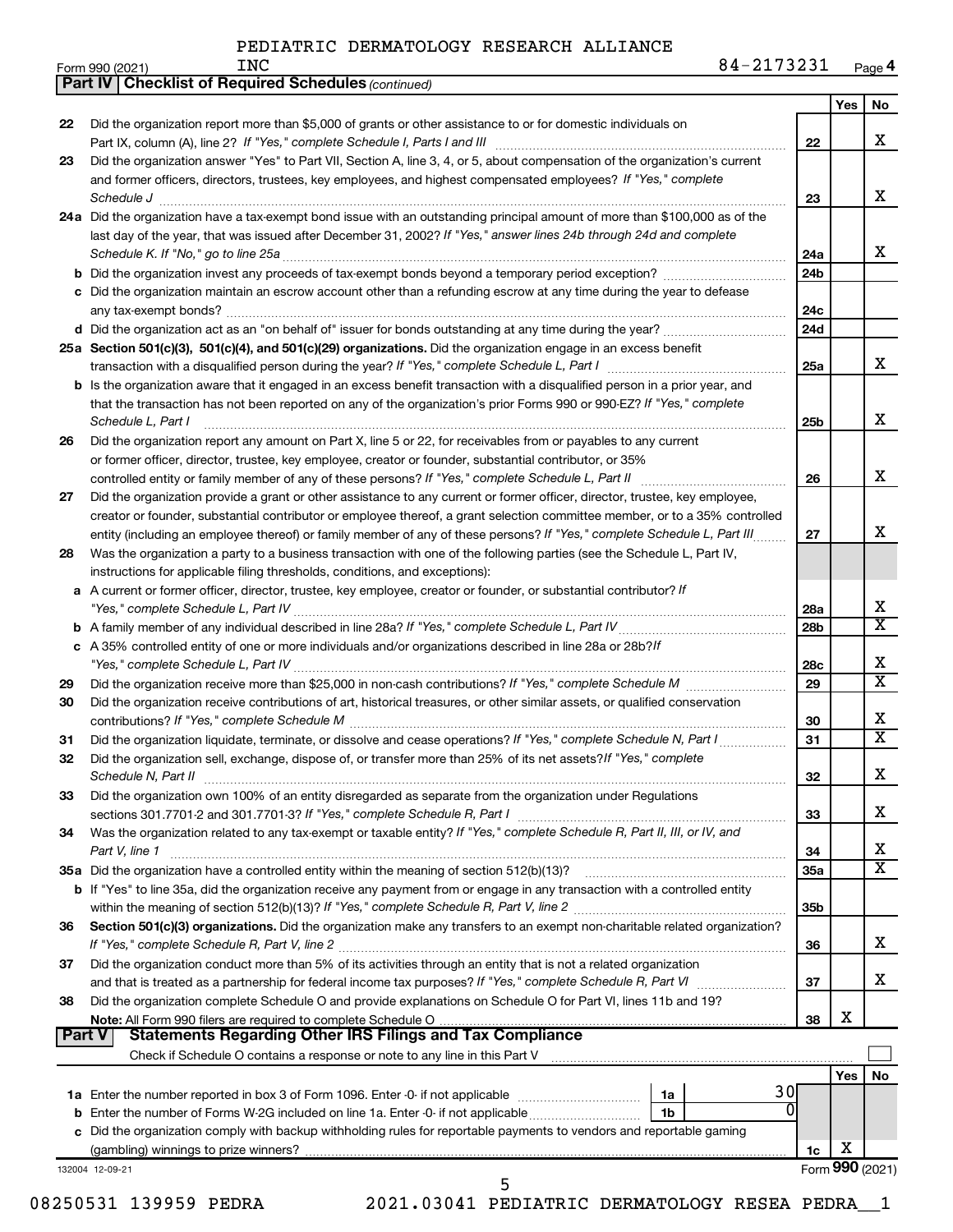$Form 990 (2021)$   $ING$ 

| Page <b>5</b> |
|---------------|
|               |

|                                                                                                                                                                                                                                                                                                                                                                                                                                                                                                                                                                                                                                                                                                                                                                                                                                                                                                                                                                                                                                                                                                                                                                                                                                                                                                                                                                                                                                                                                                                                                                                                                                                                                                                                                                                                                                                                                                                                                                                                                                                                                                                                                                                                                                                                                                                                                                                                                                                                                                                                                                                                                                                                                                                                                                                                                                                                                                                                                                                                                                                                                                                                                                                                                                                                                                                                                                                                                                                                                                                                                                                                                                                                                                                                                                                                                                                                                                                                                                                                                             |          |                |    |                | Yes             | No |
|-----------------------------------------------------------------------------------------------------------------------------------------------------------------------------------------------------------------------------------------------------------------------------------------------------------------------------------------------------------------------------------------------------------------------------------------------------------------------------------------------------------------------------------------------------------------------------------------------------------------------------------------------------------------------------------------------------------------------------------------------------------------------------------------------------------------------------------------------------------------------------------------------------------------------------------------------------------------------------------------------------------------------------------------------------------------------------------------------------------------------------------------------------------------------------------------------------------------------------------------------------------------------------------------------------------------------------------------------------------------------------------------------------------------------------------------------------------------------------------------------------------------------------------------------------------------------------------------------------------------------------------------------------------------------------------------------------------------------------------------------------------------------------------------------------------------------------------------------------------------------------------------------------------------------------------------------------------------------------------------------------------------------------------------------------------------------------------------------------------------------------------------------------------------------------------------------------------------------------------------------------------------------------------------------------------------------------------------------------------------------------------------------------------------------------------------------------------------------------------------------------------------------------------------------------------------------------------------------------------------------------------------------------------------------------------------------------------------------------------------------------------------------------------------------------------------------------------------------------------------------------------------------------------------------------------------------------------------------------------------------------------------------------------------------------------------------------------------------------------------------------------------------------------------------------------------------------------------------------------------------------------------------------------------------------------------------------------------------------------------------------------------------------------------------------------------------------------------------------------------------------------------------------------------------------------------------------------------------------------------------------------------------------------------------------------------------------------------------------------------------------------------------------------------------------------------------------------------------------------------------------------------------------------------------------------------------------------------------------------------------------------------------------|----------|----------------|----|----------------|-----------------|----|
|                                                                                                                                                                                                                                                                                                                                                                                                                                                                                                                                                                                                                                                                                                                                                                                                                                                                                                                                                                                                                                                                                                                                                                                                                                                                                                                                                                                                                                                                                                                                                                                                                                                                                                                                                                                                                                                                                                                                                                                                                                                                                                                                                                                                                                                                                                                                                                                                                                                                                                                                                                                                                                                                                                                                                                                                                                                                                                                                                                                                                                                                                                                                                                                                                                                                                                                                                                                                                                                                                                                                                                                                                                                                                                                                                                                                                                                                                                                                                                                                                             |          |                |    |                |                 |    |
|                                                                                                                                                                                                                                                                                                                                                                                                                                                                                                                                                                                                                                                                                                                                                                                                                                                                                                                                                                                                                                                                                                                                                                                                                                                                                                                                                                                                                                                                                                                                                                                                                                                                                                                                                                                                                                                                                                                                                                                                                                                                                                                                                                                                                                                                                                                                                                                                                                                                                                                                                                                                                                                                                                                                                                                                                                                                                                                                                                                                                                                                                                                                                                                                                                                                                                                                                                                                                                                                                                                                                                                                                                                                                                                                                                                                                                                                                                                                                                                                                             |          | 2a             |    |                |                 |    |
|                                                                                                                                                                                                                                                                                                                                                                                                                                                                                                                                                                                                                                                                                                                                                                                                                                                                                                                                                                                                                                                                                                                                                                                                                                                                                                                                                                                                                                                                                                                                                                                                                                                                                                                                                                                                                                                                                                                                                                                                                                                                                                                                                                                                                                                                                                                                                                                                                                                                                                                                                                                                                                                                                                                                                                                                                                                                                                                                                                                                                                                                                                                                                                                                                                                                                                                                                                                                                                                                                                                                                                                                                                                                                                                                                                                                                                                                                                                                                                                                                             |          |                |    | 2 <sub>b</sub> | X               |    |
|                                                                                                                                                                                                                                                                                                                                                                                                                                                                                                                                                                                                                                                                                                                                                                                                                                                                                                                                                                                                                                                                                                                                                                                                                                                                                                                                                                                                                                                                                                                                                                                                                                                                                                                                                                                                                                                                                                                                                                                                                                                                                                                                                                                                                                                                                                                                                                                                                                                                                                                                                                                                                                                                                                                                                                                                                                                                                                                                                                                                                                                                                                                                                                                                                                                                                                                                                                                                                                                                                                                                                                                                                                                                                                                                                                                                                                                                                                                                                                                                                             |          |                |    |                |                 |    |
|                                                                                                                                                                                                                                                                                                                                                                                                                                                                                                                                                                                                                                                                                                                                                                                                                                                                                                                                                                                                                                                                                                                                                                                                                                                                                                                                                                                                                                                                                                                                                                                                                                                                                                                                                                                                                                                                                                                                                                                                                                                                                                                                                                                                                                                                                                                                                                                                                                                                                                                                                                                                                                                                                                                                                                                                                                                                                                                                                                                                                                                                                                                                                                                                                                                                                                                                                                                                                                                                                                                                                                                                                                                                                                                                                                                                                                                                                                                                                                                                                             |          |                |    | За             |                 |    |
|                                                                                                                                                                                                                                                                                                                                                                                                                                                                                                                                                                                                                                                                                                                                                                                                                                                                                                                                                                                                                                                                                                                                                                                                                                                                                                                                                                                                                                                                                                                                                                                                                                                                                                                                                                                                                                                                                                                                                                                                                                                                                                                                                                                                                                                                                                                                                                                                                                                                                                                                                                                                                                                                                                                                                                                                                                                                                                                                                                                                                                                                                                                                                                                                                                                                                                                                                                                                                                                                                                                                                                                                                                                                                                                                                                                                                                                                                                                                                                                                                             |          |                |    | 3b             |                 |    |
|                                                                                                                                                                                                                                                                                                                                                                                                                                                                                                                                                                                                                                                                                                                                                                                                                                                                                                                                                                                                                                                                                                                                                                                                                                                                                                                                                                                                                                                                                                                                                                                                                                                                                                                                                                                                                                                                                                                                                                                                                                                                                                                                                                                                                                                                                                                                                                                                                                                                                                                                                                                                                                                                                                                                                                                                                                                                                                                                                                                                                                                                                                                                                                                                                                                                                                                                                                                                                                                                                                                                                                                                                                                                                                                                                                                                                                                                                                                                                                                                                             |          |                |    |                |                 |    |
|                                                                                                                                                                                                                                                                                                                                                                                                                                                                                                                                                                                                                                                                                                                                                                                                                                                                                                                                                                                                                                                                                                                                                                                                                                                                                                                                                                                                                                                                                                                                                                                                                                                                                                                                                                                                                                                                                                                                                                                                                                                                                                                                                                                                                                                                                                                                                                                                                                                                                                                                                                                                                                                                                                                                                                                                                                                                                                                                                                                                                                                                                                                                                                                                                                                                                                                                                                                                                                                                                                                                                                                                                                                                                                                                                                                                                                                                                                                                                                                                                             |          |                |    | 4a             |                 |    |
|                                                                                                                                                                                                                                                                                                                                                                                                                                                                                                                                                                                                                                                                                                                                                                                                                                                                                                                                                                                                                                                                                                                                                                                                                                                                                                                                                                                                                                                                                                                                                                                                                                                                                                                                                                                                                                                                                                                                                                                                                                                                                                                                                                                                                                                                                                                                                                                                                                                                                                                                                                                                                                                                                                                                                                                                                                                                                                                                                                                                                                                                                                                                                                                                                                                                                                                                                                                                                                                                                                                                                                                                                                                                                                                                                                                                                                                                                                                                                                                                                             |          |                |    |                |                 |    |
|                                                                                                                                                                                                                                                                                                                                                                                                                                                                                                                                                                                                                                                                                                                                                                                                                                                                                                                                                                                                                                                                                                                                                                                                                                                                                                                                                                                                                                                                                                                                                                                                                                                                                                                                                                                                                                                                                                                                                                                                                                                                                                                                                                                                                                                                                                                                                                                                                                                                                                                                                                                                                                                                                                                                                                                                                                                                                                                                                                                                                                                                                                                                                                                                                                                                                                                                                                                                                                                                                                                                                                                                                                                                                                                                                                                                                                                                                                                                                                                                                             |          |                |    |                |                 |    |
|                                                                                                                                                                                                                                                                                                                                                                                                                                                                                                                                                                                                                                                                                                                                                                                                                                                                                                                                                                                                                                                                                                                                                                                                                                                                                                                                                                                                                                                                                                                                                                                                                                                                                                                                                                                                                                                                                                                                                                                                                                                                                                                                                                                                                                                                                                                                                                                                                                                                                                                                                                                                                                                                                                                                                                                                                                                                                                                                                                                                                                                                                                                                                                                                                                                                                                                                                                                                                                                                                                                                                                                                                                                                                                                                                                                                                                                                                                                                                                                                                             |          |                |    | 5a             |                 |    |
| Statements Regarding Other IRS Filings and Tax Compliance (continued)<br>Part V<br>2a Enter the number of employees reported on Form W-3, Transmittal of Wage and Tax Statements,<br>filed for the calendar year ending with or within the year covered by this return<br>b If at least one is reported on line 2a, did the organization file all required federal employment tax returns?<br>4a At any time during the calendar year, did the organization have an interest in, or a signature or other authority over, a<br>financial account in a foreign country (such as a bank account, securities account, or other financial account)?<br><b>b</b> If "Yes," enter the name of the foreign country $\blacktriangleright$<br>See instructions for filing requirements for FinCEN Form 114, Report of Foreign Bank and Financial Accounts (FBAR).<br>5a<br>6a Does the organization have annual gross receipts that are normally greater than \$100,000, and did the organization solicit<br><b>b</b> If "Yes," did the organization include with every solicitation an express statement that such contributions or gifts<br>Organizations that may receive deductible contributions under section 170(c).<br>7<br>Did the organization receive a payment in excess of \$75 made partly as a contribution and partly for goods and services provided to the payor?<br>c Did the organization sell, exchange, or otherwise dispose of tangible personal property for which it was required<br>7d<br>f.<br>If the organization received a contribution of qualified intellectual property, did the organization file Form 8899 as required?<br>h If the organization received a contribution of cars, boats, airplanes, or other vehicles, did the organization file a Form 1098-C?<br>Sponsoring organizations maintaining donor advised funds. Did a donor advised fund maintained by the<br>8<br>Sponsoring organizations maintaining donor advised funds.<br>9<br>Did the sponsoring organization make any taxable distributions under section 4966?<br>а<br>Did the sponsoring organization make a distribution to a donor, donor advisor, or related person?<br>Section 501(c)(7) organizations. Enter:<br>10<br>10a<br>10 <sub>b</sub><br>b Gross receipts, included on Form 990, Part VIII, line 12, for public use of club facilities<br>Section 501(c)(12) organizations. Enter:<br>11<br>11a<br>а<br>b Gross income from other sources. (Do not net amounts due or paid to other sources against<br>amounts due or received from them.)<br>11 <sub>b</sub><br>12a Section 4947(a)(1) non-exempt charitable trusts. Is the organization filing Form 990 in lieu of Form 1041?<br><b>b</b> If "Yes," enter the amount of tax-exempt interest received or accrued during the year<br>12b<br>Section 501(c)(29) qualified nonprofit health insurance issuers.<br>13<br>a Is the organization licensed to issue qualified health plans in more than one state?<br>Note: See the instructions for additional information the organization must report on Schedule O.<br><b>b</b> Enter the amount of reserves the organization is required to maintain by the states in which the<br>13b<br>13с<br>14a Did the organization receive any payments for indoor tanning services during the tax year?<br><b>b</b> If "Yes," has it filed a Form 720 to report these payments? If "No," provide an explanation on Schedule O<br>Is the organization subject to the section 4960 tax on payment(s) of more than \$1,000,000 in remuneration or<br>15<br>excess parachute payment(s) during the year?<br>If "Yes," see the instructions and file Form 4720, Schedule N.<br>Is the organization an educational institution subject to the section 4968 excise tax on net investment income?<br>16<br>If "Yes," complete Form 4720, Schedule O.<br>Section 501(c)(21) organizations. Did the trust, any disqualified person, or mine operator engage in any<br>17<br>If "Yes," complete Form 6069.<br>6<br>132005 12-09-21 |          | 5 <sub>b</sub> |    |                |                 |    |
|                                                                                                                                                                                                                                                                                                                                                                                                                                                                                                                                                                                                                                                                                                                                                                                                                                                                                                                                                                                                                                                                                                                                                                                                                                                                                                                                                                                                                                                                                                                                                                                                                                                                                                                                                                                                                                                                                                                                                                                                                                                                                                                                                                                                                                                                                                                                                                                                                                                                                                                                                                                                                                                                                                                                                                                                                                                                                                                                                                                                                                                                                                                                                                                                                                                                                                                                                                                                                                                                                                                                                                                                                                                                                                                                                                                                                                                                                                                                                                                                                             | $5 \mid$ |                | 5c |                |                 |    |
|                                                                                                                                                                                                                                                                                                                                                                                                                                                                                                                                                                                                                                                                                                                                                                                                                                                                                                                                                                                                                                                                                                                                                                                                                                                                                                                                                                                                                                                                                                                                                                                                                                                                                                                                                                                                                                                                                                                                                                                                                                                                                                                                                                                                                                                                                                                                                                                                                                                                                                                                                                                                                                                                                                                                                                                                                                                                                                                                                                                                                                                                                                                                                                                                                                                                                                                                                                                                                                                                                                                                                                                                                                                                                                                                                                                                                                                                                                                                                                                                                             |          |                |    |                |                 |    |
|                                                                                                                                                                                                                                                                                                                                                                                                                                                                                                                                                                                                                                                                                                                                                                                                                                                                                                                                                                                                                                                                                                                                                                                                                                                                                                                                                                                                                                                                                                                                                                                                                                                                                                                                                                                                                                                                                                                                                                                                                                                                                                                                                                                                                                                                                                                                                                                                                                                                                                                                                                                                                                                                                                                                                                                                                                                                                                                                                                                                                                                                                                                                                                                                                                                                                                                                                                                                                                                                                                                                                                                                                                                                                                                                                                                                                                                                                                                                                                                                                             |          |                |    | 6a             |                 |    |
|                                                                                                                                                                                                                                                                                                                                                                                                                                                                                                                                                                                                                                                                                                                                                                                                                                                                                                                                                                                                                                                                                                                                                                                                                                                                                                                                                                                                                                                                                                                                                                                                                                                                                                                                                                                                                                                                                                                                                                                                                                                                                                                                                                                                                                                                                                                                                                                                                                                                                                                                                                                                                                                                                                                                                                                                                                                                                                                                                                                                                                                                                                                                                                                                                                                                                                                                                                                                                                                                                                                                                                                                                                                                                                                                                                                                                                                                                                                                                                                                                             |          |                |    |                |                 |    |
|                                                                                                                                                                                                                                                                                                                                                                                                                                                                                                                                                                                                                                                                                                                                                                                                                                                                                                                                                                                                                                                                                                                                                                                                                                                                                                                                                                                                                                                                                                                                                                                                                                                                                                                                                                                                                                                                                                                                                                                                                                                                                                                                                                                                                                                                                                                                                                                                                                                                                                                                                                                                                                                                                                                                                                                                                                                                                                                                                                                                                                                                                                                                                                                                                                                                                                                                                                                                                                                                                                                                                                                                                                                                                                                                                                                                                                                                                                                                                                                                                             |          |                |    | 6b             |                 |    |
|                                                                                                                                                                                                                                                                                                                                                                                                                                                                                                                                                                                                                                                                                                                                                                                                                                                                                                                                                                                                                                                                                                                                                                                                                                                                                                                                                                                                                                                                                                                                                                                                                                                                                                                                                                                                                                                                                                                                                                                                                                                                                                                                                                                                                                                                                                                                                                                                                                                                                                                                                                                                                                                                                                                                                                                                                                                                                                                                                                                                                                                                                                                                                                                                                                                                                                                                                                                                                                                                                                                                                                                                                                                                                                                                                                                                                                                                                                                                                                                                                             |          |                |    |                |                 |    |
|                                                                                                                                                                                                                                                                                                                                                                                                                                                                                                                                                                                                                                                                                                                                                                                                                                                                                                                                                                                                                                                                                                                                                                                                                                                                                                                                                                                                                                                                                                                                                                                                                                                                                                                                                                                                                                                                                                                                                                                                                                                                                                                                                                                                                                                                                                                                                                                                                                                                                                                                                                                                                                                                                                                                                                                                                                                                                                                                                                                                                                                                                                                                                                                                                                                                                                                                                                                                                                                                                                                                                                                                                                                                                                                                                                                                                                                                                                                                                                                                                             |          |                |    | 7a             |                 |    |
|                                                                                                                                                                                                                                                                                                                                                                                                                                                                                                                                                                                                                                                                                                                                                                                                                                                                                                                                                                                                                                                                                                                                                                                                                                                                                                                                                                                                                                                                                                                                                                                                                                                                                                                                                                                                                                                                                                                                                                                                                                                                                                                                                                                                                                                                                                                                                                                                                                                                                                                                                                                                                                                                                                                                                                                                                                                                                                                                                                                                                                                                                                                                                                                                                                                                                                                                                                                                                                                                                                                                                                                                                                                                                                                                                                                                                                                                                                                                                                                                                             |          |                |    | 7b             |                 |    |
|                                                                                                                                                                                                                                                                                                                                                                                                                                                                                                                                                                                                                                                                                                                                                                                                                                                                                                                                                                                                                                                                                                                                                                                                                                                                                                                                                                                                                                                                                                                                                                                                                                                                                                                                                                                                                                                                                                                                                                                                                                                                                                                                                                                                                                                                                                                                                                                                                                                                                                                                                                                                                                                                                                                                                                                                                                                                                                                                                                                                                                                                                                                                                                                                                                                                                                                                                                                                                                                                                                                                                                                                                                                                                                                                                                                                                                                                                                                                                                                                                             |          |                |    |                |                 |    |
|                                                                                                                                                                                                                                                                                                                                                                                                                                                                                                                                                                                                                                                                                                                                                                                                                                                                                                                                                                                                                                                                                                                                                                                                                                                                                                                                                                                                                                                                                                                                                                                                                                                                                                                                                                                                                                                                                                                                                                                                                                                                                                                                                                                                                                                                                                                                                                                                                                                                                                                                                                                                                                                                                                                                                                                                                                                                                                                                                                                                                                                                                                                                                                                                                                                                                                                                                                                                                                                                                                                                                                                                                                                                                                                                                                                                                                                                                                                                                                                                                             |          |                |    | 7c             |                 |    |
|                                                                                                                                                                                                                                                                                                                                                                                                                                                                                                                                                                                                                                                                                                                                                                                                                                                                                                                                                                                                                                                                                                                                                                                                                                                                                                                                                                                                                                                                                                                                                                                                                                                                                                                                                                                                                                                                                                                                                                                                                                                                                                                                                                                                                                                                                                                                                                                                                                                                                                                                                                                                                                                                                                                                                                                                                                                                                                                                                                                                                                                                                                                                                                                                                                                                                                                                                                                                                                                                                                                                                                                                                                                                                                                                                                                                                                                                                                                                                                                                                             |          |                |    |                |                 |    |
|                                                                                                                                                                                                                                                                                                                                                                                                                                                                                                                                                                                                                                                                                                                                                                                                                                                                                                                                                                                                                                                                                                                                                                                                                                                                                                                                                                                                                                                                                                                                                                                                                                                                                                                                                                                                                                                                                                                                                                                                                                                                                                                                                                                                                                                                                                                                                                                                                                                                                                                                                                                                                                                                                                                                                                                                                                                                                                                                                                                                                                                                                                                                                                                                                                                                                                                                                                                                                                                                                                                                                                                                                                                                                                                                                                                                                                                                                                                                                                                                                             |          |                |    | 7е             |                 |    |
|                                                                                                                                                                                                                                                                                                                                                                                                                                                                                                                                                                                                                                                                                                                                                                                                                                                                                                                                                                                                                                                                                                                                                                                                                                                                                                                                                                                                                                                                                                                                                                                                                                                                                                                                                                                                                                                                                                                                                                                                                                                                                                                                                                                                                                                                                                                                                                                                                                                                                                                                                                                                                                                                                                                                                                                                                                                                                                                                                                                                                                                                                                                                                                                                                                                                                                                                                                                                                                                                                                                                                                                                                                                                                                                                                                                                                                                                                                                                                                                                                             |          |                |    | 7f             |                 |    |
|                                                                                                                                                                                                                                                                                                                                                                                                                                                                                                                                                                                                                                                                                                                                                                                                                                                                                                                                                                                                                                                                                                                                                                                                                                                                                                                                                                                                                                                                                                                                                                                                                                                                                                                                                                                                                                                                                                                                                                                                                                                                                                                                                                                                                                                                                                                                                                                                                                                                                                                                                                                                                                                                                                                                                                                                                                                                                                                                                                                                                                                                                                                                                                                                                                                                                                                                                                                                                                                                                                                                                                                                                                                                                                                                                                                                                                                                                                                                                                                                                             |          |                |    | 7g             |                 |    |
|                                                                                                                                                                                                                                                                                                                                                                                                                                                                                                                                                                                                                                                                                                                                                                                                                                                                                                                                                                                                                                                                                                                                                                                                                                                                                                                                                                                                                                                                                                                                                                                                                                                                                                                                                                                                                                                                                                                                                                                                                                                                                                                                                                                                                                                                                                                                                                                                                                                                                                                                                                                                                                                                                                                                                                                                                                                                                                                                                                                                                                                                                                                                                                                                                                                                                                                                                                                                                                                                                                                                                                                                                                                                                                                                                                                                                                                                                                                                                                                                                             |          |                |    | 7h             |                 |    |
|                                                                                                                                                                                                                                                                                                                                                                                                                                                                                                                                                                                                                                                                                                                                                                                                                                                                                                                                                                                                                                                                                                                                                                                                                                                                                                                                                                                                                                                                                                                                                                                                                                                                                                                                                                                                                                                                                                                                                                                                                                                                                                                                                                                                                                                                                                                                                                                                                                                                                                                                                                                                                                                                                                                                                                                                                                                                                                                                                                                                                                                                                                                                                                                                                                                                                                                                                                                                                                                                                                                                                                                                                                                                                                                                                                                                                                                                                                                                                                                                                             |          |                |    |                |                 |    |
|                                                                                                                                                                                                                                                                                                                                                                                                                                                                                                                                                                                                                                                                                                                                                                                                                                                                                                                                                                                                                                                                                                                                                                                                                                                                                                                                                                                                                                                                                                                                                                                                                                                                                                                                                                                                                                                                                                                                                                                                                                                                                                                                                                                                                                                                                                                                                                                                                                                                                                                                                                                                                                                                                                                                                                                                                                                                                                                                                                                                                                                                                                                                                                                                                                                                                                                                                                                                                                                                                                                                                                                                                                                                                                                                                                                                                                                                                                                                                                                                                             |          |                |    | 8              |                 |    |
|                                                                                                                                                                                                                                                                                                                                                                                                                                                                                                                                                                                                                                                                                                                                                                                                                                                                                                                                                                                                                                                                                                                                                                                                                                                                                                                                                                                                                                                                                                                                                                                                                                                                                                                                                                                                                                                                                                                                                                                                                                                                                                                                                                                                                                                                                                                                                                                                                                                                                                                                                                                                                                                                                                                                                                                                                                                                                                                                                                                                                                                                                                                                                                                                                                                                                                                                                                                                                                                                                                                                                                                                                                                                                                                                                                                                                                                                                                                                                                                                                             |          |                |    |                |                 |    |
|                                                                                                                                                                                                                                                                                                                                                                                                                                                                                                                                                                                                                                                                                                                                                                                                                                                                                                                                                                                                                                                                                                                                                                                                                                                                                                                                                                                                                                                                                                                                                                                                                                                                                                                                                                                                                                                                                                                                                                                                                                                                                                                                                                                                                                                                                                                                                                                                                                                                                                                                                                                                                                                                                                                                                                                                                                                                                                                                                                                                                                                                                                                                                                                                                                                                                                                                                                                                                                                                                                                                                                                                                                                                                                                                                                                                                                                                                                                                                                                                                             |          |                |    | 9а             |                 |    |
|                                                                                                                                                                                                                                                                                                                                                                                                                                                                                                                                                                                                                                                                                                                                                                                                                                                                                                                                                                                                                                                                                                                                                                                                                                                                                                                                                                                                                                                                                                                                                                                                                                                                                                                                                                                                                                                                                                                                                                                                                                                                                                                                                                                                                                                                                                                                                                                                                                                                                                                                                                                                                                                                                                                                                                                                                                                                                                                                                                                                                                                                                                                                                                                                                                                                                                                                                                                                                                                                                                                                                                                                                                                                                                                                                                                                                                                                                                                                                                                                                             |          |                |    | 9b             |                 |    |
|                                                                                                                                                                                                                                                                                                                                                                                                                                                                                                                                                                                                                                                                                                                                                                                                                                                                                                                                                                                                                                                                                                                                                                                                                                                                                                                                                                                                                                                                                                                                                                                                                                                                                                                                                                                                                                                                                                                                                                                                                                                                                                                                                                                                                                                                                                                                                                                                                                                                                                                                                                                                                                                                                                                                                                                                                                                                                                                                                                                                                                                                                                                                                                                                                                                                                                                                                                                                                                                                                                                                                                                                                                                                                                                                                                                                                                                                                                                                                                                                                             |          |                |    |                |                 |    |
|                                                                                                                                                                                                                                                                                                                                                                                                                                                                                                                                                                                                                                                                                                                                                                                                                                                                                                                                                                                                                                                                                                                                                                                                                                                                                                                                                                                                                                                                                                                                                                                                                                                                                                                                                                                                                                                                                                                                                                                                                                                                                                                                                                                                                                                                                                                                                                                                                                                                                                                                                                                                                                                                                                                                                                                                                                                                                                                                                                                                                                                                                                                                                                                                                                                                                                                                                                                                                                                                                                                                                                                                                                                                                                                                                                                                                                                                                                                                                                                                                             |          |                |    |                |                 |    |
|                                                                                                                                                                                                                                                                                                                                                                                                                                                                                                                                                                                                                                                                                                                                                                                                                                                                                                                                                                                                                                                                                                                                                                                                                                                                                                                                                                                                                                                                                                                                                                                                                                                                                                                                                                                                                                                                                                                                                                                                                                                                                                                                                                                                                                                                                                                                                                                                                                                                                                                                                                                                                                                                                                                                                                                                                                                                                                                                                                                                                                                                                                                                                                                                                                                                                                                                                                                                                                                                                                                                                                                                                                                                                                                                                                                                                                                                                                                                                                                                                             |          |                |    |                |                 |    |
|                                                                                                                                                                                                                                                                                                                                                                                                                                                                                                                                                                                                                                                                                                                                                                                                                                                                                                                                                                                                                                                                                                                                                                                                                                                                                                                                                                                                                                                                                                                                                                                                                                                                                                                                                                                                                                                                                                                                                                                                                                                                                                                                                                                                                                                                                                                                                                                                                                                                                                                                                                                                                                                                                                                                                                                                                                                                                                                                                                                                                                                                                                                                                                                                                                                                                                                                                                                                                                                                                                                                                                                                                                                                                                                                                                                                                                                                                                                                                                                                                             |          |                |    |                |                 |    |
|                                                                                                                                                                                                                                                                                                                                                                                                                                                                                                                                                                                                                                                                                                                                                                                                                                                                                                                                                                                                                                                                                                                                                                                                                                                                                                                                                                                                                                                                                                                                                                                                                                                                                                                                                                                                                                                                                                                                                                                                                                                                                                                                                                                                                                                                                                                                                                                                                                                                                                                                                                                                                                                                                                                                                                                                                                                                                                                                                                                                                                                                                                                                                                                                                                                                                                                                                                                                                                                                                                                                                                                                                                                                                                                                                                                                                                                                                                                                                                                                                             |          |                |    |                |                 |    |
|                                                                                                                                                                                                                                                                                                                                                                                                                                                                                                                                                                                                                                                                                                                                                                                                                                                                                                                                                                                                                                                                                                                                                                                                                                                                                                                                                                                                                                                                                                                                                                                                                                                                                                                                                                                                                                                                                                                                                                                                                                                                                                                                                                                                                                                                                                                                                                                                                                                                                                                                                                                                                                                                                                                                                                                                                                                                                                                                                                                                                                                                                                                                                                                                                                                                                                                                                                                                                                                                                                                                                                                                                                                                                                                                                                                                                                                                                                                                                                                                                             |          |                |    |                |                 |    |
|                                                                                                                                                                                                                                                                                                                                                                                                                                                                                                                                                                                                                                                                                                                                                                                                                                                                                                                                                                                                                                                                                                                                                                                                                                                                                                                                                                                                                                                                                                                                                                                                                                                                                                                                                                                                                                                                                                                                                                                                                                                                                                                                                                                                                                                                                                                                                                                                                                                                                                                                                                                                                                                                                                                                                                                                                                                                                                                                                                                                                                                                                                                                                                                                                                                                                                                                                                                                                                                                                                                                                                                                                                                                                                                                                                                                                                                                                                                                                                                                                             |          |                |    |                |                 |    |
|                                                                                                                                                                                                                                                                                                                                                                                                                                                                                                                                                                                                                                                                                                                                                                                                                                                                                                                                                                                                                                                                                                                                                                                                                                                                                                                                                                                                                                                                                                                                                                                                                                                                                                                                                                                                                                                                                                                                                                                                                                                                                                                                                                                                                                                                                                                                                                                                                                                                                                                                                                                                                                                                                                                                                                                                                                                                                                                                                                                                                                                                                                                                                                                                                                                                                                                                                                                                                                                                                                                                                                                                                                                                                                                                                                                                                                                                                                                                                                                                                             |          |                |    | 12a            |                 |    |
|                                                                                                                                                                                                                                                                                                                                                                                                                                                                                                                                                                                                                                                                                                                                                                                                                                                                                                                                                                                                                                                                                                                                                                                                                                                                                                                                                                                                                                                                                                                                                                                                                                                                                                                                                                                                                                                                                                                                                                                                                                                                                                                                                                                                                                                                                                                                                                                                                                                                                                                                                                                                                                                                                                                                                                                                                                                                                                                                                                                                                                                                                                                                                                                                                                                                                                                                                                                                                                                                                                                                                                                                                                                                                                                                                                                                                                                                                                                                                                                                                             |          |                |    |                |                 |    |
|                                                                                                                                                                                                                                                                                                                                                                                                                                                                                                                                                                                                                                                                                                                                                                                                                                                                                                                                                                                                                                                                                                                                                                                                                                                                                                                                                                                                                                                                                                                                                                                                                                                                                                                                                                                                                                                                                                                                                                                                                                                                                                                                                                                                                                                                                                                                                                                                                                                                                                                                                                                                                                                                                                                                                                                                                                                                                                                                                                                                                                                                                                                                                                                                                                                                                                                                                                                                                                                                                                                                                                                                                                                                                                                                                                                                                                                                                                                                                                                                                             |          |                |    |                |                 |    |
|                                                                                                                                                                                                                                                                                                                                                                                                                                                                                                                                                                                                                                                                                                                                                                                                                                                                                                                                                                                                                                                                                                                                                                                                                                                                                                                                                                                                                                                                                                                                                                                                                                                                                                                                                                                                                                                                                                                                                                                                                                                                                                                                                                                                                                                                                                                                                                                                                                                                                                                                                                                                                                                                                                                                                                                                                                                                                                                                                                                                                                                                                                                                                                                                                                                                                                                                                                                                                                                                                                                                                                                                                                                                                                                                                                                                                                                                                                                                                                                                                             |          |                |    | 13a            |                 |    |
|                                                                                                                                                                                                                                                                                                                                                                                                                                                                                                                                                                                                                                                                                                                                                                                                                                                                                                                                                                                                                                                                                                                                                                                                                                                                                                                                                                                                                                                                                                                                                                                                                                                                                                                                                                                                                                                                                                                                                                                                                                                                                                                                                                                                                                                                                                                                                                                                                                                                                                                                                                                                                                                                                                                                                                                                                                                                                                                                                                                                                                                                                                                                                                                                                                                                                                                                                                                                                                                                                                                                                                                                                                                                                                                                                                                                                                                                                                                                                                                                                             |          |                |    |                |                 |    |
|                                                                                                                                                                                                                                                                                                                                                                                                                                                                                                                                                                                                                                                                                                                                                                                                                                                                                                                                                                                                                                                                                                                                                                                                                                                                                                                                                                                                                                                                                                                                                                                                                                                                                                                                                                                                                                                                                                                                                                                                                                                                                                                                                                                                                                                                                                                                                                                                                                                                                                                                                                                                                                                                                                                                                                                                                                                                                                                                                                                                                                                                                                                                                                                                                                                                                                                                                                                                                                                                                                                                                                                                                                                                                                                                                                                                                                                                                                                                                                                                                             |          |                |    |                |                 |    |
|                                                                                                                                                                                                                                                                                                                                                                                                                                                                                                                                                                                                                                                                                                                                                                                                                                                                                                                                                                                                                                                                                                                                                                                                                                                                                                                                                                                                                                                                                                                                                                                                                                                                                                                                                                                                                                                                                                                                                                                                                                                                                                                                                                                                                                                                                                                                                                                                                                                                                                                                                                                                                                                                                                                                                                                                                                                                                                                                                                                                                                                                                                                                                                                                                                                                                                                                                                                                                                                                                                                                                                                                                                                                                                                                                                                                                                                                                                                                                                                                                             |          |                |    |                |                 |    |
|                                                                                                                                                                                                                                                                                                                                                                                                                                                                                                                                                                                                                                                                                                                                                                                                                                                                                                                                                                                                                                                                                                                                                                                                                                                                                                                                                                                                                                                                                                                                                                                                                                                                                                                                                                                                                                                                                                                                                                                                                                                                                                                                                                                                                                                                                                                                                                                                                                                                                                                                                                                                                                                                                                                                                                                                                                                                                                                                                                                                                                                                                                                                                                                                                                                                                                                                                                                                                                                                                                                                                                                                                                                                                                                                                                                                                                                                                                                                                                                                                             |          |                |    |                |                 |    |
|                                                                                                                                                                                                                                                                                                                                                                                                                                                                                                                                                                                                                                                                                                                                                                                                                                                                                                                                                                                                                                                                                                                                                                                                                                                                                                                                                                                                                                                                                                                                                                                                                                                                                                                                                                                                                                                                                                                                                                                                                                                                                                                                                                                                                                                                                                                                                                                                                                                                                                                                                                                                                                                                                                                                                                                                                                                                                                                                                                                                                                                                                                                                                                                                                                                                                                                                                                                                                                                                                                                                                                                                                                                                                                                                                                                                                                                                                                                                                                                                                             |          |                |    | 14a            |                 |    |
|                                                                                                                                                                                                                                                                                                                                                                                                                                                                                                                                                                                                                                                                                                                                                                                                                                                                                                                                                                                                                                                                                                                                                                                                                                                                                                                                                                                                                                                                                                                                                                                                                                                                                                                                                                                                                                                                                                                                                                                                                                                                                                                                                                                                                                                                                                                                                                                                                                                                                                                                                                                                                                                                                                                                                                                                                                                                                                                                                                                                                                                                                                                                                                                                                                                                                                                                                                                                                                                                                                                                                                                                                                                                                                                                                                                                                                                                                                                                                                                                                             |          |                |    | 14b            |                 |    |
|                                                                                                                                                                                                                                                                                                                                                                                                                                                                                                                                                                                                                                                                                                                                                                                                                                                                                                                                                                                                                                                                                                                                                                                                                                                                                                                                                                                                                                                                                                                                                                                                                                                                                                                                                                                                                                                                                                                                                                                                                                                                                                                                                                                                                                                                                                                                                                                                                                                                                                                                                                                                                                                                                                                                                                                                                                                                                                                                                                                                                                                                                                                                                                                                                                                                                                                                                                                                                                                                                                                                                                                                                                                                                                                                                                                                                                                                                                                                                                                                                             |          |                |    |                |                 |    |
|                                                                                                                                                                                                                                                                                                                                                                                                                                                                                                                                                                                                                                                                                                                                                                                                                                                                                                                                                                                                                                                                                                                                                                                                                                                                                                                                                                                                                                                                                                                                                                                                                                                                                                                                                                                                                                                                                                                                                                                                                                                                                                                                                                                                                                                                                                                                                                                                                                                                                                                                                                                                                                                                                                                                                                                                                                                                                                                                                                                                                                                                                                                                                                                                                                                                                                                                                                                                                                                                                                                                                                                                                                                                                                                                                                                                                                                                                                                                                                                                                             |          |                |    | 15             |                 |    |
|                                                                                                                                                                                                                                                                                                                                                                                                                                                                                                                                                                                                                                                                                                                                                                                                                                                                                                                                                                                                                                                                                                                                                                                                                                                                                                                                                                                                                                                                                                                                                                                                                                                                                                                                                                                                                                                                                                                                                                                                                                                                                                                                                                                                                                                                                                                                                                                                                                                                                                                                                                                                                                                                                                                                                                                                                                                                                                                                                                                                                                                                                                                                                                                                                                                                                                                                                                                                                                                                                                                                                                                                                                                                                                                                                                                                                                                                                                                                                                                                                             |          |                |    |                |                 |    |
|                                                                                                                                                                                                                                                                                                                                                                                                                                                                                                                                                                                                                                                                                                                                                                                                                                                                                                                                                                                                                                                                                                                                                                                                                                                                                                                                                                                                                                                                                                                                                                                                                                                                                                                                                                                                                                                                                                                                                                                                                                                                                                                                                                                                                                                                                                                                                                                                                                                                                                                                                                                                                                                                                                                                                                                                                                                                                                                                                                                                                                                                                                                                                                                                                                                                                                                                                                                                                                                                                                                                                                                                                                                                                                                                                                                                                                                                                                                                                                                                                             |          |                |    | 16             |                 |    |
|                                                                                                                                                                                                                                                                                                                                                                                                                                                                                                                                                                                                                                                                                                                                                                                                                                                                                                                                                                                                                                                                                                                                                                                                                                                                                                                                                                                                                                                                                                                                                                                                                                                                                                                                                                                                                                                                                                                                                                                                                                                                                                                                                                                                                                                                                                                                                                                                                                                                                                                                                                                                                                                                                                                                                                                                                                                                                                                                                                                                                                                                                                                                                                                                                                                                                                                                                                                                                                                                                                                                                                                                                                                                                                                                                                                                                                                                                                                                                                                                                             |          |                |    |                |                 |    |
|                                                                                                                                                                                                                                                                                                                                                                                                                                                                                                                                                                                                                                                                                                                                                                                                                                                                                                                                                                                                                                                                                                                                                                                                                                                                                                                                                                                                                                                                                                                                                                                                                                                                                                                                                                                                                                                                                                                                                                                                                                                                                                                                                                                                                                                                                                                                                                                                                                                                                                                                                                                                                                                                                                                                                                                                                                                                                                                                                                                                                                                                                                                                                                                                                                                                                                                                                                                                                                                                                                                                                                                                                                                                                                                                                                                                                                                                                                                                                                                                                             |          |                |    |                |                 |    |
|                                                                                                                                                                                                                                                                                                                                                                                                                                                                                                                                                                                                                                                                                                                                                                                                                                                                                                                                                                                                                                                                                                                                                                                                                                                                                                                                                                                                                                                                                                                                                                                                                                                                                                                                                                                                                                                                                                                                                                                                                                                                                                                                                                                                                                                                                                                                                                                                                                                                                                                                                                                                                                                                                                                                                                                                                                                                                                                                                                                                                                                                                                                                                                                                                                                                                                                                                                                                                                                                                                                                                                                                                                                                                                                                                                                                                                                                                                                                                                                                                             |          |                |    | 17             |                 |    |
|                                                                                                                                                                                                                                                                                                                                                                                                                                                                                                                                                                                                                                                                                                                                                                                                                                                                                                                                                                                                                                                                                                                                                                                                                                                                                                                                                                                                                                                                                                                                                                                                                                                                                                                                                                                                                                                                                                                                                                                                                                                                                                                                                                                                                                                                                                                                                                                                                                                                                                                                                                                                                                                                                                                                                                                                                                                                                                                                                                                                                                                                                                                                                                                                                                                                                                                                                                                                                                                                                                                                                                                                                                                                                                                                                                                                                                                                                                                                                                                                                             |          |                |    |                |                 |    |
|                                                                                                                                                                                                                                                                                                                                                                                                                                                                                                                                                                                                                                                                                                                                                                                                                                                                                                                                                                                                                                                                                                                                                                                                                                                                                                                                                                                                                                                                                                                                                                                                                                                                                                                                                                                                                                                                                                                                                                                                                                                                                                                                                                                                                                                                                                                                                                                                                                                                                                                                                                                                                                                                                                                                                                                                                                                                                                                                                                                                                                                                                                                                                                                                                                                                                                                                                                                                                                                                                                                                                                                                                                                                                                                                                                                                                                                                                                                                                                                                                             |          |                |    |                | Form 990 (2021) |    |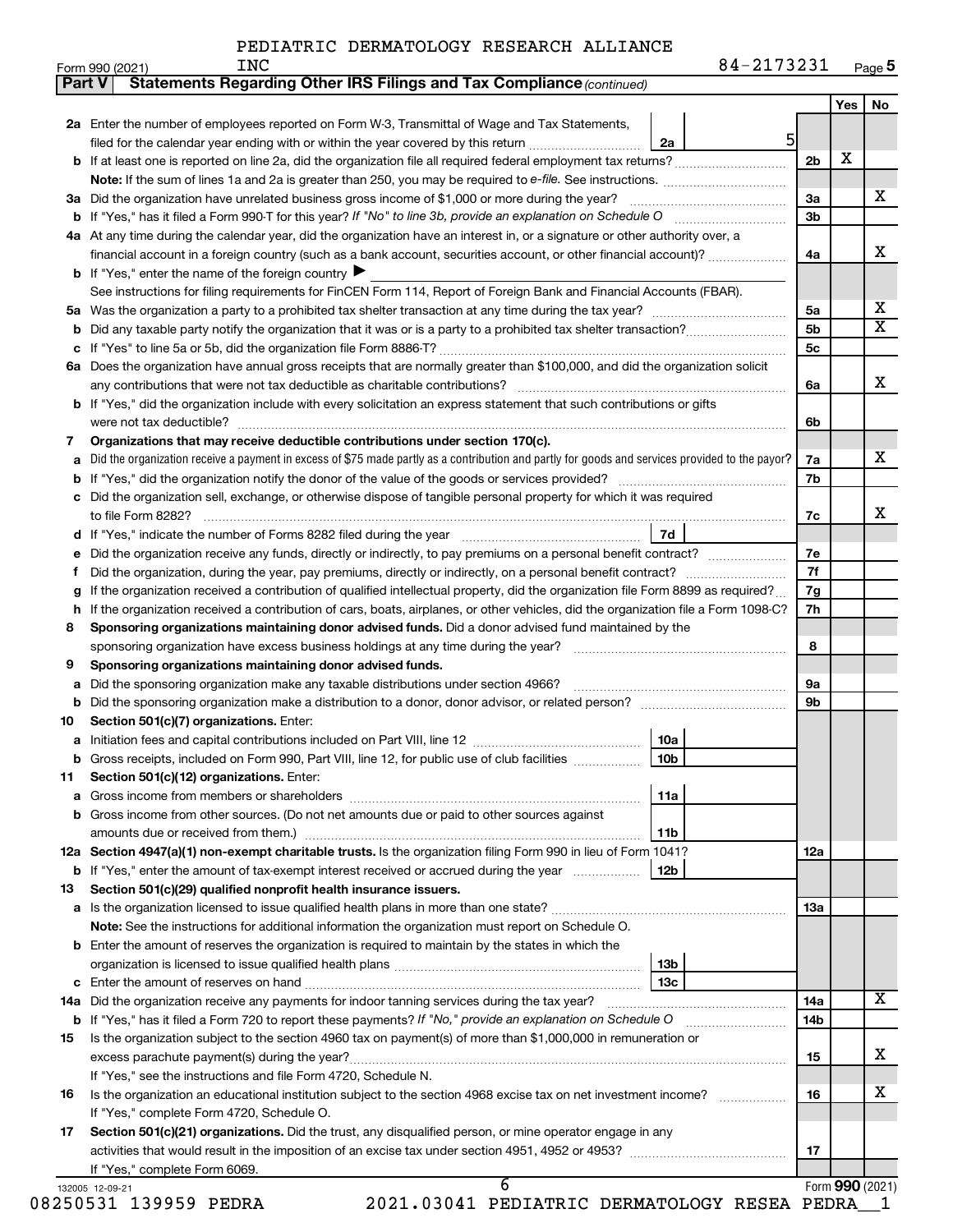Form 990 (2021) Page **6** INC 84-2173231

|     | Check if Schedule O contains a response or note to any line in this Part VI [11] [12] [12] [12] [12] [12] Check if Schedule O contains a response or note to any line in this Part VI     |    |                 |     |                         | $\boxed{\text{X}}$      |
|-----|-------------------------------------------------------------------------------------------------------------------------------------------------------------------------------------------|----|-----------------|-----|-------------------------|-------------------------|
|     | <b>Section A. Governing Body and Management</b>                                                                                                                                           |    |                 |     |                         |                         |
|     |                                                                                                                                                                                           |    |                 |     | Yes                     | No                      |
|     | 1a Enter the number of voting members of the governing body at the end of the tax year <i>manumum</i>                                                                                     | 1a | 14              |     |                         |                         |
|     | If there are material differences in voting rights among members of the governing body, or if the governing                                                                               |    |                 |     |                         |                         |
|     | body delegated broad authority to an executive committee or similar committee, explain on Schedule O.                                                                                     |    |                 |     |                         |                         |
|     | <b>b</b> Enter the number of voting members included on line 1a, above, who are independent                                                                                               | 1b | 11              |     |                         |                         |
| 2   | Did any officer, director, trustee, or key employee have a family relationship or a business relationship with any other                                                                  |    |                 |     |                         |                         |
|     |                                                                                                                                                                                           |    | $\mathbf{2}$    |     |                         | х                       |
| 3   | Did the organization delegate control over management duties customarily performed by or under the direct supervision                                                                     |    |                 |     |                         |                         |
|     |                                                                                                                                                                                           |    | 3               |     |                         | $\overline{\mathbf{x}}$ |
| 4   | Did the organization make any significant changes to its governing documents since the prior Form 990 was filed?                                                                          |    | 4               |     |                         |                         |
| 5   |                                                                                                                                                                                           |    | 5               |     |                         |                         |
| 6   |                                                                                                                                                                                           |    | 6               |     | $\overline{\mathbf{x}}$ |                         |
| 7a  | Did the organization have members, stockholders, or other persons who had the power to elect or appoint one or                                                                            |    |                 |     |                         |                         |
|     |                                                                                                                                                                                           |    | 7a              |     | X                       |                         |
|     | <b>b</b> Are any governance decisions of the organization reserved to (or subject to approval by) members, stockholders, or                                                               |    |                 |     |                         |                         |
|     |                                                                                                                                                                                           |    | 7b              |     |                         |                         |
| 8   | Did the organization contemporaneously document the meetings held or written actions undertaken during the year by the following:                                                         |    |                 |     |                         |                         |
| a   |                                                                                                                                                                                           |    | 8а              |     | х                       |                         |
|     |                                                                                                                                                                                           |    | 8b              |     | $\overline{\mathbf{x}}$ |                         |
| 9   | Is there any officer, director, trustee, or key employee listed in Part VII, Section A, who cannot be reached at the                                                                      |    |                 |     |                         |                         |
|     |                                                                                                                                                                                           |    | 9               |     |                         |                         |
|     | Section B. Policies (This Section B requests information about policies not required by the Internal Revenue Code.)                                                                       |    |                 |     |                         |                         |
|     |                                                                                                                                                                                           |    |                 |     | Yes                     |                         |
|     |                                                                                                                                                                                           |    | <b>10a</b>      |     |                         |                         |
|     | b If "Yes," did the organization have written policies and procedures governing the activities of such chapters, affiliates,                                                              |    |                 |     |                         |                         |
|     |                                                                                                                                                                                           |    | 10b             |     |                         |                         |
|     | 11a Has the organization provided a complete copy of this Form 990 to all members of its governing body before filing the form?                                                           |    | 11a             |     | X                       |                         |
|     | <b>b</b> Describe on Schedule O the process, if any, used by the organization to review this Form 990.                                                                                    |    |                 |     |                         |                         |
| 12a |                                                                                                                                                                                           |    | 12a             |     | х                       |                         |
|     | <b>b</b> Were officers, directors, or trustees, and key employees required to disclose annually interests that could give rise to conflicts?                                              |    | 12 <sub>b</sub> |     | $\overline{\textbf{x}}$ |                         |
|     | c Did the organization regularly and consistently monitor and enforce compliance with the policy? If "Yes," describe                                                                      |    |                 |     |                         |                         |
|     |                                                                                                                                                                                           |    |                 | 12c | X                       |                         |
|     |                                                                                                                                                                                           |    | 13              |     | $\overline{\mathbf{x}}$ |                         |
| 13  | Did the organization have a written document retention and destruction policy? [111] [12] manument content and the organization have a written document retention and destruction policy? |    |                 | 14  | $\overline{\textbf{x}}$ |                         |
| 14  |                                                                                                                                                                                           |    |                 |     |                         |                         |
| 15  | Did the process for determining compensation of the following persons include a review and approval by independent                                                                        |    |                 |     |                         |                         |
|     | persons, comparability data, and contemporaneous substantiation of the deliberation and decision?                                                                                         |    |                 |     |                         |                         |
| a   |                                                                                                                                                                                           |    | 15a             |     | X                       |                         |
|     |                                                                                                                                                                                           |    | 15b             |     | X                       |                         |
|     | If "Yes" to line 15a or 15b, describe the process on Schedule O. See instructions.                                                                                                        |    |                 |     |                         |                         |
|     | 16a Did the organization invest in, contribute assets to, or participate in a joint venture or similar arrangement with a                                                                 |    |                 |     |                         |                         |
|     | taxable entity during the year?                                                                                                                                                           |    | 16a             |     |                         |                         |
|     | <b>b</b> If "Yes," did the organization follow a written policy or procedure requiring the organization to evaluate its participation                                                     |    |                 |     |                         |                         |
|     | in joint venture arrangements under applicable federal tax law, and take steps to safeguard the organization's                                                                            |    |                 |     |                         |                         |
|     | exempt status with respect to such arrangements?                                                                                                                                          |    | 16b             |     |                         |                         |
|     | <b>Section C. Disclosure</b>                                                                                                                                                              |    |                 |     |                         |                         |
| 17  | List the states with which a copy of this Form 990 is required to be filed $\blacktriangleright$ IN                                                                                       |    |                 |     |                         |                         |
| 18  | Section 6104 requires an organization to make its Forms 1023 (1024 or 1024-A, if applicable), 990, and 990-T (section 501(c)(3)s only) available                                          |    |                 |     |                         |                         |
|     | for public inspection. Indicate how you made these available. Check all that apply.                                                                                                       |    |                 |     |                         |                         |
|     | $\lfloor x \rfloor$ Upon request<br>$ \mathbf{X} $ Own website<br>Another's website<br>Other (explain on Schedule O)                                                                      |    |                 |     |                         |                         |
| 19  | Describe on Schedule O whether (and if so, how) the organization made its governing documents, conflict of interest policy, and financial                                                 |    |                 |     |                         |                         |
|     | statements available to the public during the tax year.                                                                                                                                   |    |                 |     |                         |                         |
| 20  | State the name, address, and telephone number of the person who possesses the organization's books and records                                                                            |    |                 |     |                         |                         |
|     | MICHAEL SIEGEL - 971-369-4690                                                                                                                                                             |    |                 |     |                         |                         |
|     |                                                                                                                                                                                           |    |                 |     |                         |                         |
|     | 205 SE SPOKANE ST, 300, PORTLAND, OR<br>97202                                                                                                                                             |    |                 |     |                         |                         |
|     | 132006 12-09-21                                                                                                                                                                           |    |                 |     | Form 990 (2021)         |                         |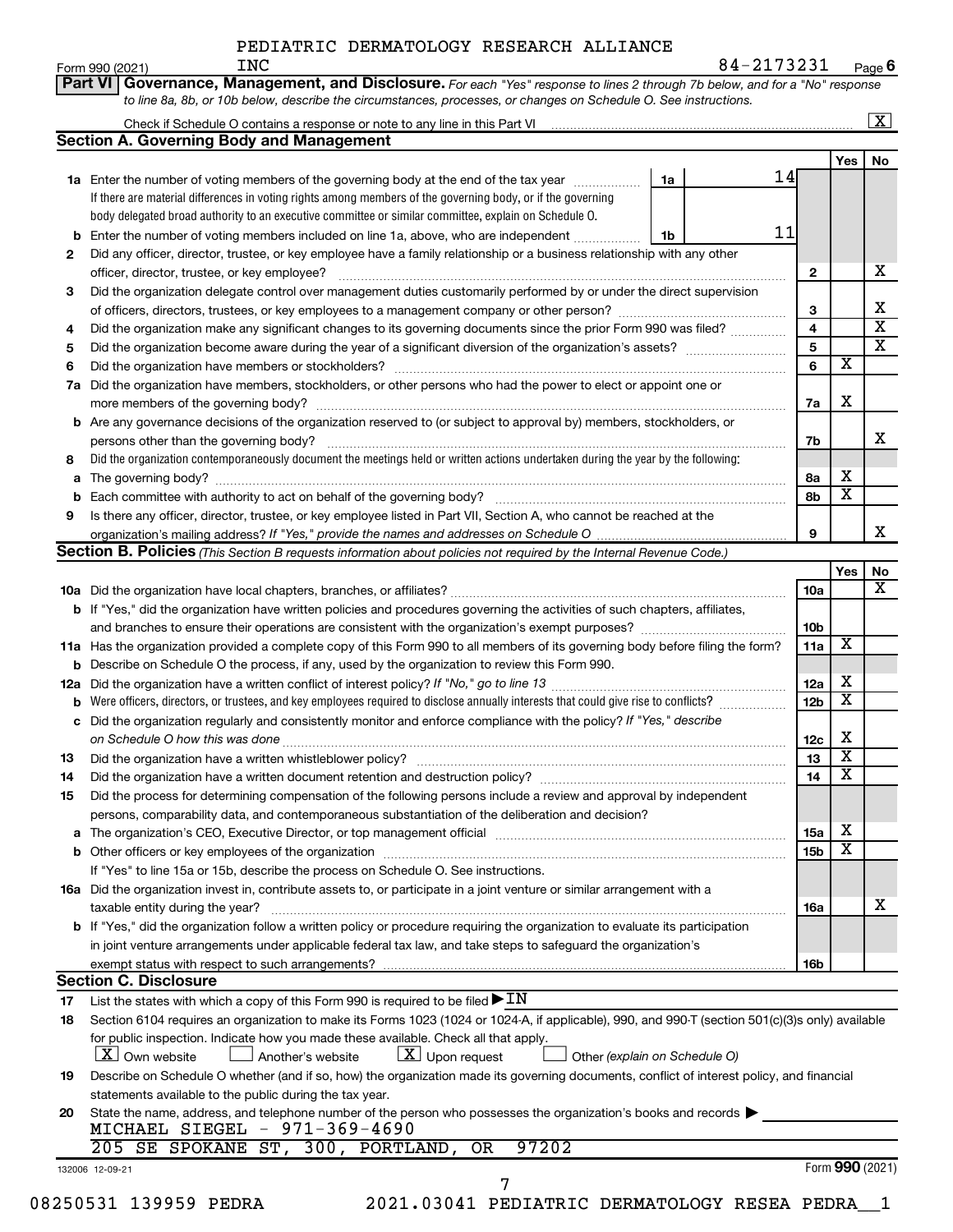$\Box$ 

| Part VII Compensation of Officers, Directors, Trustees, Key Employees, Highest Compensated |
|--------------------------------------------------------------------------------------------|
| <b>Employees, and Independent Contractors</b>                                              |

Check if Schedule O contains a response or note to any line in this Part VII

**Section A. Officers, Directors, Trustees, Key Employees, and Highest Compensated Employees**

**1a**  Complete this table for all persons required to be listed. Report compensation for the calendar year ending with or within the organization's tax year.  $\bullet$  List all of the organization's current officers, directors, trustees (whether individuals or organizations), regardless of amount of compensation.

Enter -0- in columns (D), (E), and (F) if no compensation was paid.

**•** List all of the organization's **current** key employees, if any. See the instructions for definition of "key employee."

• List the organization's five *current* highest compensated employees (other than an officer, director, trustee, or key employee) who received reportable compensation (box 5 of Form W-2, Form 1099-MISC, and/or box 1 of Form 1099-NEC) of more than \$100,000 from the organization and any related organizations.

 $\bullet$  List all of the organization's former officers, key employees, and highest compensated employees who received more than \$100,000 of reportable compensation from the organization and any related organizations.

**•** List all of the organization's former directors or trustees that received, in the capacity as a former director or trustee of the organization, more than \$10,000 of reportable compensation from the organization and any related organizations.

See the instructions for the order in which to list the persons above.

Check this box if neither the organization nor any related organization compensated any current officer, director, or trustee.  $\Box$ 

| (A)                            | (B)                    |                                         |                                                                  |             | (C)          |                                  |        | (D)             | (E)             | (F)                |
|--------------------------------|------------------------|-----------------------------------------|------------------------------------------------------------------|-------------|--------------|----------------------------------|--------|-----------------|-----------------|--------------------|
| Name and title                 | Average                | Position<br>(do not check more than one |                                                                  |             |              |                                  |        | Reportable      | Reportable      | Estimated          |
|                                | hours per              |                                         | box, unless person is both an<br>officer and a director/trustee) |             |              |                                  |        | compensation    | compensation    | amount of          |
|                                | week                   |                                         |                                                                  |             |              |                                  |        | from            | from related    | other              |
|                                | (list any              |                                         |                                                                  |             |              |                                  |        | the             | organizations   | compensation       |
|                                | hours for              |                                         |                                                                  |             |              |                                  |        | organization    | (W-2/1099-MISC/ | from the           |
|                                | related                |                                         |                                                                  |             |              |                                  |        | (W-2/1099-MISC/ | 1099-NEC)       | organization       |
|                                | organizations<br>below |                                         |                                                                  |             |              |                                  |        | 1099-NEC)       |                 | and related        |
|                                | line)                  | ndividual trustee or director           | Institutional trustee                                            | Officer     | Key employee | Highest compensated<br> employee | Former |                 |                 | organizations      |
| MICHAEL SIEGEL, PHD<br>(1)     | 40.00                  |                                         |                                                                  |             |              |                                  |        |                 |                 |                    |
| EXECUTIVE DIRECTOR             |                        |                                         |                                                                  | $\mathbf X$ |              |                                  |        | 124,187.        | $\mathbf 0$ .   | $\boldsymbol{0}$ . |
| ILONA FRIEDEN, MD<br>(2)       | 5.00                   |                                         |                                                                  |             |              |                                  |        |                 |                 |                    |
| PRESIDENT & DIRECTOR           |                        | X                                       |                                                                  | $\mathbf X$ |              |                                  |        | 5,000.          | $\mathbf 0$ .   | $\mathbf 0$ .      |
| (3)<br>ANNA BRUCKNER, MD       | 5.00                   |                                         |                                                                  |             |              |                                  |        |                 |                 |                    |
| PRESIDENT-ELECT                |                        | X                                       |                                                                  | $\mathbf X$ |              |                                  |        | 5,000.          | $\mathbf 0$ .   | $\mathbf 0$ .      |
| (4) LESLIE LAWLEY, MD          | 5.00                   |                                         |                                                                  |             |              |                                  |        |                 |                 |                    |
| TREASURER & DIRECTOR           |                        | $\mathbf X$                             |                                                                  | $\mathbf X$ |              |                                  |        | 5,000.          | $\mathbf 0$ .   | $\mathbf 0$ .      |
| (5) DAWN SIEGEL, MD            | 1.00                   |                                         |                                                                  |             |              |                                  |        |                 |                 |                    |
| IMMEDIATE PAST CO-PRESIDEN     |                        | $\mathbf X$                             |                                                                  |             |              |                                  |        | 0.              | $\mathbf 0$ .   | $\mathbf 0$ .      |
| (6) LISA ARKIN, MD             | 1.00                   |                                         |                                                                  |             |              |                                  |        |                 |                 |                    |
| <b>DIRECTOR</b>                |                        | $\mathbf X$                             |                                                                  |             |              |                                  |        | 0.              | $\mathbf 0$ .   | $\mathbf 0$ .      |
| (7) YVONNE CHIU, MD            | 1.00                   |                                         |                                                                  |             |              |                                  |        |                 |                 |                    |
| <b>DIRECTOR</b>                |                        | $\mathbf X$                             |                                                                  |             |              |                                  |        | 0.              | $\mathbf 0$ .   | $\mathbf 0$ .      |
| (8) KEITH CHOATE, MD, PHD      | 1.00                   |                                         |                                                                  |             |              |                                  |        |                 |                 |                    |
| <b>DIRECTOR</b>                |                        | X                                       |                                                                  |             |              |                                  |        | 0.              | $\mathbf 0$ .   | $\mathbf 0$ .      |
| CARRIE COUGHLIN, MD<br>(9)     | 1.00                   |                                         |                                                                  |             |              |                                  |        |                 |                 |                    |
| <b>DIRECTOR</b>                |                        | X                                       |                                                                  |             |              |                                  |        | 0.              | $\mathbf 0$ .   | $\mathbf 0$ .      |
| (10) JEFFREY SUGARMAN, MD, PHD | 1.00                   |                                         |                                                                  |             |              |                                  |        |                 |                 |                    |
| <b>DIRECTOR</b>                |                        | X                                       |                                                                  |             |              |                                  |        | $\mathbf 0$ .   | О.              | $\mathbf 0$ .      |
| (11) JENNIFER HUANG, MD        | 1.00                   |                                         |                                                                  |             |              |                                  |        |                 |                 |                    |
| <b>DIRECTOR</b>                |                        | X                                       |                                                                  |             |              |                                  |        | 0.              | $\mathbf 0$ .   | $\mathbf 0$ .      |
| (12) RAEGAN HUNT, MD, PHD      | 1.00                   |                                         |                                                                  |             |              |                                  |        |                 |                 |                    |
| <b>DIRECTOR</b>                |                        | X                                       |                                                                  |             |              |                                  |        | 0.              | $\mathbf 0$ .   | $\mathbf 0$ .      |
| (13) ELENA HAWRYLUK, MD, PHD   | 1.00                   |                                         |                                                                  |             |              |                                  |        |                 |                 |                    |
| <b>DIRECTOR</b>                |                        | $\mathbf X$                             |                                                                  |             |              |                                  |        | 0.              | $\mathbf 0$ .   | $\mathbf 0$ .      |
| (14) MEGHA TOLLEFSON, MD       | 1.00                   |                                         |                                                                  |             |              |                                  |        |                 |                 |                    |
| <b>DIRECTOR</b>                |                        | X                                       |                                                                  |             |              |                                  |        | $\mathbf 0$ .   | $\mathbf 0$ .   | $\mathbf 0$ .      |
| (15) MICHELE RAMIEN, MD        | 1.00                   |                                         |                                                                  |             |              |                                  |        |                 |                 |                    |
| <b>DIRECTOR</b>                |                        | X                                       |                                                                  |             |              |                                  |        | 0.              | $\mathbf 0$ .   | $\mathbf 0$ .      |
|                                |                        |                                         |                                                                  |             |              |                                  |        |                 |                 |                    |
|                                |                        |                                         |                                                                  |             |              |                                  |        |                 |                 |                    |
|                                |                        |                                         |                                                                  |             |              |                                  |        |                 |                 |                    |
|                                |                        |                                         |                                                                  |             |              |                                  |        |                 |                 |                    |

132007 12-09-21

Form (2021) **990**

08250531 139959 PEDRA 2021.03041 PEDIATRIC DERMATOLOGY RESEA PEDRA\_\_1

8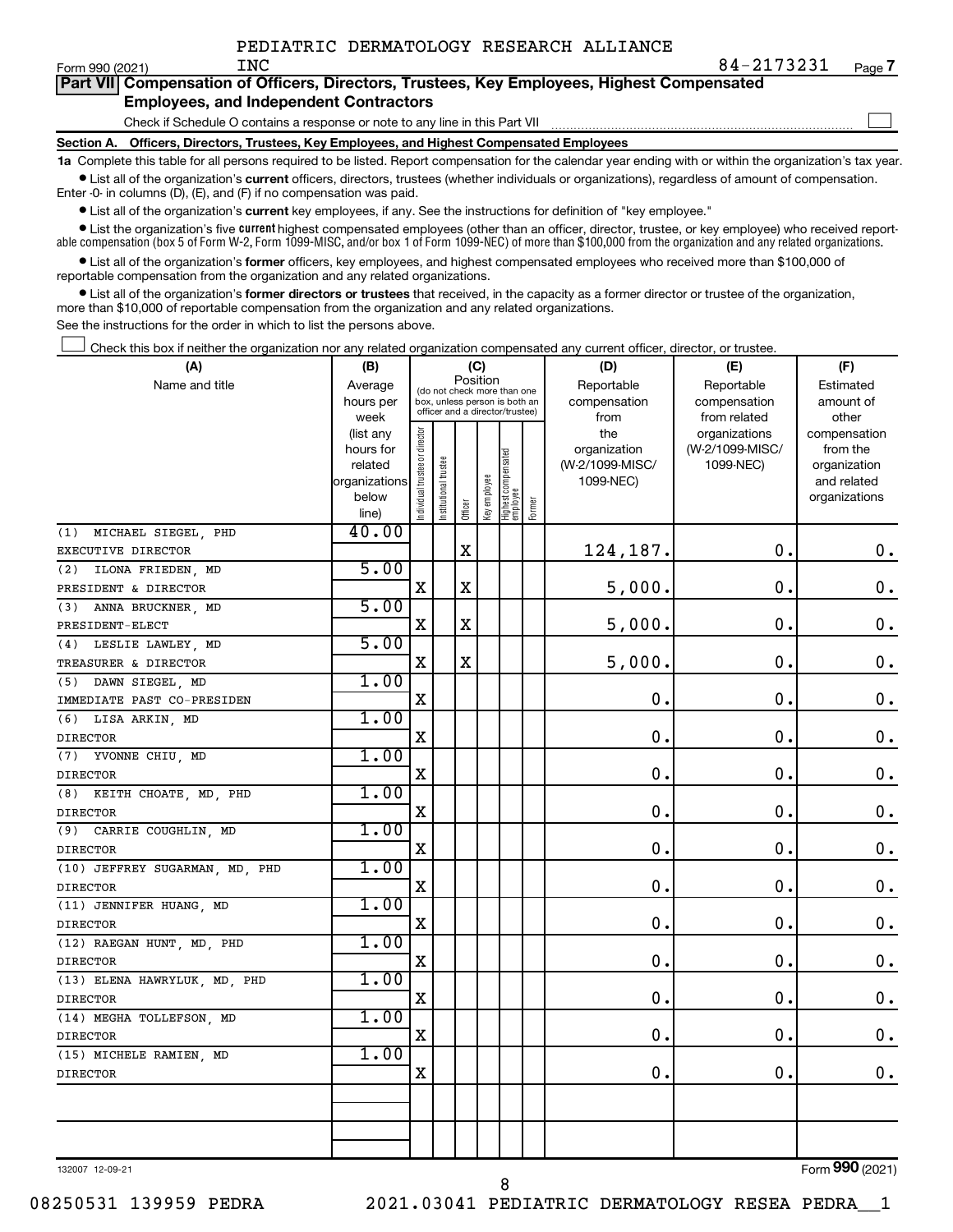|                                                                                                                                                                                                                                                              | PEDIATRIC DERMATOLOGY RESEARCH ALLIANCE                                                                                                                                                    |                                                                                                                    |                                              |                              |  |                                                          |  |                                                  |                                                                    |                     |                                                        |
|--------------------------------------------------------------------------------------------------------------------------------------------------------------------------------------------------------------------------------------------------------------|--------------------------------------------------------------------------------------------------------------------------------------------------------------------------------------------|--------------------------------------------------------------------------------------------------------------------|----------------------------------------------|------------------------------|--|----------------------------------------------------------|--|--------------------------------------------------|--------------------------------------------------------------------|---------------------|--------------------------------------------------------|
| <b>INC</b><br>Form 990 (2021)<br> Part VII                                                                                                                                                                                                                   | Section A. Officers, Directors, Trustees, Key Employees, and Highest Compensated Employees (continued)                                                                                     |                                                                                                                    |                                              |                              |  |                                                          |  |                                                  | 84-2173231                                                         |                     | Page 8                                                 |
| (A)<br>Name and title                                                                                                                                                                                                                                        | (B)<br>Average<br>hours per<br>week<br>(list any                                                                                                                                           | (C)<br>Position<br>(do not check more than one<br>box, unless person is both an<br>officer and a director/trustee) |                                              |                              |  |                                                          |  | (D)<br>Reportable<br>compensation<br>from<br>the | (E)<br>Reportable<br>compensation<br>from related<br>organizations |                     | (F)<br>Estimated<br>amount of<br>other<br>compensation |
|                                                                                                                                                                                                                                                              | Individual trustee or director<br>hours for<br>Highest compensated<br>employee<br>Institutional trustee<br>related<br>organizations<br>Key employee<br>below<br>Former<br>Officer<br>line) |                                                                                                                    | organization<br>(W-2/1099-MISC/<br>1099-NEC) | (W-2/1099-MISC/<br>1099-NEC) |  | from the<br>organization<br>and related<br>organizations |  |                                                  |                                                                    |                     |                                                        |
|                                                                                                                                                                                                                                                              |                                                                                                                                                                                            |                                                                                                                    |                                              |                              |  |                                                          |  |                                                  |                                                                    |                     |                                                        |
|                                                                                                                                                                                                                                                              |                                                                                                                                                                                            |                                                                                                                    |                                              |                              |  |                                                          |  |                                                  |                                                                    |                     |                                                        |
|                                                                                                                                                                                                                                                              |                                                                                                                                                                                            |                                                                                                                    |                                              |                              |  |                                                          |  |                                                  |                                                                    |                     |                                                        |
|                                                                                                                                                                                                                                                              |                                                                                                                                                                                            |                                                                                                                    |                                              |                              |  |                                                          |  | 139, 187.                                        | Ο.                                                                 |                     | $\overline{0}$ .                                       |
| 1b Subtotal<br>c Total from continuation sheets to Part VII, Section A <b>Constitution</b>                                                                                                                                                                   |                                                                                                                                                                                            |                                                                                                                    |                                              |                              |  |                                                          |  | $\overline{0}$<br>139, 187.                      | $\overline{0}$ .<br>σ.                                             |                     | $\overline{0}$ .<br>$\overline{\mathfrak{o}}$ .        |
| Total number of individuals (including but not limited to those listed above) who received more than \$100,000 of reportable<br>$\mathbf{2}$<br>compensation from the organization $\blacktriangleright$                                                     |                                                                                                                                                                                            |                                                                                                                    |                                              |                              |  |                                                          |  |                                                  |                                                                    |                     | 1                                                      |
| Did the organization list any former officer, director, trustee, key employee, or highest compensated employee on<br>З<br>line 1a? If "Yes," complete Schedule J for such individual                                                                         |                                                                                                                                                                                            |                                                                                                                    |                                              |                              |  |                                                          |  |                                                  |                                                                    | з                   | No<br>Yes<br>$\overline{\textbf{X}}$                   |
| For any individual listed on line 1a, is the sum of reportable compensation and other compensation from the organization<br>4                                                                                                                                |                                                                                                                                                                                            |                                                                                                                    |                                              |                              |  |                                                          |  |                                                  |                                                                    | 4                   | х                                                      |
| Did any person listed on line 1a receive or accrue compensation from any unrelated organization or individual for services<br>5<br>rendered to the organization? If "Yes," complete Schedule J for such person.<br><b>Section B. Independent Contractors</b> |                                                                                                                                                                                            |                                                                                                                    |                                              |                              |  |                                                          |  |                                                  |                                                                    | 5                   | х                                                      |
| Complete this table for your five highest compensated independent contractors that received more than \$100,000 of compensation from<br>1<br>the organization. Report compensation for the calendar year ending with or within the organization's tax year.  |                                                                                                                                                                                            |                                                                                                                    |                                              |                              |  |                                                          |  |                                                  |                                                                    |                     |                                                        |
|                                                                                                                                                                                                                                                              | (A)<br>Name and business address                                                                                                                                                           |                                                                                                                    | <b>NONE</b>                                  |                              |  |                                                          |  | (B)<br>Description of services                   |                                                                    | (C)<br>Compensation |                                                        |
|                                                                                                                                                                                                                                                              |                                                                                                                                                                                            |                                                                                                                    |                                              |                              |  |                                                          |  |                                                  |                                                                    |                     |                                                        |
|                                                                                                                                                                                                                                                              |                                                                                                                                                                                            |                                                                                                                    |                                              |                              |  |                                                          |  |                                                  |                                                                    |                     |                                                        |
| Total number of independent contractors (including but not limited to those listed above) who received more than<br>2<br>\$100,000 of compensation from the organization >                                                                                   |                                                                                                                                                                                            |                                                                                                                    |                                              |                              |  | 0                                                        |  |                                                  |                                                                    |                     |                                                        |
|                                                                                                                                                                                                                                                              |                                                                                                                                                                                            |                                                                                                                    |                                              |                              |  |                                                          |  |                                                  |                                                                    |                     | Form 990 (2021)                                        |

132008 12-09-21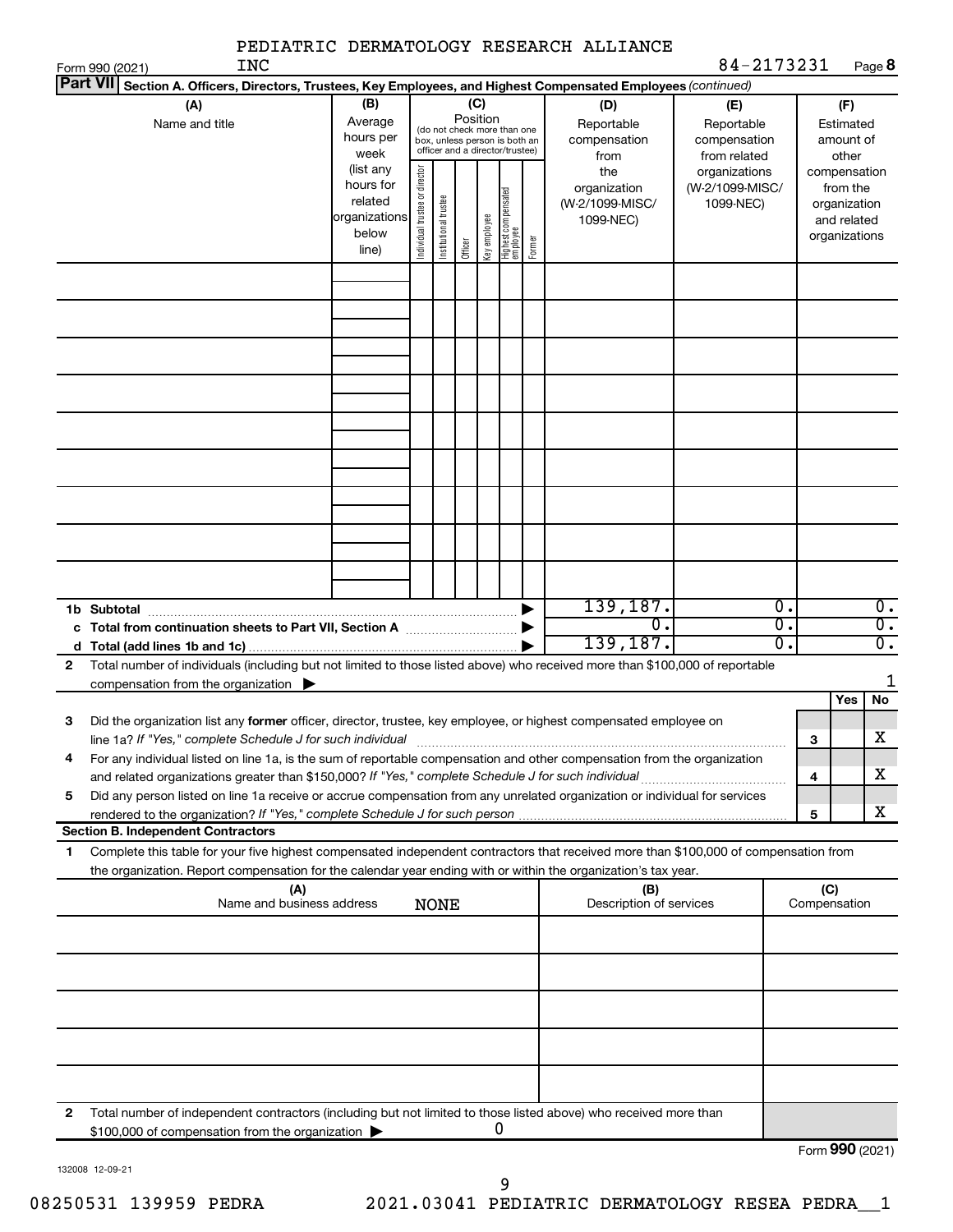| <b>Part VIII</b>             |      |        | Statement of Revenue                                                                                                                                                                                                                                                                                                                                                       |                                                |                                  |                                              |                                      |                                                                 |
|------------------------------|------|--------|----------------------------------------------------------------------------------------------------------------------------------------------------------------------------------------------------------------------------------------------------------------------------------------------------------------------------------------------------------------------------|------------------------------------------------|----------------------------------|----------------------------------------------|--------------------------------------|-----------------------------------------------------------------|
|                              |      |        |                                                                                                                                                                                                                                                                                                                                                                            |                                                | (A)<br>Total revenue             | (B)<br>Related or exempt<br>function revenue | (C)<br>Unrelated<br>business revenue | (D)<br>Revenue excluded<br>from tax under<br>sections 512 - 514 |
| Contributions, Gifts, Grants |      |        | 1a<br>1 a Federated campaigns<br>1 <sub>b</sub><br><b>b</b> Membership dues<br>1 <sub>c</sub><br>c Fundraising events<br>1 <sub>d</sub><br>d Related organizations<br>1e<br>e Government grants (contributions)<br>f All other contributions, gifts, grants, and<br>1f<br>similar amounts not included above<br>$1g$ \$<br>g Noncash contributions included in lines 1a-1f | 31,755.<br>1,314,104.<br>$\blacktriangleright$ | $\mathbb{1}$ ,345,859.           |                                              |                                      |                                                                 |
|                              |      |        |                                                                                                                                                                                                                                                                                                                                                                            | <b>Business Code</b>                           |                                  |                                              |                                      |                                                                 |
| Program Service<br>Revenue   |      | 2a     | ANNUAL CONFRENCE                                                                                                                                                                                                                                                                                                                                                           | 541700                                         | 19,075.                          | 19,075.                                      |                                      |                                                                 |
|                              |      | b<br>с | the control of the control of the control of the control of the control of                                                                                                                                                                                                                                                                                                 |                                                |                                  |                                              |                                      |                                                                 |
|                              |      | d      | the control of the control of the control of the control of the control of<br>the control of the control of the control of the control of the control of                                                                                                                                                                                                                   |                                                |                                  |                                              |                                      |                                                                 |
|                              |      | е      |                                                                                                                                                                                                                                                                                                                                                                            |                                                |                                  |                                              |                                      |                                                                 |
|                              |      |        | All other program service revenue                                                                                                                                                                                                                                                                                                                                          |                                                |                                  |                                              |                                      |                                                                 |
|                              | 3    |        | Investment income (including dividends, interest, and                                                                                                                                                                                                                                                                                                                      | ▶                                              | 19,075.                          |                                              |                                      |                                                                 |
|                              |      |        |                                                                                                                                                                                                                                                                                                                                                                            | ▶                                              | 5,122.                           |                                              |                                      | 5,122.                                                          |
|                              | 4    |        | Income from investment of tax-exempt bond proceeds                                                                                                                                                                                                                                                                                                                         | ▶                                              |                                  |                                              |                                      |                                                                 |
|                              | 5    |        |                                                                                                                                                                                                                                                                                                                                                                            |                                                |                                  |                                              |                                      |                                                                 |
|                              |      |        | (i) Real                                                                                                                                                                                                                                                                                                                                                                   | (ii) Personal                                  |                                  |                                              |                                      |                                                                 |
|                              |      |        | 6a<br>6 a Gross rents<br>.                                                                                                                                                                                                                                                                                                                                                 |                                                |                                  |                                              |                                      |                                                                 |
|                              |      |        | 6b<br><b>b</b> Less: rental expenses<br>6c<br>c Rental income or (loss)                                                                                                                                                                                                                                                                                                    |                                                |                                  |                                              |                                      |                                                                 |
|                              |      |        | d Net rental income or (loss)                                                                                                                                                                                                                                                                                                                                              | ▶                                              |                                  |                                              |                                      |                                                                 |
|                              |      |        | (i) Securities<br>7 a Gross amount from sales of                                                                                                                                                                                                                                                                                                                           | (ii) Other                                     |                                  |                                              |                                      |                                                                 |
|                              |      |        | assets other than inventory<br>7a                                                                                                                                                                                                                                                                                                                                          |                                                |                                  |                                              |                                      |                                                                 |
|                              |      |        | <b>b</b> Less: cost or other basis                                                                                                                                                                                                                                                                                                                                         |                                                |                                  |                                              |                                      |                                                                 |
| Revenue                      |      |        | and sales expenses<br> 7b                                                                                                                                                                                                                                                                                                                                                  |                                                |                                  |                                              |                                      |                                                                 |
|                              |      |        | c Gain or (loss) $\overline{7c}$                                                                                                                                                                                                                                                                                                                                           | ▶                                              |                                  |                                              |                                      |                                                                 |
| ৯<br>हैं                     |      |        | 8 a Gross income from fundraising events (not<br>including \$ of<br>contributions reported on line 1c). See                                                                                                                                                                                                                                                                |                                                |                                  |                                              |                                      |                                                                 |
|                              |      |        | 8a                                                                                                                                                                                                                                                                                                                                                                         |                                                |                                  |                                              |                                      |                                                                 |
|                              |      |        | 8b<br>b Less: direct expenses                                                                                                                                                                                                                                                                                                                                              | ▶                                              |                                  |                                              |                                      |                                                                 |
|                              |      |        | c Net income or (loss) from fundraising events<br>9 a Gross income from gaming activities. See                                                                                                                                                                                                                                                                             | .                                              |                                  |                                              |                                      |                                                                 |
|                              |      |        | 9a                                                                                                                                                                                                                                                                                                                                                                         |                                                |                                  |                                              |                                      |                                                                 |
|                              |      |        | 9b                                                                                                                                                                                                                                                                                                                                                                         |                                                |                                  |                                              |                                      |                                                                 |
|                              |      |        | c Net income or (loss) from gaming activities                                                                                                                                                                                                                                                                                                                              | ▶                                              |                                  |                                              |                                      |                                                                 |
|                              |      |        | 10 a Gross sales of inventory, less returns                                                                                                                                                                                                                                                                                                                                |                                                |                                  |                                              |                                      |                                                                 |
|                              |      |        | 10a<br>10b<br><b>b</b> Less: cost of goods sold                                                                                                                                                                                                                                                                                                                            |                                                |                                  |                                              |                                      |                                                                 |
|                              |      |        | c Net income or (loss) from sales of inventory                                                                                                                                                                                                                                                                                                                             |                                                |                                  |                                              |                                      |                                                                 |
|                              |      |        |                                                                                                                                                                                                                                                                                                                                                                            | <b>Business Code</b>                           |                                  |                                              |                                      |                                                                 |
|                              | 11 a |        |                                                                                                                                                                                                                                                                                                                                                                            |                                                |                                  |                                              |                                      |                                                                 |
|                              |      | b      |                                                                                                                                                                                                                                                                                                                                                                            |                                                |                                  |                                              |                                      |                                                                 |
| Miscellaneous<br>Revenue     |      | с      |                                                                                                                                                                                                                                                                                                                                                                            |                                                |                                  |                                              |                                      |                                                                 |
|                              |      |        | <b>d</b> All other revenue $\ldots$ $\ldots$ $\ldots$ $\ldots$ $\ldots$ $\ldots$ $\ldots$                                                                                                                                                                                                                                                                                  |                                                |                                  |                                              |                                      |                                                                 |
|                              | 12   |        |                                                                                                                                                                                                                                                                                                                                                                            |                                                | $\blacktriangleright$ 1,370,056. | 19,075.                                      | 0.                                   | 5,122.                                                          |
| 132009 12-09-21              |      |        |                                                                                                                                                                                                                                                                                                                                                                            |                                                |                                  |                                              |                                      | Form 990 (2021)                                                 |

**Part 1990 (2021)**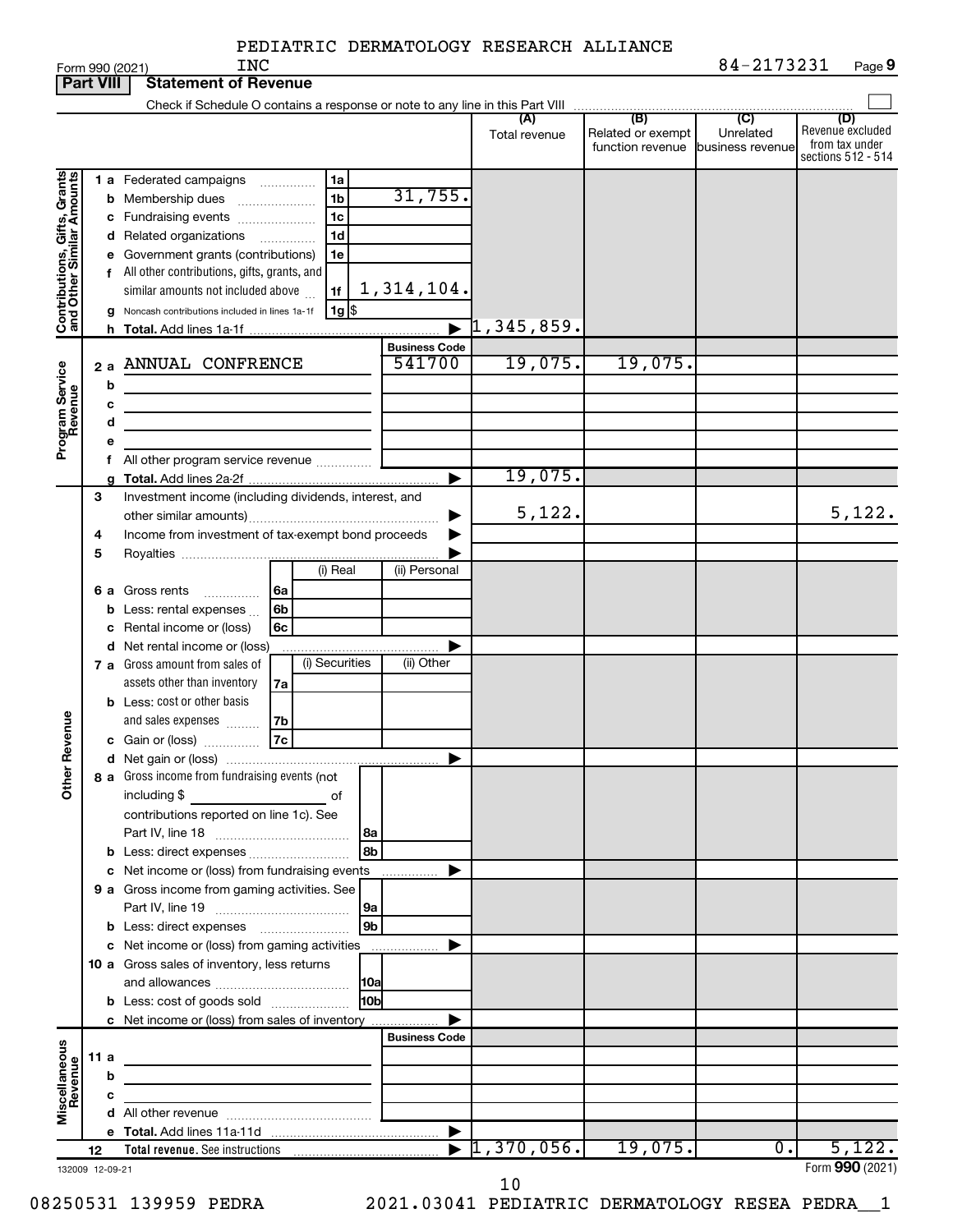**Part IX | Statement of Functional Expenses** 

*Section 501(c)(3) and 501(c)(4) organizations must complete all columns. All other organizations must complete column (A).*

|              | Do not include amounts reported on lines 6b,<br>7b, 8b, 9b, and 10b of Part VIII.                     | (A)<br>Total expenses | (B)<br>Program service<br>expenses | (C)<br>Management and<br>general expenses | (D)<br>Fundraising<br>expenses |
|--------------|-------------------------------------------------------------------------------------------------------|-----------------------|------------------------------------|-------------------------------------------|--------------------------------|
| 1.           | Grants and other assistance to domestic organizations                                                 |                       |                                    |                                           |                                |
|              | and domestic governments. See Part IV, line 21                                                        | 524,754.              | 524,754.                           |                                           |                                |
| $\mathbf{2}$ | Grants and other assistance to domestic                                                               |                       |                                    |                                           |                                |
|              | individuals. See Part IV, line 22                                                                     |                       |                                    |                                           |                                |
| 3            | Grants and other assistance to foreign                                                                |                       |                                    |                                           |                                |
|              | organizations, foreign governments, and foreign                                                       |                       |                                    |                                           |                                |
|              | individuals. See Part IV, lines 15 and 16                                                             |                       |                                    |                                           |                                |
| 4            | Benefits paid to or for members                                                                       |                       |                                    |                                           |                                |
| 5            | Compensation of current officers, directors,                                                          |                       |                                    |                                           |                                |
|              | trustees, and key employees                                                                           | 139, 187.             | 76,094.                            | 63,093.                                   |                                |
| 6            | Compensation not included above to disqualified                                                       |                       |                                    |                                           |                                |
|              | persons (as defined under section 4958(f)(1)) and                                                     |                       |                                    |                                           |                                |
|              | persons described in section 4958(c)(3)(B)                                                            |                       |                                    |                                           |                                |
| 7            | Other salaries and wages                                                                              | 221, 183.             | 120,922.                           | 100, 261.                                 |                                |
| 8            | Pension plan accruals and contributions (include                                                      |                       |                                    |                                           |                                |
|              | section 401(k) and 403(b) employer contributions)                                                     |                       |                                    |                                           |                                |
| 9            |                                                                                                       | 47,479.               | 25,957.                            | 21,522.                                   |                                |
| 10           |                                                                                                       | 36,951.               | 20, 201.                           | 16,750.                                   |                                |
| 11           | Fees for services (nonemployees):                                                                     |                       |                                    |                                           |                                |
|              |                                                                                                       |                       |                                    |                                           |                                |
| b            |                                                                                                       | 3,116.                |                                    | 3,116.                                    |                                |
| c            |                                                                                                       | 14,023.               |                                    | 14,023.                                   |                                |
| d            |                                                                                                       |                       |                                    |                                           |                                |
| е            | Professional fundraising services. See Part IV, line 17                                               |                       |                                    |                                           |                                |
| f            | Investment management fees                                                                            |                       |                                    |                                           |                                |
| g            | Other. (If line 11g amount exceeds 10% of line 25,                                                    |                       |                                    |                                           |                                |
|              | column (A), amount, list line 11g expenses on Sch O.)                                                 | 71,100.               | 51,100.                            | 20,000.                                   |                                |
| 12           |                                                                                                       | 14,707.               | 8,956.<br>469.                     | 5,751.                                    |                                |
| 13           |                                                                                                       | 26,528.<br>39, 275.   | 15,359.                            | 26,059.<br>23,916.                        |                                |
| 14           |                                                                                                       |                       |                                    |                                           |                                |
| 15           |                                                                                                       |                       |                                    |                                           |                                |
| 16           |                                                                                                       | 926.                  | 926.                               |                                           |                                |
| 17           |                                                                                                       |                       |                                    |                                           |                                |
| 18           | Payments of travel or entertainment expenses                                                          |                       |                                    |                                           |                                |
|              | for any federal, state, or local public officials<br>Conferences, conventions, and meetings           | 59,950.               | 51,950.                            | 8,000.                                    |                                |
| 19<br>20     | Interest                                                                                              |                       |                                    |                                           |                                |
| 21           |                                                                                                       |                       |                                    |                                           |                                |
| 22           | Depreciation, depletion, and amortization                                                             |                       |                                    |                                           |                                |
| 23           |                                                                                                       | 3,735.                |                                    | 3,735.                                    |                                |
| 24           | Other expenses. Itemize expenses not covered                                                          |                       |                                    |                                           |                                |
|              | above. (List miscellaneous expenses on line 24e. If                                                   |                       |                                    |                                           |                                |
|              | line 24e amount exceeds 10% of line 25, column (A),<br>amount, list line 24e expenses on Schedule O.) |                       |                                    |                                           |                                |
| а            |                                                                                                       |                       |                                    |                                           |                                |
| b            | <u> 1989 - Johann Barbara, martin a</u>                                                               |                       |                                    |                                           |                                |
| c            | the control of the control of the control of the control of the control of                            |                       |                                    |                                           |                                |
| d            | the control of the control of the control of the control of the control of                            |                       |                                    |                                           |                                |
| е            | All other expenses                                                                                    |                       |                                    |                                           |                                |
| 25           | Total functional expenses. Add lines 1 through 24e                                                    | 1,202,914.            | 896,688.                           | 306, 226.                                 | $\overline{0}$ .               |
| 26           | Joint costs. Complete this line only if the organization                                              |                       |                                    |                                           |                                |
|              | reported in column (B) joint costs from a combined                                                    |                       |                                    |                                           |                                |
|              | educational campaign and fundraising solicitation.                                                    |                       |                                    |                                           |                                |
|              | Check here $\blacktriangleright$<br>if following SOP 98-2 (ASC 958-720)                               |                       |                                    |                                           |                                |
|              | 132010 12-09-21                                                                                       |                       |                                    |                                           | Form 990 (2021)                |

08250531 139959 PEDRA 2021.03041 PEDIATRIC DERMATOLOGY RESEA PEDRA\_\_1 11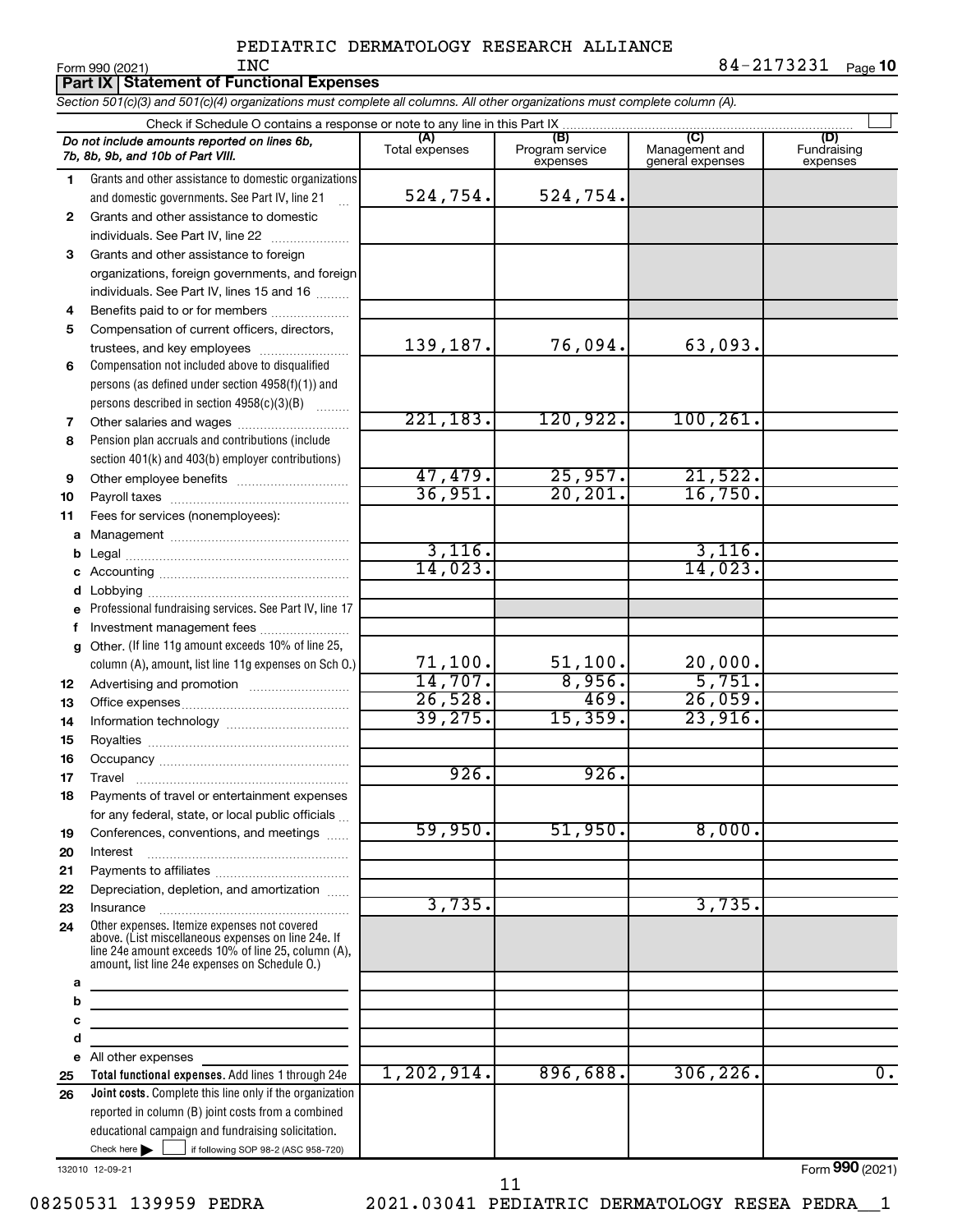|                             | Form 990 (2021) | <b>INC</b>                                                                         |          |                          |                          | 84-2173231<br>Page 11 |
|-----------------------------|-----------------|------------------------------------------------------------------------------------|----------|--------------------------|--------------------------|-----------------------|
|                             | Part X          | <b>Balance Sheet</b>                                                               |          |                          |                          |                       |
|                             |                 |                                                                                    |          |                          |                          |                       |
|                             |                 |                                                                                    |          | (A)<br>Beginning of year |                          | (B)<br>End of year    |
|                             | 1               |                                                                                    |          | 633, 264.                | $\mathbf{1}$             | 496,380.              |
|                             | 2               |                                                                                    |          | 465,866.                 | $\mathbf{2}$             | 709,806.              |
|                             | з               |                                                                                    |          |                          | 3                        |                       |
|                             | 4               |                                                                                    |          | 245,730.                 | $\overline{4}$           | 230,516.              |
|                             | 5               | Loans and other receivables from any current or former officer, director,          |          |                          |                          |                       |
|                             |                 | trustee, key employee, creator or founder, substantial contributor, or 35%         |          |                          |                          |                       |
|                             |                 |                                                                                    |          |                          | 5                        |                       |
|                             | 6               | Loans and other receivables from other disqualified persons (as defined            |          |                          |                          |                       |
|                             |                 | under section 4958(f)(1)), and persons described in section 4958(c)(3)(B)          |          |                          | 6                        |                       |
|                             | 7               |                                                                                    |          |                          | $\overline{\phantom{a}}$ |                       |
| Assets                      | 8               |                                                                                    |          |                          | 8                        |                       |
|                             | 9               | Prepaid expenses and deferred charges                                              |          |                          | 9                        | 3,537.                |
|                             |                 | <b>10a</b> Land, buildings, and equipment: cost or other                           |          |                          |                          |                       |
|                             |                 | basis. Complete Part VI of Schedule D    10a                                       |          |                          |                          |                       |
|                             |                 | <b>b</b> Less: accumulated depreciation                                            |          | 10 <sub>c</sub>          |                          |                       |
|                             | 11              |                                                                                    |          | 11                       |                          |                       |
|                             | 12              |                                                                                    |          | 12                       |                          |                       |
|                             | 13              |                                                                                    |          |                          | 13                       |                       |
|                             | 14              |                                                                                    |          |                          | 14                       |                       |
|                             | 15              |                                                                                    |          | 3,450.                   | 15                       | 0.                    |
|                             | 16              |                                                                                    |          | 1,348,310.               | 16                       | 1,440,239.            |
|                             | 17              |                                                                                    | 138,452. | 17                       | 68,627.                  |                       |
|                             | 18              |                                                                                    |          | 122, 710.                | 18                       | 227, 105.             |
|                             | 19              |                                                                                    |          | 288, 275.                | 19                       | 133,025.              |
|                             | 20              |                                                                                    |          |                          | 20                       |                       |
|                             | 21              | Escrow or custodial account liability. Complete Part IV of Schedule D              |          |                          | 21                       |                       |
| Liabilities                 | 22              | Loans and other payables to any current or former officer, director,               |          |                          |                          |                       |
|                             |                 | trustee, key employee, creator or founder, substantial contributor, or 35%         |          |                          |                          |                       |
|                             |                 |                                                                                    |          |                          | 22                       |                       |
|                             | 23              | Secured mortgages and notes payable to unrelated third parties                     |          |                          | 23                       |                       |
|                             | 24              | Unsecured notes and loans payable to unrelated third parties                       |          |                          | 24                       |                       |
|                             | 25              | Other liabilities (including federal income tax, payables to related third         |          |                          |                          |                       |
|                             |                 | parties, and other liabilities not included on lines 17-24). Complete Part X       |          |                          | 25                       |                       |
|                             | 26              | of Schedule D                                                                      |          | 549, 437.                | 26                       | 428,757.              |
|                             |                 | Organizations that follow FASB ASC 958, check here $\blacktriangleright \boxed{X}$ |          |                          |                          |                       |
|                             |                 | and complete lines 27, 28, 32, and 33.                                             |          |                          |                          |                       |
|                             | 27              |                                                                                    |          | 798,873.                 | 27                       | 966,962.              |
|                             | 28              |                                                                                    |          |                          | 28                       | 44,520.               |
|                             |                 | Organizations that do not follow FASB ASC 958, check here $\blacktriangleright$    |          |                          |                          |                       |
|                             |                 | and complete lines 29 through 33.                                                  |          |                          |                          |                       |
|                             | 29              |                                                                                    |          |                          | 29                       |                       |
|                             | 30              | Paid-in or capital surplus, or land, building, or equipment fund                   |          |                          | 30                       |                       |
|                             | 31              | Retained earnings, endowment, accumulated income, or other funds                   |          |                          | 31                       |                       |
| Net Assets or Fund Balances | 32              |                                                                                    |          | 798,873.                 | 32                       | 1,011,482.            |
|                             | 33              |                                                                                    |          | 1,348,310.               | 33                       | 1,440,239.            |

Form (2021) **990**

132011 12-09-21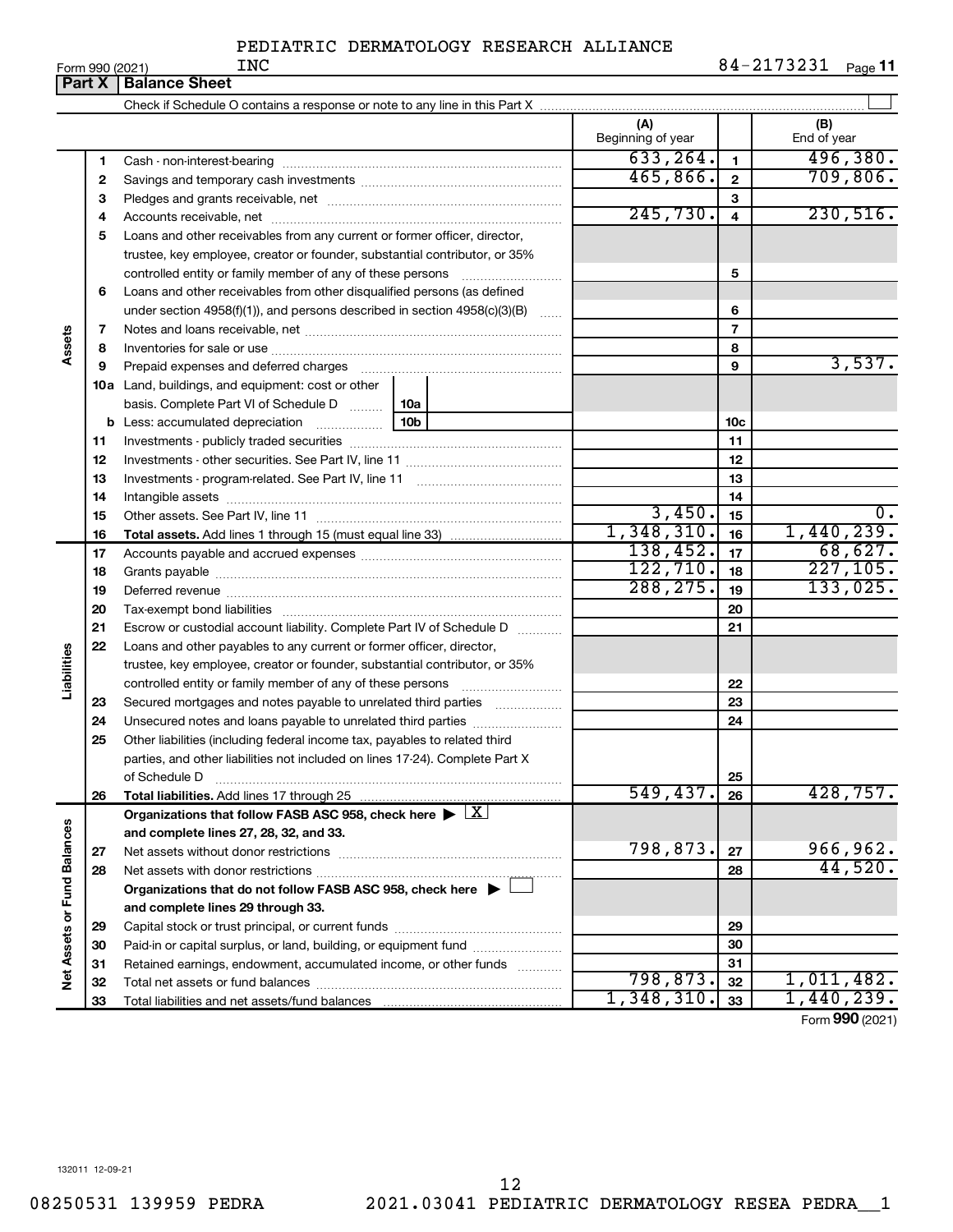| PEDIATRIC DERMATOLOGY RESEARCH ALLIANCE |  |  |  |  |
|-----------------------------------------|--|--|--|--|
|-----------------------------------------|--|--|--|--|

|    | Form 990 (2021)<br>TMC                                                                                                                                                                                                         | 84-2113231              |                |     | Page 12          |
|----|--------------------------------------------------------------------------------------------------------------------------------------------------------------------------------------------------------------------------------|-------------------------|----------------|-----|------------------|
|    | <b>Part XI Reconciliation of Net Assets</b>                                                                                                                                                                                    |                         |                |     |                  |
|    |                                                                                                                                                                                                                                |                         |                |     |                  |
|    |                                                                                                                                                                                                                                |                         |                |     |                  |
| 1  |                                                                                                                                                                                                                                | $\blacksquare$          | 1,370,056.     |     |                  |
| 2  |                                                                                                                                                                                                                                | $\mathbf{2}$            | 1,202,914.     |     |                  |
| з  | Revenue less expenses. Subtract line 2 from line 1                                                                                                                                                                             | $\mathbf{3}$            |                |     | 167, 142.        |
| 4  |                                                                                                                                                                                                                                | $\overline{\mathbf{4}}$ |                |     | 798,873.         |
| 5  | Net unrealized gains (losses) on investments [111] www.marting.com/marting.com/marting.com/marting.com/marting.                                                                                                                | 5                       |                |     | 37,808.          |
| 6  |                                                                                                                                                                                                                                | 6                       |                |     |                  |
| 7  | Investment expenses www.communication.communication.com/interaction.com/interaction.com/interaction.com/interaction.com/interaction.com/interaction.com/interaction.com/interaction.com/interaction.com/interaction.com/intera | $\overline{7}$          |                |     |                  |
| 8  |                                                                                                                                                                                                                                | 8                       |                |     | 7,659.           |
| 9  | Other changes in net assets or fund balances (explain on Schedule O)                                                                                                                                                           | $\mathbf{Q}$            |                |     | $\overline{0}$ . |
| 10 | Net assets or fund balances at end of year. Combine lines 3 through 9 (must equal Part X, line 32,                                                                                                                             |                         |                |     |                  |
|    |                                                                                                                                                                                                                                | 10                      | 1,011,482.     |     |                  |
|    | Part XII Financial Statements and Reporting                                                                                                                                                                                    |                         |                |     |                  |
|    |                                                                                                                                                                                                                                |                         |                |     |                  |
|    |                                                                                                                                                                                                                                |                         |                | Yes | No               |
| 1  | $\lfloor x \rfloor$ Accrual<br>Accounting method used to prepare the Form 990: [130] Cash<br>Other                                                                                                                             |                         |                |     |                  |
|    | If the organization changed its method of accounting from a prior year or checked "Other," explain on Schedule O.                                                                                                              |                         |                |     |                  |
|    |                                                                                                                                                                                                                                |                         | 2a             |     | х                |
|    | If "Yes," check a box below to indicate whether the financial statements for the year were compiled or reviewed on a                                                                                                           |                         |                |     |                  |
|    | separate basis, consolidated basis, or both:                                                                                                                                                                                   |                         |                |     |                  |
|    | Both consolidated and separate basis<br>Separate basis<br><b>Consolidated basis</b>                                                                                                                                            |                         |                |     |                  |
|    |                                                                                                                                                                                                                                |                         | 2 <sub>b</sub> | х   |                  |
|    | If "Yes," check a box below to indicate whether the financial statements for the year were audited on a separate basis,                                                                                                        |                         |                |     |                  |
|    | consolidated basis, or both:                                                                                                                                                                                                   |                         |                |     |                  |
|    | $ \mathbf{X} $ Separate basis<br>Consolidated basis<br>Both consolidated and separate basis                                                                                                                                    |                         |                |     |                  |
|    | c If "Yes" to line 2a or 2b, does the organization have a committee that assumes responsibility for oversight of the audit,                                                                                                    |                         |                |     |                  |
|    | review, or compilation of its financial statements and selection of an independent accountant?                                                                                                                                 |                         | 2c             | х   |                  |
|    | If the organization changed either its oversight process or selection process during the tax year, explain on Schedule O.                                                                                                      |                         |                |     |                  |
|    | 3a As a result of a federal award, was the organization required to undergo an audit or audits as set forth in the Single Audit                                                                                                |                         |                |     |                  |
|    |                                                                                                                                                                                                                                |                         | За             |     | х                |
|    | b If "Yes," did the organization undergo the required audit or audits? If the organization did not undergo the required audit                                                                                                  |                         |                |     |                  |
|    |                                                                                                                                                                                                                                |                         | 3 <sub>b</sub> |     |                  |

Form (2021) **990**

132012 12-09-21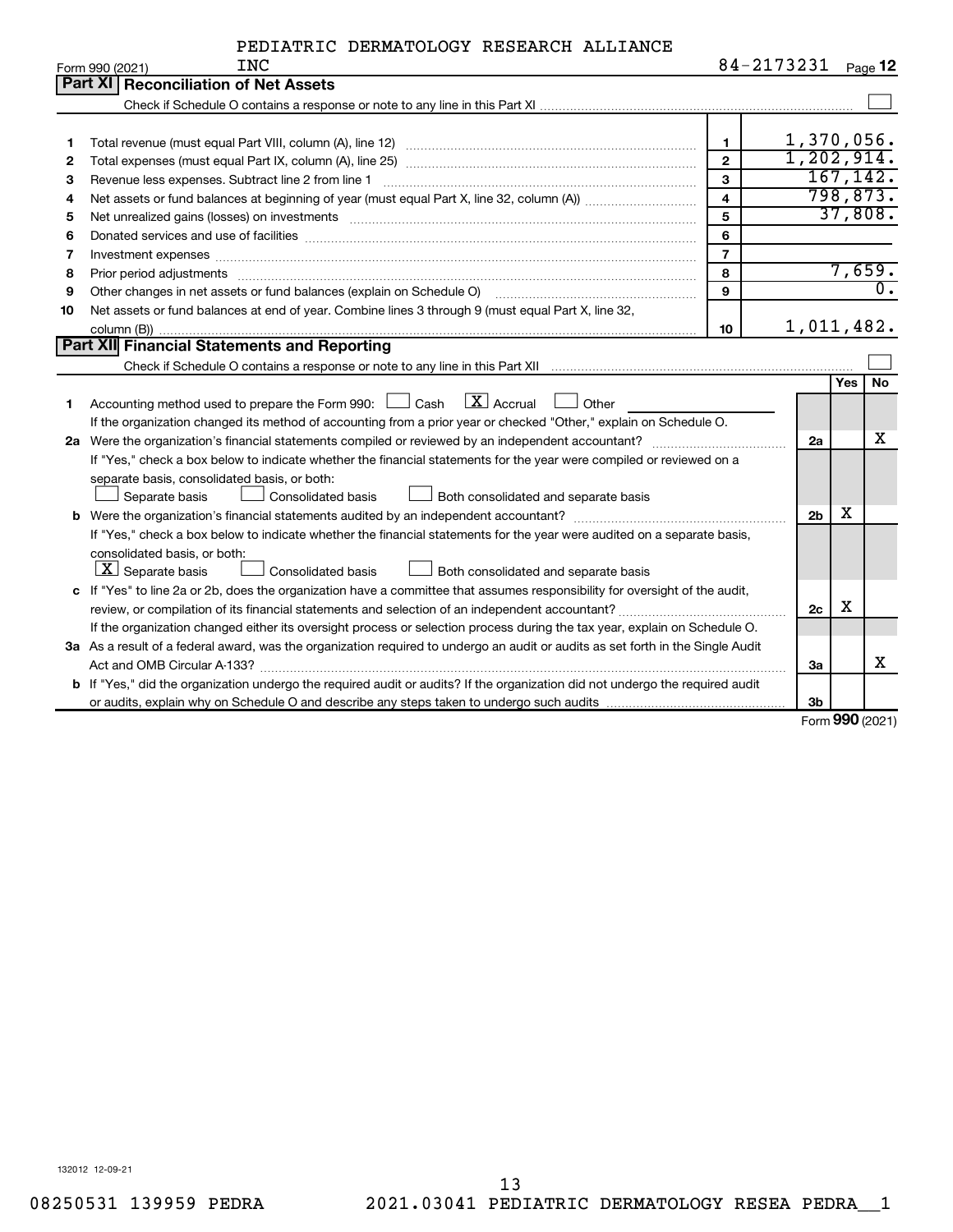|                |                                                                                                                                                                                                                                                 | <b>SCHEDULE A</b>                                      |     |                                                                        |                                                                                                                                                                                       |                                                                |    |                            |  | OMB No. 1545-0047                     |
|----------------|-------------------------------------------------------------------------------------------------------------------------------------------------------------------------------------------------------------------------------------------------|--------------------------------------------------------|-----|------------------------------------------------------------------------|---------------------------------------------------------------------------------------------------------------------------------------------------------------------------------------|----------------------------------------------------------------|----|----------------------------|--|---------------------------------------|
|                | (Form 990)                                                                                                                                                                                                                                      |                                                        |     |                                                                        | <b>Public Charity Status and Public Support</b><br>Complete if the organization is a section 501(c)(3) organization or a section                                                      |                                                                |    |                            |  |                                       |
|                |                                                                                                                                                                                                                                                 |                                                        |     |                                                                        | 4947(a)(1) nonexempt charitable trust.<br>Attach to Form 990 or Form 990-EZ.                                                                                                          |                                                                |    |                            |  | <b>Open to Public</b>                 |
|                |                                                                                                                                                                                                                                                 | Department of the Treasury<br>Internal Revenue Service |     |                                                                        | Go to www.irs.gov/Form990 for instructions and the latest information.                                                                                                                |                                                                |    |                            |  | <b>Inspection</b>                     |
|                |                                                                                                                                                                                                                                                 | Name of the organization                               |     |                                                                        | PEDIATRIC DERMATOLOGY RESEARCH ALLIANCE                                                                                                                                               |                                                                |    |                            |  | <b>Employer identification number</b> |
|                |                                                                                                                                                                                                                                                 |                                                        | INC |                                                                        |                                                                                                                                                                                       |                                                                |    |                            |  | 84-2173231                            |
|                | Part I                                                                                                                                                                                                                                          |                                                        |     |                                                                        | Reason for Public Charity Status. (All organizations must complete this part.) See instructions.                                                                                      |                                                                |    |                            |  |                                       |
|                |                                                                                                                                                                                                                                                 |                                                        |     |                                                                        | The organization is not a private foundation because it is: (For lines 1 through 12, check only one box.)                                                                             |                                                                |    |                            |  |                                       |
| 1<br>2         |                                                                                                                                                                                                                                                 |                                                        |     |                                                                        | A church, convention of churches, or association of churches described in section 170(b)(1)(A)(i).<br>A school described in section 170(b)(1)(A)(ii). (Attach Schedule E (Form 990).) |                                                                |    |                            |  |                                       |
| 3              |                                                                                                                                                                                                                                                 |                                                        |     |                                                                        |                                                                                                                                                                                       |                                                                |    |                            |  |                                       |
| 4              | A hospital or a cooperative hospital service organization described in section 170(b)(1)(A)(iii).<br>A medical research organization operated in conjunction with a hospital described in section 170(b)(1)(A)(iii). Enter the hospital's name, |                                                        |     |                                                                        |                                                                                                                                                                                       |                                                                |    |                            |  |                                       |
|                |                                                                                                                                                                                                                                                 | city, and state:                                       |     |                                                                        |                                                                                                                                                                                       |                                                                |    |                            |  |                                       |
| 5              |                                                                                                                                                                                                                                                 |                                                        |     |                                                                        | An organization operated for the benefit of a college or university owned or operated by a governmental unit described in                                                             |                                                                |    |                            |  |                                       |
|                |                                                                                                                                                                                                                                                 |                                                        |     | section 170(b)(1)(A)(iv). (Complete Part II.)                          |                                                                                                                                                                                       |                                                                |    |                            |  |                                       |
| 6              |                                                                                                                                                                                                                                                 |                                                        |     |                                                                        | A federal, state, or local government or governmental unit described in section 170(b)(1)(A)(v).                                                                                      |                                                                |    |                            |  |                                       |
| $\overline{7}$ |                                                                                                                                                                                                                                                 |                                                        |     |                                                                        | An organization that normally receives a substantial part of its support from a governmental unit or from the general public described in                                             |                                                                |    |                            |  |                                       |
|                |                                                                                                                                                                                                                                                 |                                                        |     | section 170(b)(1)(A)(vi). (Complete Part II.)                          |                                                                                                                                                                                       |                                                                |    |                            |  |                                       |
| 8              |                                                                                                                                                                                                                                                 |                                                        |     |                                                                        | A community trust described in section 170(b)(1)(A)(vi). (Complete Part II.)                                                                                                          |                                                                |    |                            |  |                                       |
| 9              |                                                                                                                                                                                                                                                 |                                                        |     |                                                                        | An agricultural research organization described in section 170(b)(1)(A)(ix) operated in conjunction with a land-grant college                                                         |                                                                |    |                            |  |                                       |
|                |                                                                                                                                                                                                                                                 | university:                                            |     |                                                                        | or university or a non-land-grant college of agriculture (see instructions). Enter the name, city, and state of the college or                                                        |                                                                |    |                            |  |                                       |
|                | $10 \quad \boxed{\text{X}}$                                                                                                                                                                                                                     |                                                        |     |                                                                        | An organization that normally receives (1) more than 33 1/3% of its support from contributions, membership fees, and gross receipts from                                              |                                                                |    |                            |  |                                       |
|                |                                                                                                                                                                                                                                                 |                                                        |     |                                                                        | activities related to its exempt functions, subject to certain exceptions; and (2) no more than 33 1/3% of its support from gross investment                                          |                                                                |    |                            |  |                                       |
|                |                                                                                                                                                                                                                                                 |                                                        |     |                                                                        | income and unrelated business taxable income (less section 511 tax) from businesses acquired by the organization after June 30, 1975.                                                 |                                                                |    |                            |  |                                       |
|                |                                                                                                                                                                                                                                                 |                                                        |     | See section 509(a)(2). (Complete Part III.)                            |                                                                                                                                                                                       |                                                                |    |                            |  |                                       |
| 11             |                                                                                                                                                                                                                                                 |                                                        |     |                                                                        | An organization organized and operated exclusively to test for public safety. See section 509(a)(4).                                                                                  |                                                                |    |                            |  |                                       |
| 12             |                                                                                                                                                                                                                                                 |                                                        |     |                                                                        | An organization organized and operated exclusively for the benefit of, to perform the functions of, or to carry out the purposes of one or                                            |                                                                |    |                            |  |                                       |
|                |                                                                                                                                                                                                                                                 |                                                        |     |                                                                        | more publicly supported organizations described in section 509(a)(1) or section 509(a)(2). See section 509(a)(3). Check the box on                                                    |                                                                |    |                            |  |                                       |
|                |                                                                                                                                                                                                                                                 |                                                        |     |                                                                        | lines 12a through 12d that describes the type of supporting organization and complete lines 12e, 12f, and 12g.                                                                        |                                                                |    |                            |  |                                       |
| a              |                                                                                                                                                                                                                                                 |                                                        |     |                                                                        | Type I. A supporting organization operated, supervised, or controlled by its supported organization(s), typically by giving                                                           |                                                                |    |                            |  |                                       |
|                |                                                                                                                                                                                                                                                 |                                                        |     | organization. You must complete Part IV, Sections A and B.             | the supported organization(s) the power to regularly appoint or elect a majority of the directors or trustees of the supporting                                                       |                                                                |    |                            |  |                                       |
| b              |                                                                                                                                                                                                                                                 |                                                        |     |                                                                        | Type II. A supporting organization supervised or controlled in connection with its supported organization(s), by having                                                               |                                                                |    |                            |  |                                       |
|                |                                                                                                                                                                                                                                                 |                                                        |     |                                                                        | control or management of the supporting organization vested in the same persons that control or manage the supported                                                                  |                                                                |    |                            |  |                                       |
|                |                                                                                                                                                                                                                                                 |                                                        |     | organization(s). You must complete Part IV, Sections A and C.          |                                                                                                                                                                                       |                                                                |    |                            |  |                                       |
| c              |                                                                                                                                                                                                                                                 |                                                        |     |                                                                        | Type III functionally integrated. A supporting organization operated in connection with, and functionally integrated with,                                                            |                                                                |    |                            |  |                                       |
|                |                                                                                                                                                                                                                                                 |                                                        |     |                                                                        | its supported organization(s) (see instructions). You must complete Part IV, Sections A, D, and E.                                                                                    |                                                                |    |                            |  |                                       |
| d              |                                                                                                                                                                                                                                                 |                                                        |     |                                                                        | Type III non-functionally integrated. A supporting organization operated in connection with its supported organization(s)                                                             |                                                                |    |                            |  |                                       |
|                |                                                                                                                                                                                                                                                 |                                                        |     |                                                                        | that is not functionally integrated. The organization generally must satisfy a distribution requirement and an attentiveness                                                          |                                                                |    |                            |  |                                       |
|                |                                                                                                                                                                                                                                                 |                                                        |     |                                                                        | requirement (see instructions). You must complete Part IV, Sections A and D, and Part V.                                                                                              |                                                                |    |                            |  |                                       |
| e              |                                                                                                                                                                                                                                                 |                                                        |     |                                                                        | Check this box if the organization received a written determination from the IRS that it is a Type I, Type II, Type III                                                               |                                                                |    |                            |  |                                       |
|                |                                                                                                                                                                                                                                                 | f Enter the number of supported organizations          |     |                                                                        | functionally integrated, or Type III non-functionally integrated supporting organization.                                                                                             |                                                                |    |                            |  |                                       |
|                |                                                                                                                                                                                                                                                 |                                                        |     | Provide the following information about the supported organization(s). |                                                                                                                                                                                       |                                                                |    |                            |  |                                       |
|                |                                                                                                                                                                                                                                                 | (i) Name of supported                                  |     | (ii) EIN                                                               | (iii) Type of organization                                                                                                                                                            | (iv) Is the organization listed<br>in your governing document? |    | (v) Amount of monetary     |  | (vi) Amount of other                  |
|                |                                                                                                                                                                                                                                                 | organization                                           |     |                                                                        | (described on lines 1-10<br>above (see instructions))                                                                                                                                 | Yes                                                            | No | support (see instructions) |  | support (see instructions)            |
|                |                                                                                                                                                                                                                                                 |                                                        |     |                                                                        |                                                                                                                                                                                       |                                                                |    |                            |  |                                       |
|                |                                                                                                                                                                                                                                                 |                                                        |     |                                                                        |                                                                                                                                                                                       |                                                                |    |                            |  |                                       |
|                |                                                                                                                                                                                                                                                 |                                                        |     |                                                                        |                                                                                                                                                                                       |                                                                |    |                            |  |                                       |
|                |                                                                                                                                                                                                                                                 |                                                        |     |                                                                        |                                                                                                                                                                                       |                                                                |    |                            |  |                                       |
|                |                                                                                                                                                                                                                                                 |                                                        |     |                                                                        |                                                                                                                                                                                       |                                                                |    |                            |  |                                       |
|                |                                                                                                                                                                                                                                                 |                                                        |     |                                                                        |                                                                                                                                                                                       |                                                                |    |                            |  |                                       |
| Total          |                                                                                                                                                                                                                                                 |                                                        |     |                                                                        |                                                                                                                                                                                       |                                                                |    |                            |  |                                       |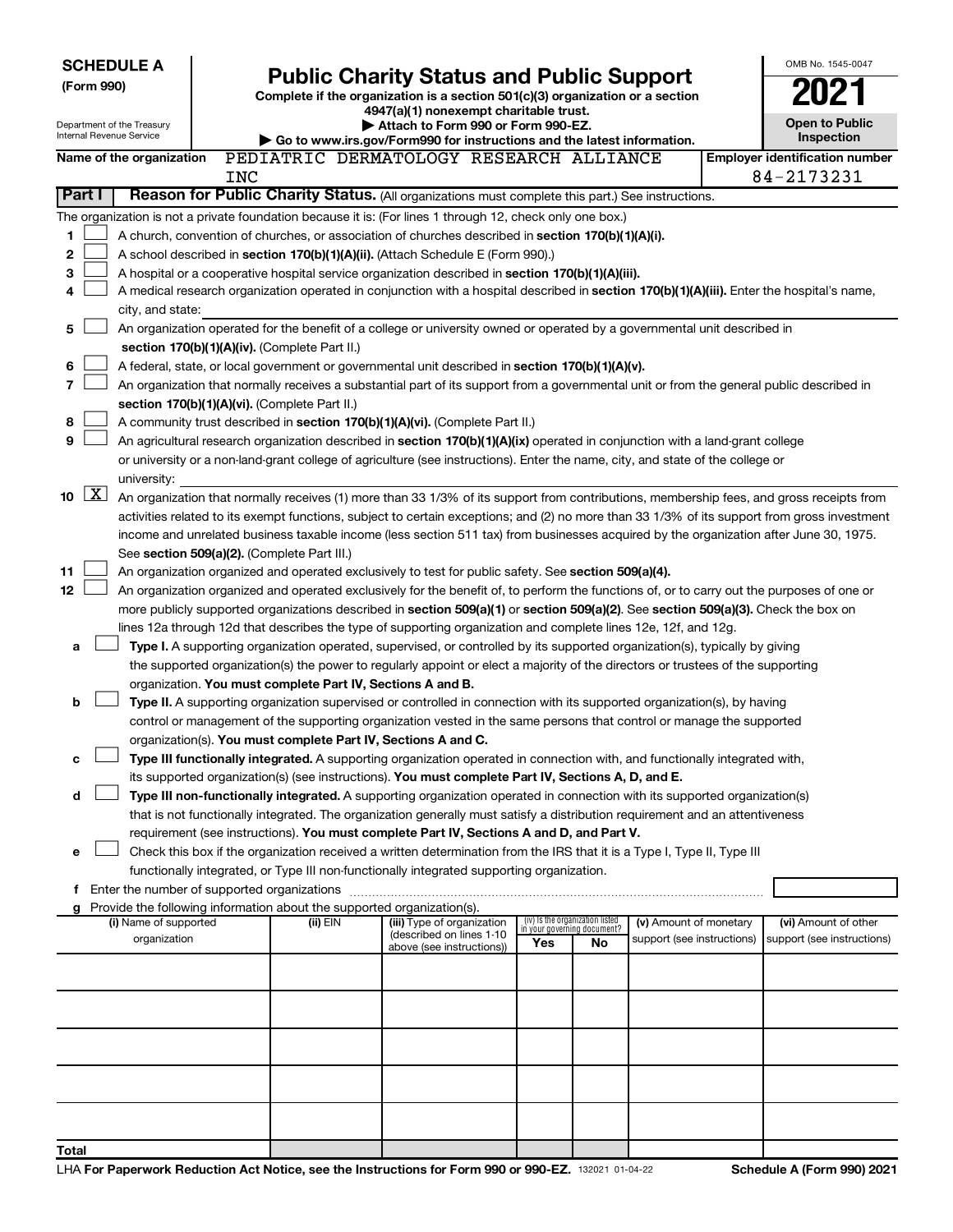| Schedule A (Form 990) 2021 |  |  |
|----------------------------|--|--|
|                            |  |  |

| 84-2173231 <sub>Page 2</sub> |  |
|------------------------------|--|
|------------------------------|--|

|     |                                                                                                                                                                                                                                    |          |          |            | PEDIATRIC DERMATOLOGY RESEARCH ALLIANCE |          |                   |
|-----|------------------------------------------------------------------------------------------------------------------------------------------------------------------------------------------------------------------------------------|----------|----------|------------|-----------------------------------------|----------|-------------------|
|     | <b>INC</b><br>Schedule A (Form 990) 2021                                                                                                                                                                                           |          |          |            |                                         |          | 84-2173231 Page 2 |
|     | Support Schedule for Organizations Described in Sections 170(b)(1)(A)(iv) and 170(b)(1)(A)(vi)<br>Part II                                                                                                                          |          |          |            |                                         |          |                   |
|     | (Complete only if you checked the box on line 5, 7, or 8 of Part I or if the organization failed to qualify under Part III. If the organization                                                                                    |          |          |            |                                         |          |                   |
|     | fails to qualify under the tests listed below, please complete Part III.)                                                                                                                                                          |          |          |            |                                         |          |                   |
|     | <b>Section A. Public Support</b>                                                                                                                                                                                                   |          |          |            |                                         |          |                   |
|     | Calendar year (or fiscal year beginning in)                                                                                                                                                                                        | (a) 2017 | (b) 2018 | $(c)$ 2019 | $(d)$ 2020                              | (e) 2021 | (f) Total         |
|     | 1 Gifts, grants, contributions, and                                                                                                                                                                                                |          |          |            |                                         |          |                   |
|     | membership fees received. (Do not                                                                                                                                                                                                  |          |          |            |                                         |          |                   |
|     | include any "unusual grants.")                                                                                                                                                                                                     |          |          |            |                                         |          |                   |
|     | 2 Tax revenues levied for the organ-                                                                                                                                                                                               |          |          |            |                                         |          |                   |
|     | ization's benefit and either paid to                                                                                                                                                                                               |          |          |            |                                         |          |                   |
|     | or expended on its behalf<br>.                                                                                                                                                                                                     |          |          |            |                                         |          |                   |
|     | 3 The value of services or facilities                                                                                                                                                                                              |          |          |            |                                         |          |                   |
|     | furnished by a governmental unit to                                                                                                                                                                                                |          |          |            |                                         |          |                   |
|     | the organization without charge                                                                                                                                                                                                    |          |          |            |                                         |          |                   |
|     | Total. Add lines 1 through 3                                                                                                                                                                                                       |          |          |            |                                         |          |                   |
| 5.  | The portion of total contributions                                                                                                                                                                                                 |          |          |            |                                         |          |                   |
|     | by each person (other than a                                                                                                                                                                                                       |          |          |            |                                         |          |                   |
|     | governmental unit or publicly                                                                                                                                                                                                      |          |          |            |                                         |          |                   |
|     | supported organization) included                                                                                                                                                                                                   |          |          |            |                                         |          |                   |
|     | on line 1 that exceeds 2% of the                                                                                                                                                                                                   |          |          |            |                                         |          |                   |
|     | amount shown on line 11,                                                                                                                                                                                                           |          |          |            |                                         |          |                   |
|     | column (f)                                                                                                                                                                                                                         |          |          |            |                                         |          |                   |
|     | 6 Public support. Subtract line 5 from line 4.                                                                                                                                                                                     |          |          |            |                                         |          |                   |
|     | <b>Section B. Total Support</b>                                                                                                                                                                                                    |          |          |            |                                         |          |                   |
|     | Calendar year (or fiscal year beginning in)                                                                                                                                                                                        | (a) 2017 | (b) 2018 | $(c)$ 2019 | $(d)$ 2020                              | (e) 2021 | (f) Total         |
|     | 7 Amounts from line 4                                                                                                                                                                                                              |          |          |            |                                         |          |                   |
|     | 8 Gross income from interest,                                                                                                                                                                                                      |          |          |            |                                         |          |                   |
|     | dividends, payments received on                                                                                                                                                                                                    |          |          |            |                                         |          |                   |
|     | securities loans, rents, royalties,                                                                                                                                                                                                |          |          |            |                                         |          |                   |
|     | and income from similar sources                                                                                                                                                                                                    |          |          |            |                                         |          |                   |
|     | Net income from unrelated business                                                                                                                                                                                                 |          |          |            |                                         |          |                   |
|     | activities, whether or not the                                                                                                                                                                                                     |          |          |            |                                         |          |                   |
|     | business is regularly carried on                                                                                                                                                                                                   |          |          |            |                                         |          |                   |
|     | 10 Other income. Do not include gain                                                                                                                                                                                               |          |          |            |                                         |          |                   |
|     | or loss from the sale of capital                                                                                                                                                                                                   |          |          |            |                                         |          |                   |
|     | assets (Explain in Part VI.)                                                                                                                                                                                                       |          |          |            |                                         |          |                   |
| 11. | <b>Total support.</b> Add lines 7 through 10                                                                                                                                                                                       |          |          |            |                                         |          |                   |
| 12  | Gross receipts from related activities, etc. (see instructions)                                                                                                                                                                    |          |          |            |                                         | 12       |                   |
|     | 13 First 5 years. If the Form 990 is for the organization's first, second, third, fourth, or fifth tax year as a section 501(c)(3)                                                                                                 |          |          |            |                                         |          |                   |
|     | organization, check this box and stop here <b>construction and the construction of the construction</b> of the construction of the construction of the construction of the construction of the construction of the construction of |          |          |            |                                         |          |                   |
|     | <b>Section C. Computation of Public Support Percentage</b>                                                                                                                                                                         |          |          |            |                                         |          |                   |
| 14  |                                                                                                                                                                                                                                    |          |          |            |                                         | 14       | %                 |
| 15  |                                                                                                                                                                                                                                    |          |          |            |                                         | 15       | %                 |
|     | 16a 33 1/3% support test - 2021. If the organization did not check the box on line 13, and line 14 is 33 1/3% or more, check this box and                                                                                          |          |          |            |                                         |          |                   |
|     |                                                                                                                                                                                                                                    |          |          |            |                                         |          |                   |
|     | b 33 1/3% support test - 2020. If the organization did not check a box on line 13 or 16a, and line 15 is 33 1/3% or more, check this box                                                                                           |          |          |            |                                         |          |                   |

| <b>b 33 1/3% support test - 2020.</b> If the organization did not check a box on line 13 or 16a, and line 15 is 33 1/3% or more, check this box |  |
|-------------------------------------------------------------------------------------------------------------------------------------------------|--|
| and stop here. The organization qualifies as a publicly supported organization                                                                  |  |
| 17a 10% -facts-and-circumstances test - 2021. If the organization did not check a box on line 13, 16a, or 16b, and line 14 is 10% or more,      |  |

**b 10% -facts-and-circumstances test - 2020.** If the organization did not check a box on line 13, 16a, 16b, or 17a, and line 15 is 10% or and if the organization meets the facts-and-circumstances test, check this box and stop here. Explain in Part VI how the organization more, and if the organization meets the facts-and-circumstances test, check this box and **stop here.** Explain in Part VI how the meets the facts-and-circumstances test. The organization qualifies as a publicly supported organization *www.www.www.www.*ww †

18 Private foundation. If the organization did not check a box on line 13, 16a, 16b, 17a, or 17b, check this box and see instructions ......... organization meets the facts-and-circumstances test. The organization qualifies as a publicly supported organization  $\ldots$  ...

**Schedule A (Form 990) 2021**

†

† †

132022 01-04-22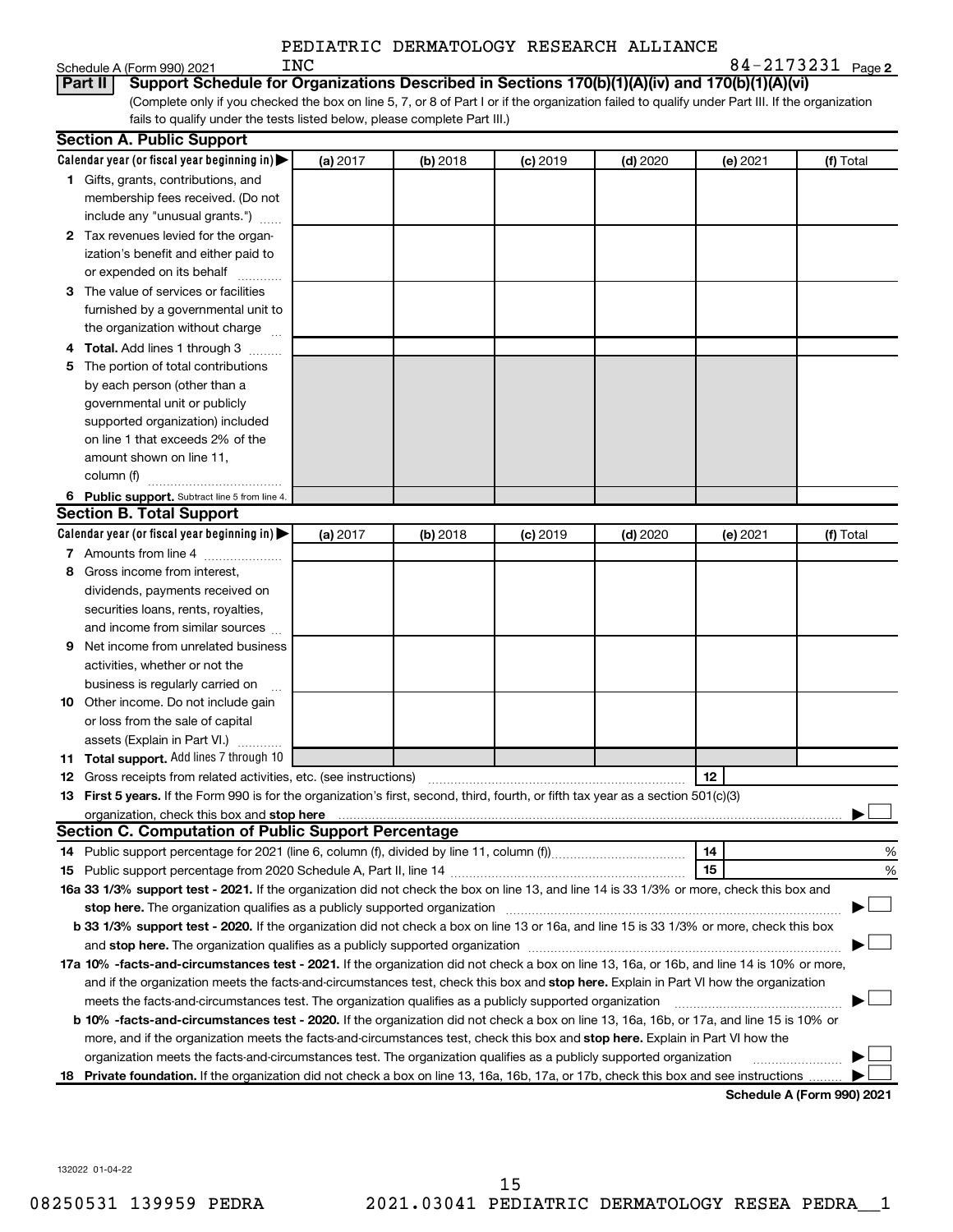| PEDIATRIC DERMATOLOGY RESEARCH ALLIANCE |  |
|-----------------------------------------|--|
|-----------------------------------------|--|

Schedule A (Form 990) 2021  $N_{\rm C}$ 

**3** INC 84-2173231

#### **Part III Support Schedule for Organizations Described in Section 509(a)(2)**

(Complete only if you checked the box on line 10 of Part I or if the organization failed to qualify under Part II. If the organization fails to qualify under the tests listed below, please complete Part II.)

| <b>Section A. Public Support</b>                                                                                                                 |          |            |                        |            |              |                                    |
|--------------------------------------------------------------------------------------------------------------------------------------------------|----------|------------|------------------------|------------|--------------|------------------------------------|
| Calendar year (or fiscal year beginning in)                                                                                                      | (a) 2017 | (b) 2018   | $(c)$ 2019             | $(d)$ 2020 | (e) 2021     | (f) Total                          |
| 1 Gifts, grants, contributions, and                                                                                                              |          |            |                        |            |              |                                    |
| membership fees received. (Do not                                                                                                                |          |            |                        |            |              |                                    |
| include any "unusual grants.")                                                                                                                   |          |            | 518,737.               | 1,040,930. | 1, 345, 859. | 2,905,526.                         |
| 2 Gross receipts from admissions,<br>merchandise sold or services per-<br>formed, or facilities furnished in                                     |          |            |                        |            |              |                                    |
| any activity that is related to the<br>organization's tax-exempt purpose                                                                         |          |            | 33,790.                | 1,351.     | 19,075.      | 54, 216.                           |
| 3 Gross receipts from activities that                                                                                                            |          |            |                        |            |              |                                    |
| are not an unrelated trade or bus-                                                                                                               |          |            |                        |            |              |                                    |
| iness under section 513                                                                                                                          |          |            |                        |            |              |                                    |
| 4 Tax revenues levied for the organ-                                                                                                             |          |            |                        |            |              |                                    |
| ization's benefit and either paid to<br>or expended on its behalf<br>.                                                                           |          |            |                        |            |              |                                    |
| 5 The value of services or facilities                                                                                                            |          |            |                        |            |              |                                    |
| furnished by a governmental unit to                                                                                                              |          |            |                        |            |              |                                    |
| the organization without charge                                                                                                                  |          |            |                        |            |              |                                    |
| 6 Total. Add lines 1 through 5                                                                                                                   |          |            | 552,527.               | 1,042,281  | 1,364,934.   | 2,959,742.                         |
| 7a Amounts included on lines 1, 2, and                                                                                                           |          |            |                        |            |              |                                    |
| 3 received from disqualified persons                                                                                                             |          |            |                        |            |              | 0.                                 |
| <b>b</b> Amounts included on lines 2 and 3 received<br>from other than disqualified persons that<br>exceed the greater of \$5,000 or 1% of the   |          |            |                        |            |              | 0.                                 |
| amount on line 13 for the year                                                                                                                   |          |            |                        |            |              | σ.                                 |
| c Add lines 7a and 7b                                                                                                                            |          |            |                        |            |              | 2,959,742.                         |
| 8 Public support. (Subtract line 7c from line 6.)<br><b>Section B. Total Support</b>                                                             |          |            |                        |            |              |                                    |
| Calendar year (or fiscal year beginning in)                                                                                                      | (a) 2017 | $(b)$ 2018 | $(c)$ 2019             | $(d)$ 2020 | (e) 2021     | (f) Total                          |
| 9 Amounts from line 6                                                                                                                            |          |            | $\overline{552,527}$ . | 1,042,281  | 1,364,934.   | 2,959,742.                         |
| <b>10a</b> Gross income from interest,<br>dividends, payments received on<br>securities loans, rents, royalties,                                 |          |            | 6, 200.                | 3,733.     | 5,122.       | 15,055.                            |
| and income from similar sources<br><b>b</b> Unrelated business taxable income                                                                    |          |            |                        |            |              |                                    |
| (less section 511 taxes) from businesses                                                                                                         |          |            |                        |            |              |                                    |
| acquired after June 30, 1975                                                                                                                     |          |            |                        |            |              |                                    |
| c Add lines 10a and 10b                                                                                                                          |          |            | 6, 200.                | 3,733.     | 5,122.       | 15,055.                            |
| 11 Net income from unrelated business<br>activities not included on line 10b,<br>whether or not the business is<br>regularly carried on          |          |            |                        |            |              |                                    |
| 12 Other income. Do not include gain<br>or loss from the sale of capital                                                                         |          |            |                        |            |              |                                    |
| assets (Explain in Part VI.)<br><b>13</b> Total support. (Add lines 9, 10c, 11, and 12.)                                                         |          |            | 558, 727.              | 1,046,014. | 1,370,056.   | 2,974,797.                         |
| 14 First 5 years. If the Form 990 is for the organization's first, second, third, fourth, or fifth tax year as a section 501(c)(3) organization, |          |            |                        |            |              |                                    |
| check this box and stop here                                                                                                                     |          |            |                        |            |              | $\blacktriangleright$ $\mathbf{X}$ |
| <b>Section C. Computation of Public Support Percentage</b>                                                                                       |          |            |                        |            |              |                                    |
| 15 Public support percentage for 2021 (line 8, column (f), divided by line 13, column (f) <i></i>                                                |          |            |                        |            | 15           | %                                  |
| 16 Public support percentage from 2020 Schedule A, Part III, line 15                                                                             |          |            |                        |            | 16           | %                                  |
| Section D. Computation of Investment Income Percentage                                                                                           |          |            |                        |            |              |                                    |
| 17 Investment income percentage for 2021 (line 10c, column (f), divided by line 13, column (f))                                                  |          |            |                        |            | 17           | %                                  |
| 18 Investment income percentage from 2020 Schedule A, Part III, line 17                                                                          |          |            |                        |            | 18           | %                                  |
| 19a 33 1/3% support tests - 2021. If the organization did not check the box on line 14, and line 15 is more than 33 1/3%, and line 17 is not     |          |            |                        |            |              |                                    |
| more than 33 1/3%, check this box and stop here. The organization qualifies as a publicly supported organization                                 |          |            |                        |            |              |                                    |
| b 33 1/3% support tests - 2020. If the organization did not check a box on line 14 or line 19a, and line 16 is more than 33 1/3%, and            |          |            |                        |            |              |                                    |
| line 18 is not more than 33 1/3%, check this box and stop here. The organization qualifies as a publicly supported organization                  |          |            |                        |            |              |                                    |
|                                                                                                                                                  |          |            |                        |            |              |                                    |
| 132023 01-04-22                                                                                                                                  |          |            | 16                     |            |              | Schedule A (Form 990) 2021         |

08250531 139959 PEDRA 2021.03041 PEDIATRIC DERMATOLOGY RESEA PEDRA\_\_1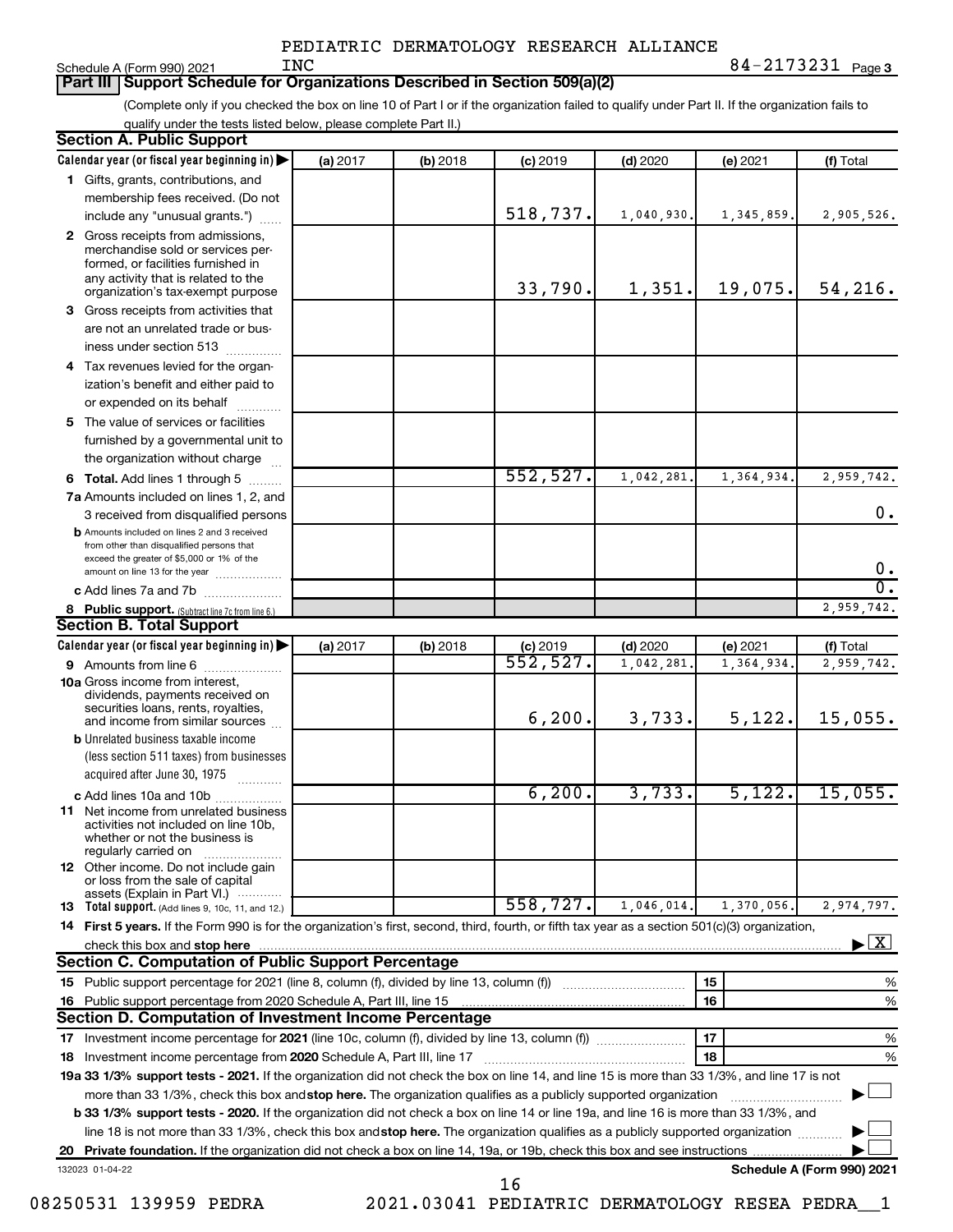Schedule A (Form 990) 2021  $N<sub>C</sub>$ 

#### **Part IV Supporting Organizations**

(Complete only if you checked a box in line 12 on Part I. If you checked box 12a, Part I, complete Sections A and B. If you checked box 12b, Part I, complete Sections A and C. If you checked box 12c, Part I, complete Sections A, D, and E. If you checked box 12d, Part I, complete Sections A and D, and complete Part V.)

#### **Section A. All Supporting Organizations**

- **1** Are all of the organization's supported organizations listed by name in the organization's governing documents? If "No," describe in Part VI how the supported organizations are designated. If designated by *class or purpose, describe the designation. If historic and continuing relationship, explain.*
- **2** Did the organization have any supported organization that does not have an IRS determination of status under section 509(a)(1) or (2)? If "Yes," explain in Part **VI** how the organization determined that the supported *organization was described in section 509(a)(1) or (2).*
- **3a** Did the organization have a supported organization described in section 501(c)(4), (5), or (6)? If "Yes," answer *lines 3b and 3c below.*
- **b** Did the organization confirm that each supported organization qualified under section 501(c)(4), (5), or (6) and satisfied the public support tests under section 509(a)(2)? If "Yes," describe in Part VI when and how the *organization made the determination.*
- **c** Did the organization ensure that all support to such organizations was used exclusively for section 170(c)(2)(B) purposes? If "Yes," explain in Part VI what controls the organization put in place to ensure such use.
- **4 a** *If* Was any supported organization not organized in the United States ("foreign supported organization")? *"Yes," and if you checked box 12a or 12b in Part I, answer lines 4b and 4c below.*
- **b** Did the organization have ultimate control and discretion in deciding whether to make grants to the foreign supported organization? If "Yes," describe in Part VI how the organization had such control and discretion *despite being controlled or supervised by or in connection with its supported organizations.*
- **c** Did the organization support any foreign supported organization that does not have an IRS determination under sections 501(c)(3) and 509(a)(1) or (2)? If "Yes," explain in Part VI what controls the organization used *to ensure that all support to the foreign supported organization was used exclusively for section 170(c)(2)(B) purposes.*
- **5a** Did the organization add, substitute, or remove any supported organizations during the tax year? If "Yes," answer lines 5b and 5c below (if applicable). Also, provide detail in **Part VI,** including (i) the names and EIN *numbers of the supported organizations added, substituted, or removed; (ii) the reasons for each such action; (iii) the authority under the organization's organizing document authorizing such action; and (iv) how the action was accomplished (such as by amendment to the organizing document).*
- **b** Type I or Type II only. Was any added or substituted supported organization part of a class already designated in the organization's organizing document?
- **c Substitutions only.**  Was the substitution the result of an event beyond the organization's control?
- **6** Did the organization provide support (whether in the form of grants or the provision of services or facilities) to **Part VI.** support or benefit one or more of the filing organization's supported organizations? If "Yes," provide detail in anyone other than (i) its supported organizations, (ii) individuals that are part of the charitable class benefited by one or more of its supported organizations, or (iii) other supporting organizations that also
- **7** Did the organization provide a grant, loan, compensation, or other similar payment to a substantial contributor regard to a substantial contributor? If "Yes," complete Part I of Schedule L (Form 990). (as defined in section 4958(c)(3)(C)), a family member of a substantial contributor, or a 35% controlled entity with
- **8** Did the organization make a loan to a disqualified person (as defined in section 4958) not described on line 7? *If "Yes," complete Part I of Schedule L (Form 990).*
- **9 a** Was the organization controlled directly or indirectly at any time during the tax year by one or more in section 509(a)(1) or (2))? If "Yes," provide detail in **Part VI.** disqualified persons, as defined in section 4946 (other than foundation managers and organizations described
- **b** Did one or more disqualified persons (as defined on line 9a) hold a controlling interest in any entity in which the supporting organization had an interest? If "Yes," provide detail in Part VI.
- **c** Did a disqualified person (as defined on line 9a) have an ownership interest in, or derive any personal benefit from, assets in which the supporting organization also had an interest? If "Yes," provide detail in Part VI.
- **10 a** Was the organization subject to the excess business holdings rules of section 4943 because of section supporting organizations)? If "Yes," answer line 10b below. 4943(f) (regarding certain Type II supporting organizations, and all Type III non-functionally integrated
	- **b** Did the organization have any excess business holdings in the tax year? (Use Schedule C, Form 4720, to *determine whether the organization had excess business holdings.)*

132024 01-04-21



**1**

**2**

**3a**

**3b**

**3c**

**4a**

**4b**

**4c**

**5a**

**Yes No**

17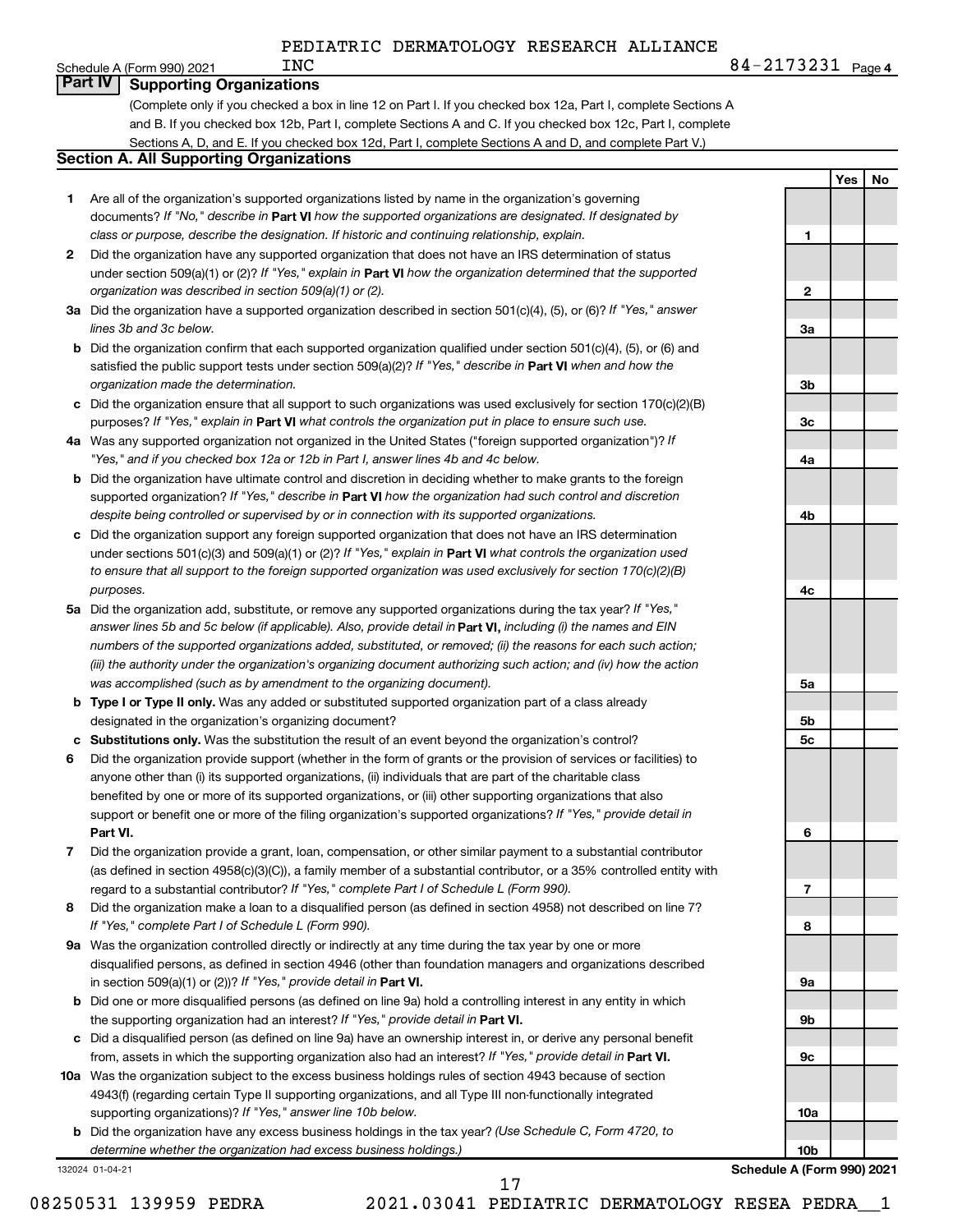|    | 84-2173231 Page 5<br><b>INC</b><br>Schedule A (Form 990) 2021                                                                                                                                                                                                                                                                                                                                                                                                                                                            |                 |     |    |
|----|--------------------------------------------------------------------------------------------------------------------------------------------------------------------------------------------------------------------------------------------------------------------------------------------------------------------------------------------------------------------------------------------------------------------------------------------------------------------------------------------------------------------------|-----------------|-----|----|
|    | <b>Supporting Organizations (continued)</b><br>Part IV                                                                                                                                                                                                                                                                                                                                                                                                                                                                   |                 |     |    |
|    |                                                                                                                                                                                                                                                                                                                                                                                                                                                                                                                          |                 | Yes | No |
| 11 | Has the organization accepted a gift or contribution from any of the following persons?                                                                                                                                                                                                                                                                                                                                                                                                                                  |                 |     |    |
|    | a A person who directly or indirectly controls, either alone or together with persons described on lines 11b and                                                                                                                                                                                                                                                                                                                                                                                                         |                 |     |    |
|    | 11c below, the governing body of a supported organization?                                                                                                                                                                                                                                                                                                                                                                                                                                                               | 11a             |     |    |
|    | <b>b</b> A family member of a person described on line 11a above?                                                                                                                                                                                                                                                                                                                                                                                                                                                        | 11 <sub>b</sub> |     |    |
|    | c A 35% controlled entity of a person described on line 11a or 11b above?If "Yes" to line 11a, 11b, or 11c, provide                                                                                                                                                                                                                                                                                                                                                                                                      |                 |     |    |
|    | detail in Part VI.                                                                                                                                                                                                                                                                                                                                                                                                                                                                                                       | 11c             |     |    |
|    | <b>Section B. Type I Supporting Organizations</b>                                                                                                                                                                                                                                                                                                                                                                                                                                                                        |                 |     |    |
|    |                                                                                                                                                                                                                                                                                                                                                                                                                                                                                                                          |                 | Yes | No |
| 1. | Did the governing body, members of the governing body, officers acting in their official capacity, or membership of one or<br>more supported organizations have the power to regularly appoint or elect at least a majority of the organization's officers,<br>directors, or trustees at all times during the tax year? If "No," describe in Part VI how the supported organization(s)<br>effectively operated, supervised, or controlled the organization's activities. If the organization had more than one supported |                 |     |    |
|    | organization, describe how the powers to appoint and/or remove officers, directors, or trustees were allocated among the<br>supported organizations and what conditions or restrictions, if any, applied to such powers during the tax year.                                                                                                                                                                                                                                                                             | 1               |     |    |
| 2  | Did the organization operate for the benefit of any supported organization other than the supported                                                                                                                                                                                                                                                                                                                                                                                                                      |                 |     |    |
|    | organization(s) that operated, supervised, or controlled the supporting organization? If "Yes," explain in                                                                                                                                                                                                                                                                                                                                                                                                               |                 |     |    |
|    | Part VI how providing such benefit carried out the purposes of the supported organization(s) that operated,                                                                                                                                                                                                                                                                                                                                                                                                              |                 |     |    |
|    | supervised, or controlled the supporting organization.<br><b>Section C. Type II Supporting Organizations</b>                                                                                                                                                                                                                                                                                                                                                                                                             | 2               |     |    |
|    |                                                                                                                                                                                                                                                                                                                                                                                                                                                                                                                          |                 | Yes |    |
| 1. | Were a majority of the organization's directors or trustees during the tax year also a majority of the directors                                                                                                                                                                                                                                                                                                                                                                                                         |                 |     | No |
|    | or trustees of each of the organization's supported organization(s)? If "No," describe in Part VI how control                                                                                                                                                                                                                                                                                                                                                                                                            |                 |     |    |
|    | or management of the supporting organization was vested in the same persons that controlled or managed                                                                                                                                                                                                                                                                                                                                                                                                                   |                 |     |    |
|    | the supported organization(s).                                                                                                                                                                                                                                                                                                                                                                                                                                                                                           | 1               |     |    |
|    | <b>Section D. All Type III Supporting Organizations</b>                                                                                                                                                                                                                                                                                                                                                                                                                                                                  |                 |     |    |
|    |                                                                                                                                                                                                                                                                                                                                                                                                                                                                                                                          |                 | Yes | No |
| 1  | Did the organization provide to each of its supported organizations, by the last day of the fifth month of the                                                                                                                                                                                                                                                                                                                                                                                                           |                 |     |    |
|    | organization's tax year, (i) a written notice describing the type and amount of support provided during the prior tax                                                                                                                                                                                                                                                                                                                                                                                                    |                 |     |    |
|    | year, (ii) a copy of the Form 990 that was most recently filed as of the date of notification, and (iii) copies of the                                                                                                                                                                                                                                                                                                                                                                                                   |                 |     |    |
|    | organization's governing documents in effect on the date of notification, to the extent not previously provided?                                                                                                                                                                                                                                                                                                                                                                                                         | 1               |     |    |
| 2  | Were any of the organization's officers, directors, or trustees either (i) appointed or elected by the supported                                                                                                                                                                                                                                                                                                                                                                                                         |                 |     |    |
|    | organization(s) or (ii) serving on the governing body of a supported organization? If "No," explain in Part VI how                                                                                                                                                                                                                                                                                                                                                                                                       |                 |     |    |
|    | the organization maintained a close and continuous working relationship with the supported organization(s).                                                                                                                                                                                                                                                                                                                                                                                                              | 2               |     |    |
| 3  | By reason of the relationship described on line 2, above, did the organization's supported organizations have a                                                                                                                                                                                                                                                                                                                                                                                                          |                 |     |    |
|    | significant voice in the organization's investment policies and in directing the use of the organization's                                                                                                                                                                                                                                                                                                                                                                                                               |                 |     |    |
|    | income or assets at all times during the tax year? If "Yes," describe in Part VI the role the organization's                                                                                                                                                                                                                                                                                                                                                                                                             |                 |     |    |
|    | supported organizations played in this regard.                                                                                                                                                                                                                                                                                                                                                                                                                                                                           | З               |     |    |
|    | Section E. Type III Functionally Integrated Supporting Organizations                                                                                                                                                                                                                                                                                                                                                                                                                                                     |                 |     |    |
| 1  | Check the box next to the method that the organization used to satisfy the Integral Part Test during the yealsee instructions).                                                                                                                                                                                                                                                                                                                                                                                          |                 |     |    |
| а  | The organization satisfied the Activities Test. Complete line 2 below.                                                                                                                                                                                                                                                                                                                                                                                                                                                   |                 |     |    |
| b  | The organization is the parent of each of its supported organizations. Complete line 3 below.                                                                                                                                                                                                                                                                                                                                                                                                                            |                 |     |    |
| с  | The organization supported a governmental entity. Describe in Part VI how you supported a governmental entity (see instructions).                                                                                                                                                                                                                                                                                                                                                                                        |                 |     |    |
| 2  | Activities Test. Answer lines 2a and 2b below.                                                                                                                                                                                                                                                                                                                                                                                                                                                                           |                 | Yes | No |
| а  | Did substantially all of the organization's activities during the tax year directly further the exempt purposes of                                                                                                                                                                                                                                                                                                                                                                                                       |                 |     |    |
|    | the supported organization(s) to which the organization was responsive? If "Yes," then in Part VI identify                                                                                                                                                                                                                                                                                                                                                                                                               |                 |     |    |
|    | those supported organizations and explain how these activities directly furthered their exempt purposes,                                                                                                                                                                                                                                                                                                                                                                                                                 |                 |     |    |
|    | how the organization was responsive to those supported organizations, and how the organization determined                                                                                                                                                                                                                                                                                                                                                                                                                |                 |     |    |
|    | that these activities constituted substantially all of its activities.<br>Did the activities described on line 2a, above, constitute activities that, but for the organization's involvement,                                                                                                                                                                                                                                                                                                                            | 2a              |     |    |
| b  | one or more of the organization's supported organization(s) would have been engaged in? If "Yes," explain in                                                                                                                                                                                                                                                                                                                                                                                                             |                 |     |    |
|    | Part VI the reasons for the organization's position that its supported organization(s) would have engaged in                                                                                                                                                                                                                                                                                                                                                                                                             |                 |     |    |
|    | these activities but for the organization's involvement.                                                                                                                                                                                                                                                                                                                                                                                                                                                                 | 2b              |     |    |
| 3  | Parent of Supported Organizations. Answer lines 3a and 3b below.                                                                                                                                                                                                                                                                                                                                                                                                                                                         |                 |     |    |
|    | a Did the organization have the power to regularly appoint or elect a majority of the officers, directors, or                                                                                                                                                                                                                                                                                                                                                                                                            |                 |     |    |
|    | trustees of each of the supported organizations? If "Yes" or "No" provide details in Part VI.                                                                                                                                                                                                                                                                                                                                                                                                                            | За              |     |    |
|    | <b>b</b> Did the organization exercise a substantial degree of direction over the policies, programs, and activities of each                                                                                                                                                                                                                                                                                                                                                                                             |                 |     |    |

132025 01-04-22 **b** of its supported organizations? If "Yes," describe in Part VI the role played by the organization in this regard. Did the organization exercise a substantial degree of direction over the policies, programs, and activities of each

**Schedule A (Form 990) 2021**

**3b**

18

08250531 139959 PEDRA 2021.03041 PEDIATRIC DERMATOLOGY RESEA PEDRA\_\_1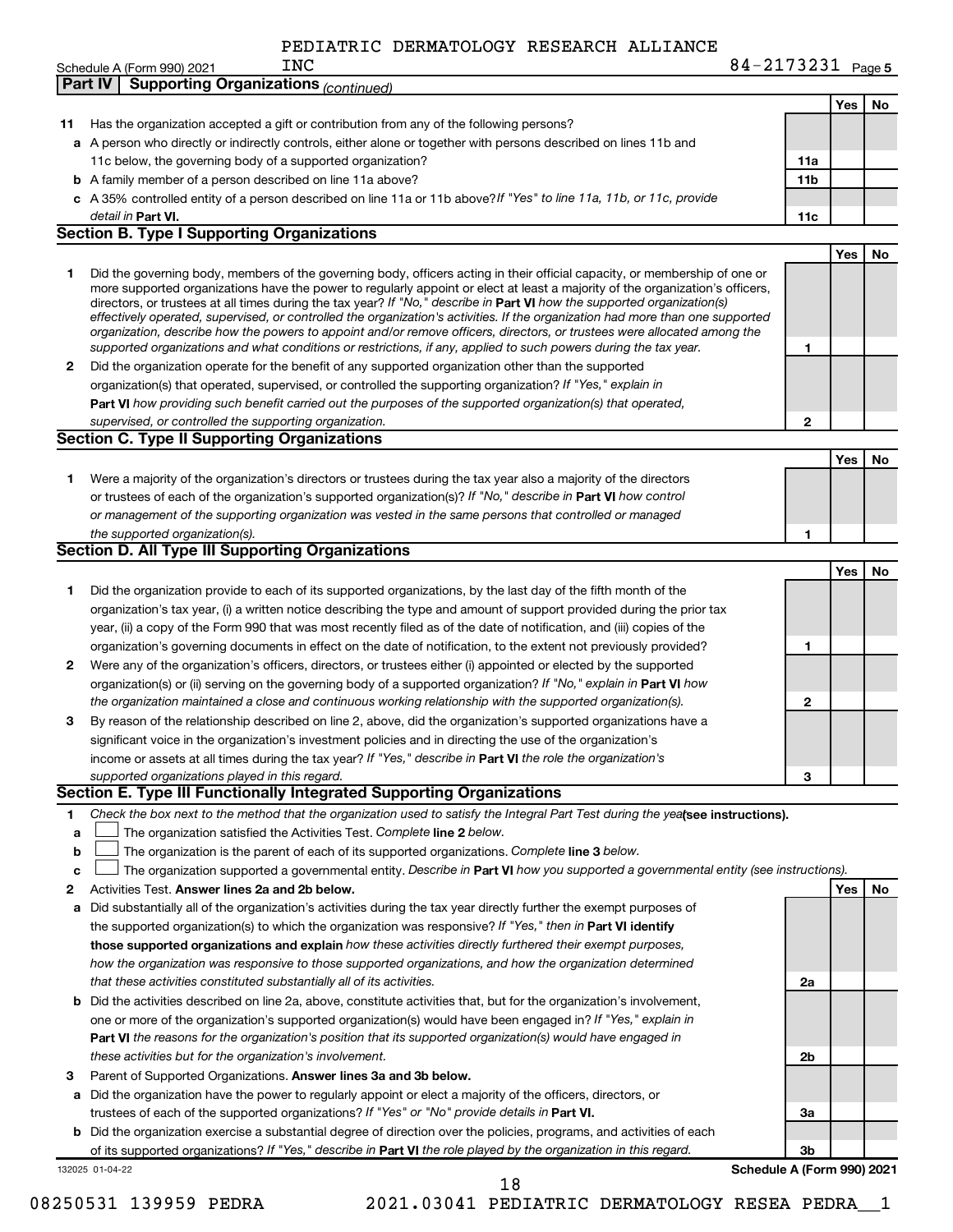|            | PEDIATRIC DERMATOLOGY RESEARCH ALLIANCE |  |                 |
|------------|-----------------------------------------|--|-----------------|
| <b>TNC</b> |                                         |  | $R_{4-2173231}$ |

**6**

|               | Schedule A (Form 990) 2021<br>TMC                                                                                                              |                |                | 84-41/3431 Page6               |
|---------------|------------------------------------------------------------------------------------------------------------------------------------------------|----------------|----------------|--------------------------------|
| <b>Part V</b> | Type III Non-Functionally Integrated 509(a)(3) Supporting Organizations                                                                        |                |                |                                |
| 1             | Check here if the organization satisfied the Integral Part Test as a qualifying trust on Nov. 20, 1970 (explain in Part VI). See instructions. |                |                |                                |
|               | All other Type III non-functionally integrated supporting organizations must complete Sections A through E.                                    |                |                |                                |
|               | Section A - Adjusted Net Income                                                                                                                |                | (A) Prior Year | (B) Current Year<br>(optional) |
| 1             | Net short-term capital gain                                                                                                                    | 1              |                |                                |
| $\mathbf{2}$  | Recoveries of prior-year distributions                                                                                                         | 2              |                |                                |
| 3             | Other gross income (see instructions)                                                                                                          | 3              |                |                                |
| 4             | Add lines 1 through 3.                                                                                                                         | 4              |                |                                |
| 5             | Depreciation and depletion                                                                                                                     | 5              |                |                                |
| 6             | Portion of operating expenses paid or incurred for production or                                                                               |                |                |                                |
|               | collection of gross income or for management, conservation, or                                                                                 |                |                |                                |
|               | maintenance of property held for production of income (see instructions)                                                                       | 6              |                |                                |
| 7             | Other expenses (see instructions)                                                                                                              | 7              |                |                                |
| 8             | Adjusted Net Income (subtract lines 5, 6, and 7 from line 4)                                                                                   | 8              |                |                                |
|               | <b>Section B - Minimum Asset Amount</b>                                                                                                        |                | (A) Prior Year | (B) Current Year<br>(optional) |
| 1.            | Aggregate fair market value of all non-exempt-use assets (see                                                                                  |                |                |                                |
|               | instructions for short tax year or assets held for part of year):                                                                              |                |                |                                |
|               | a Average monthly value of securities                                                                                                          | 1a             |                |                                |
|               | <b>b</b> Average monthly cash balances                                                                                                         | 1 <sub>b</sub> |                |                                |
|               | c Fair market value of other non-exempt-use assets                                                                                             | 1c             |                |                                |
|               | <b>d</b> Total (add lines 1a, 1b, and 1c)                                                                                                      | 1d             |                |                                |
|               | e Discount claimed for blockage or other factors                                                                                               |                |                |                                |
|               | (explain in detail in <b>Part VI</b> ):                                                                                                        |                |                |                                |
| 2             | Acquisition indebtedness applicable to non-exempt-use assets                                                                                   | 2              |                |                                |
| 3             | Subtract line 2 from line 1d.                                                                                                                  | 3              |                |                                |
| 4             | Cash deemed held for exempt use. Enter 0.015 of line 3 (for greater amount,                                                                    |                |                |                                |
|               | see instructions)                                                                                                                              | 4              |                |                                |
| 5             | Net value of non-exempt-use assets (subtract line 4 from line 3)                                                                               | 5              |                |                                |
| 6             | Multiply line 5 by 0.035.                                                                                                                      | 6              |                |                                |
| 7             | Recoveries of prior-year distributions                                                                                                         | $\overline{7}$ |                |                                |
| 8             | <b>Minimum Asset Amount (add line 7 to line 6)</b>                                                                                             | 8              |                |                                |
|               | <b>Section C - Distributable Amount</b>                                                                                                        |                |                | <b>Current Year</b>            |
| 1             | Adjusted net income for prior year (from Section A, line 8, column A)                                                                          | 1              |                |                                |
| 2             | Enter 0.85 of line 1.                                                                                                                          | $\overline{2}$ |                |                                |
| 3             | Minimum asset amount for prior year (from Section B, line 8, column A)                                                                         | 3              |                |                                |
| 4             | Enter greater of line 2 or line 3.                                                                                                             | 4              |                |                                |
| 5             | Income tax imposed in prior year                                                                                                               | 5              |                |                                |
| 6             | <b>Distributable Amount.</b> Subtract line 5 from line 4, unless subject to                                                                    |                |                |                                |
|               | emergency temporary reduction (see instructions).                                                                                              | 6              |                |                                |
| 7             | Check here if the current year is the organization's first as a non-functionally integrated Type III supporting organization (see              |                |                |                                |

instructions).

**Schedule A (Form 990) 2021**

132026 01-04-22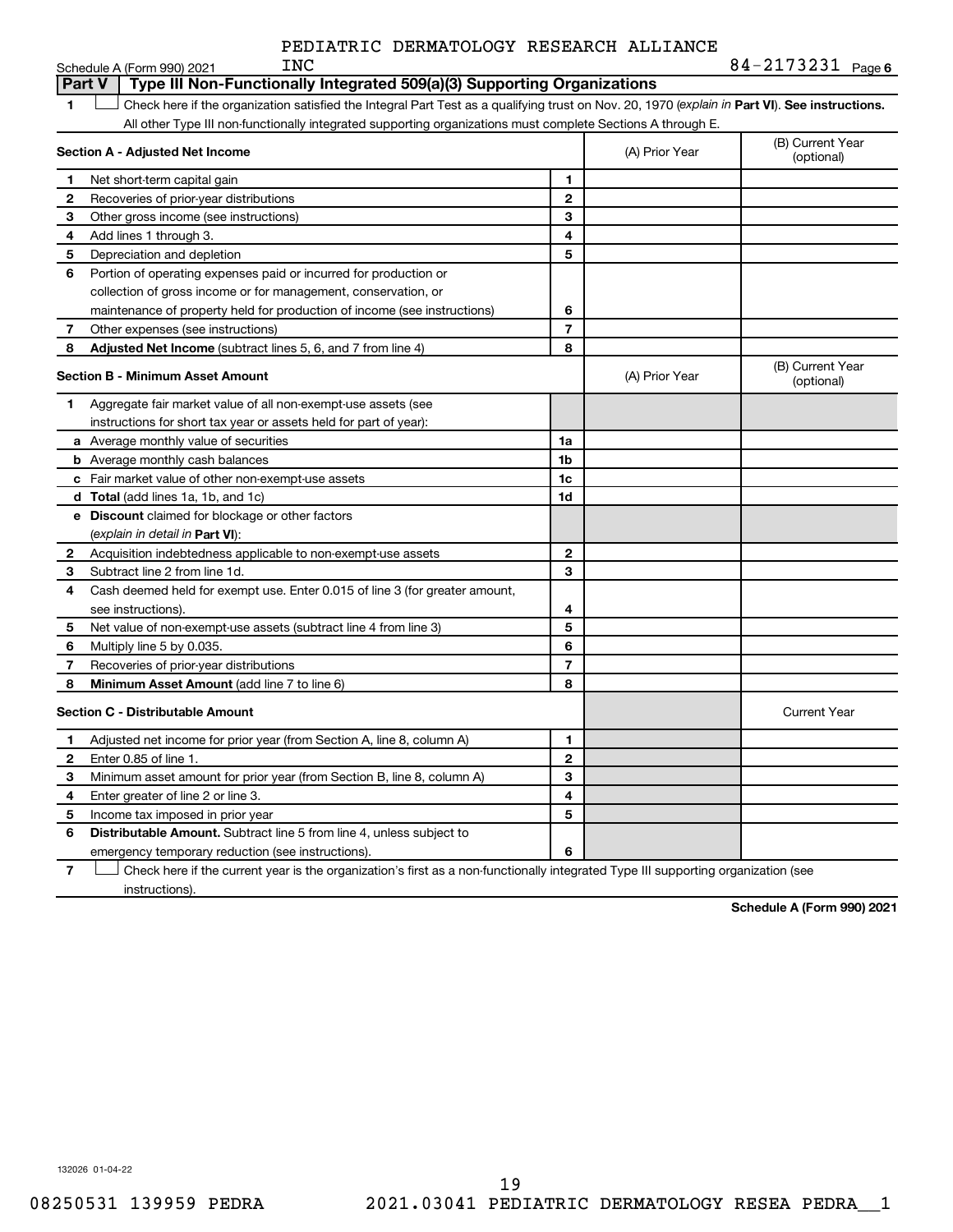|        | Schedule A (Form 990) 2021<br>TMC                                                          |                                    |                                               |                          | 84-41/3431 Page7                                 |
|--------|--------------------------------------------------------------------------------------------|------------------------------------|-----------------------------------------------|--------------------------|--------------------------------------------------|
| Part V | Type III Non-Functionally Integrated 509(a)(3) Supporting Organizations (continued)        |                                    |                                               |                          |                                                  |
|        | <b>Section D - Distributions</b>                                                           |                                    |                                               |                          | <b>Current Year</b>                              |
| 1      | Amounts paid to supported organizations to accomplish exempt purposes                      |                                    |                                               | 1                        |                                                  |
| 2      | Amounts paid to perform activity that directly furthers exempt purposes of supported       |                                    |                                               |                          |                                                  |
|        | organizations, in excess of income from activity                                           |                                    |                                               | 2                        |                                                  |
| 3      | Administrative expenses paid to accomplish exempt purposes of supported organizations      |                                    |                                               | 3                        |                                                  |
| 4      | Amounts paid to acquire exempt-use assets                                                  |                                    | 4                                             |                          |                                                  |
| 5      | Qualified set-aside amounts (prior IRS approval required - provide details in Part VI)     |                                    | 5                                             |                          |                                                  |
| 6      | Other distributions (describe in Part VI). See instructions.                               |                                    | 6                                             |                          |                                                  |
| 7      | Total annual distributions. Add lines 1 through 6.                                         |                                    |                                               | $\overline{\phantom{a}}$ |                                                  |
| 8      | Distributions to attentive supported organizations to which the organization is responsive |                                    |                                               |                          |                                                  |
|        | (provide details in Part VI). See instructions.                                            |                                    |                                               | 8                        |                                                  |
| 9      | Distributable amount for 2021 from Section C, line 6                                       |                                    |                                               | 9                        |                                                  |
| 10     | Line 8 amount divided by line 9 amount                                                     |                                    |                                               | 10                       |                                                  |
|        | <b>Section E - Distribution Allocations (see instructions)</b>                             | (i)<br><b>Excess Distributions</b> | (ii)<br><b>Underdistributions</b><br>Pre-2021 |                          | (iii)<br><b>Distributable</b><br>Amount for 2021 |
| 1      | Distributable amount for 2021 from Section C, line 6                                       |                                    |                                               |                          |                                                  |
| 2      | Underdistributions, if any, for years prior to 2021 (reason-                               |                                    |                                               |                          |                                                  |
|        | able cause required - explain in Part VI). See instructions.                               |                                    |                                               |                          |                                                  |
| З      | Excess distributions carryover, if any, to 2021                                            |                                    |                                               |                          |                                                  |
|        | a From 2016                                                                                |                                    |                                               |                          |                                                  |
|        | <b>b</b> From 2017                                                                         |                                    |                                               |                          |                                                  |
|        | c From 2018                                                                                |                                    |                                               |                          |                                                  |
|        | d From 2019                                                                                |                                    |                                               |                          |                                                  |
|        | e From 2020                                                                                |                                    |                                               |                          |                                                  |
|        | <b>f</b> Total of lines 3a through 3e                                                      |                                    |                                               |                          |                                                  |
|        | g Applied to underdistributions of prior years                                             |                                    |                                               |                          |                                                  |
|        | h Applied to 2021 distributable amount                                                     |                                    |                                               |                          |                                                  |
|        | i Carryover from 2016 not applied (see instructions)                                       |                                    |                                               |                          |                                                  |
|        | Remainder. Subtract lines 3g, 3h, and 3i from line 3f.                                     |                                    |                                               |                          |                                                  |
| 4      | Distributions for 2021 from Section D,                                                     |                                    |                                               |                          |                                                  |
|        | line $7:$<br>\$                                                                            |                                    |                                               |                          |                                                  |
|        | a Applied to underdistributions of prior years                                             |                                    |                                               |                          |                                                  |
|        | <b>b</b> Applied to 2021 distributable amount                                              |                                    |                                               |                          |                                                  |
|        | c Remainder. Subtract lines 4a and 4b from line 4.                                         |                                    |                                               |                          |                                                  |
| 5      | Remaining underdistributions for years prior to 2021, if                                   |                                    |                                               |                          |                                                  |
|        | any. Subtract lines 3g and 4a from line 2. For result greater                              |                                    |                                               |                          |                                                  |
|        | than zero, explain in Part VI. See instructions.                                           |                                    |                                               |                          |                                                  |
| 6      | Remaining underdistributions for 2021. Subtract lines 3h                                   |                                    |                                               |                          |                                                  |
|        | and 4b from line 1. For result greater than zero, explain in                               |                                    |                                               |                          |                                                  |
|        | Part VI. See instructions.                                                                 |                                    |                                               |                          |                                                  |
| 7      | Excess distributions carryover to 2022. Add lines 3j                                       |                                    |                                               |                          |                                                  |
|        | and 4c.                                                                                    |                                    |                                               |                          |                                                  |
| 8      | Breakdown of line 7:                                                                       |                                    |                                               |                          |                                                  |
|        | a Excess from 2017                                                                         |                                    |                                               |                          |                                                  |
|        | <b>b</b> Excess from 2018                                                                  |                                    |                                               |                          |                                                  |
|        | c Excess from 2019                                                                         |                                    |                                               |                          |                                                  |
|        | d Excess from 2020                                                                         |                                    |                                               |                          |                                                  |
|        | e Excess from 2021                                                                         |                                    |                                               |                          |                                                  |

**Schedule A (Form 990) 2021**

132027 01-04-22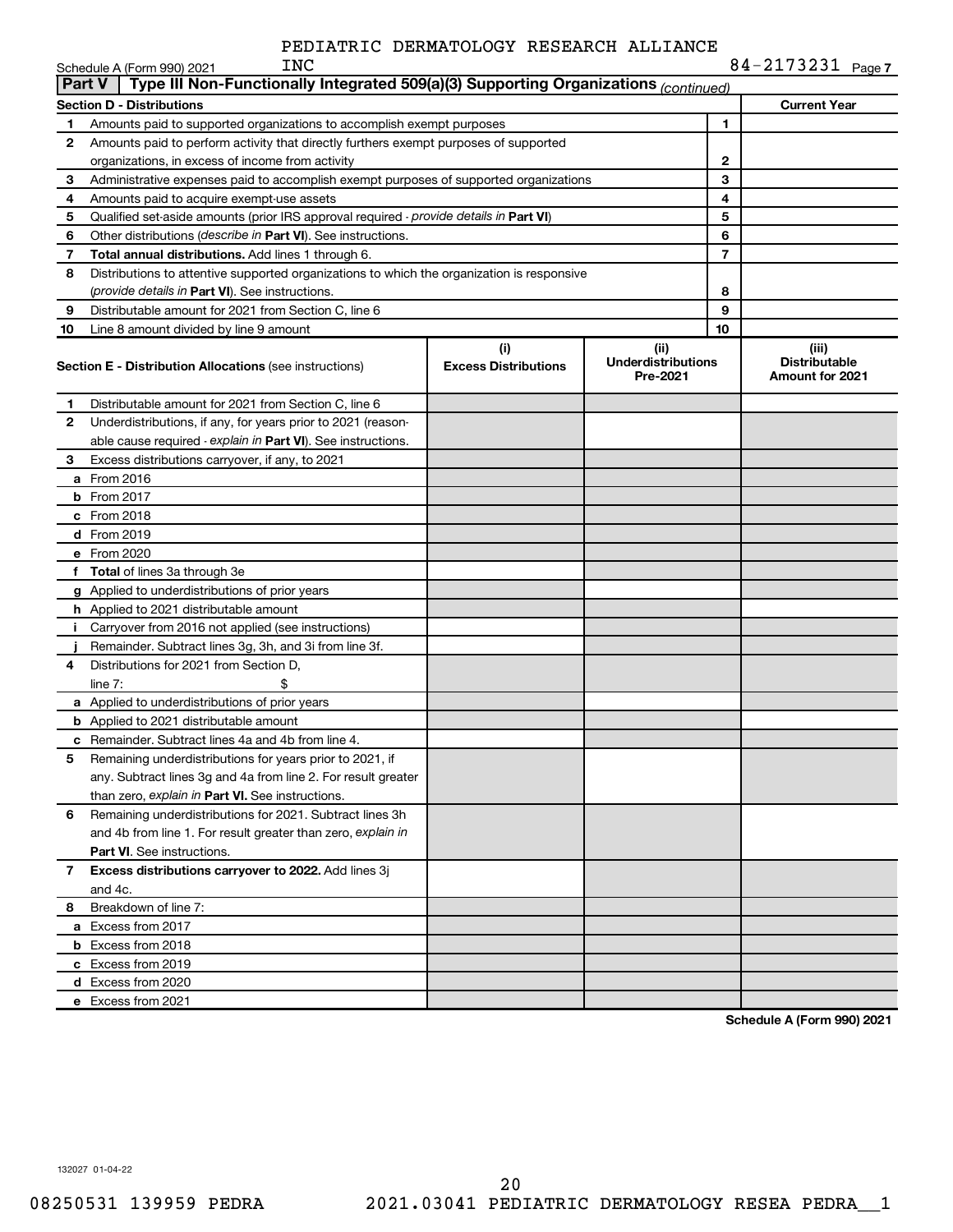| Schedule A (Form 990) 2021            | <b>INC</b>                                                                                                                                                                                                                                                                                                                                                                                                                                                                                           | PEDIATRIC DERMATOLOGY RESEARCH ALLIANCE        | 84-2173231 Page 8          |
|---------------------------------------|------------------------------------------------------------------------------------------------------------------------------------------------------------------------------------------------------------------------------------------------------------------------------------------------------------------------------------------------------------------------------------------------------------------------------------------------------------------------------------------------------|------------------------------------------------|----------------------------|
| <b>Part VI</b><br>(See instructions.) | Supplemental Information. Provide the explanations required by Part II, line 10; Part II, line 17a or 17b; Part III, line 12;<br>Part IV, Section A, lines 1, 2, 3b, 3c, 4b, 4c, 5a, 6, 9a, 9b, 9c, 11a, 11b, and 11c; Part IV, Section B, lines 1 and 2; Part IV, Section C,<br>line 1; Part IV, Section D, lines 2 and 3; Part IV, Section E, lines 1c, 2a, 2b,<br>Section D, lines 5, 6, and 8; and Part V, Section E, lines 2, 5, and 6. Also complete this part for any additional information. |                                                |                            |
|                                       |                                                                                                                                                                                                                                                                                                                                                                                                                                                                                                      |                                                |                            |
|                                       |                                                                                                                                                                                                                                                                                                                                                                                                                                                                                                      |                                                |                            |
|                                       |                                                                                                                                                                                                                                                                                                                                                                                                                                                                                                      |                                                |                            |
|                                       |                                                                                                                                                                                                                                                                                                                                                                                                                                                                                                      |                                                |                            |
|                                       |                                                                                                                                                                                                                                                                                                                                                                                                                                                                                                      |                                                |                            |
|                                       |                                                                                                                                                                                                                                                                                                                                                                                                                                                                                                      |                                                |                            |
|                                       |                                                                                                                                                                                                                                                                                                                                                                                                                                                                                                      |                                                |                            |
|                                       |                                                                                                                                                                                                                                                                                                                                                                                                                                                                                                      |                                                |                            |
|                                       |                                                                                                                                                                                                                                                                                                                                                                                                                                                                                                      |                                                |                            |
|                                       |                                                                                                                                                                                                                                                                                                                                                                                                                                                                                                      |                                                |                            |
|                                       |                                                                                                                                                                                                                                                                                                                                                                                                                                                                                                      |                                                |                            |
|                                       |                                                                                                                                                                                                                                                                                                                                                                                                                                                                                                      |                                                |                            |
|                                       |                                                                                                                                                                                                                                                                                                                                                                                                                                                                                                      |                                                |                            |
|                                       |                                                                                                                                                                                                                                                                                                                                                                                                                                                                                                      |                                                |                            |
|                                       |                                                                                                                                                                                                                                                                                                                                                                                                                                                                                                      |                                                |                            |
|                                       |                                                                                                                                                                                                                                                                                                                                                                                                                                                                                                      |                                                |                            |
|                                       |                                                                                                                                                                                                                                                                                                                                                                                                                                                                                                      |                                                |                            |
|                                       |                                                                                                                                                                                                                                                                                                                                                                                                                                                                                                      |                                                |                            |
|                                       |                                                                                                                                                                                                                                                                                                                                                                                                                                                                                                      |                                                |                            |
|                                       |                                                                                                                                                                                                                                                                                                                                                                                                                                                                                                      |                                                |                            |
|                                       |                                                                                                                                                                                                                                                                                                                                                                                                                                                                                                      |                                                |                            |
|                                       |                                                                                                                                                                                                                                                                                                                                                                                                                                                                                                      |                                                |                            |
|                                       |                                                                                                                                                                                                                                                                                                                                                                                                                                                                                                      |                                                |                            |
|                                       |                                                                                                                                                                                                                                                                                                                                                                                                                                                                                                      |                                                |                            |
|                                       |                                                                                                                                                                                                                                                                                                                                                                                                                                                                                                      |                                                |                            |
|                                       |                                                                                                                                                                                                                                                                                                                                                                                                                                                                                                      |                                                |                            |
|                                       |                                                                                                                                                                                                                                                                                                                                                                                                                                                                                                      |                                                |                            |
|                                       |                                                                                                                                                                                                                                                                                                                                                                                                                                                                                                      |                                                |                            |
| 132028 01-04-22                       |                                                                                                                                                                                                                                                                                                                                                                                                                                                                                                      | 21                                             | Schedule A (Form 990) 2021 |
| 08250531 139959 PEDRA                 |                                                                                                                                                                                                                                                                                                                                                                                                                                                                                                      | 2021.03041 PEDIATRIC DERMATOLOGY RESEA PEDRA 1 |                            |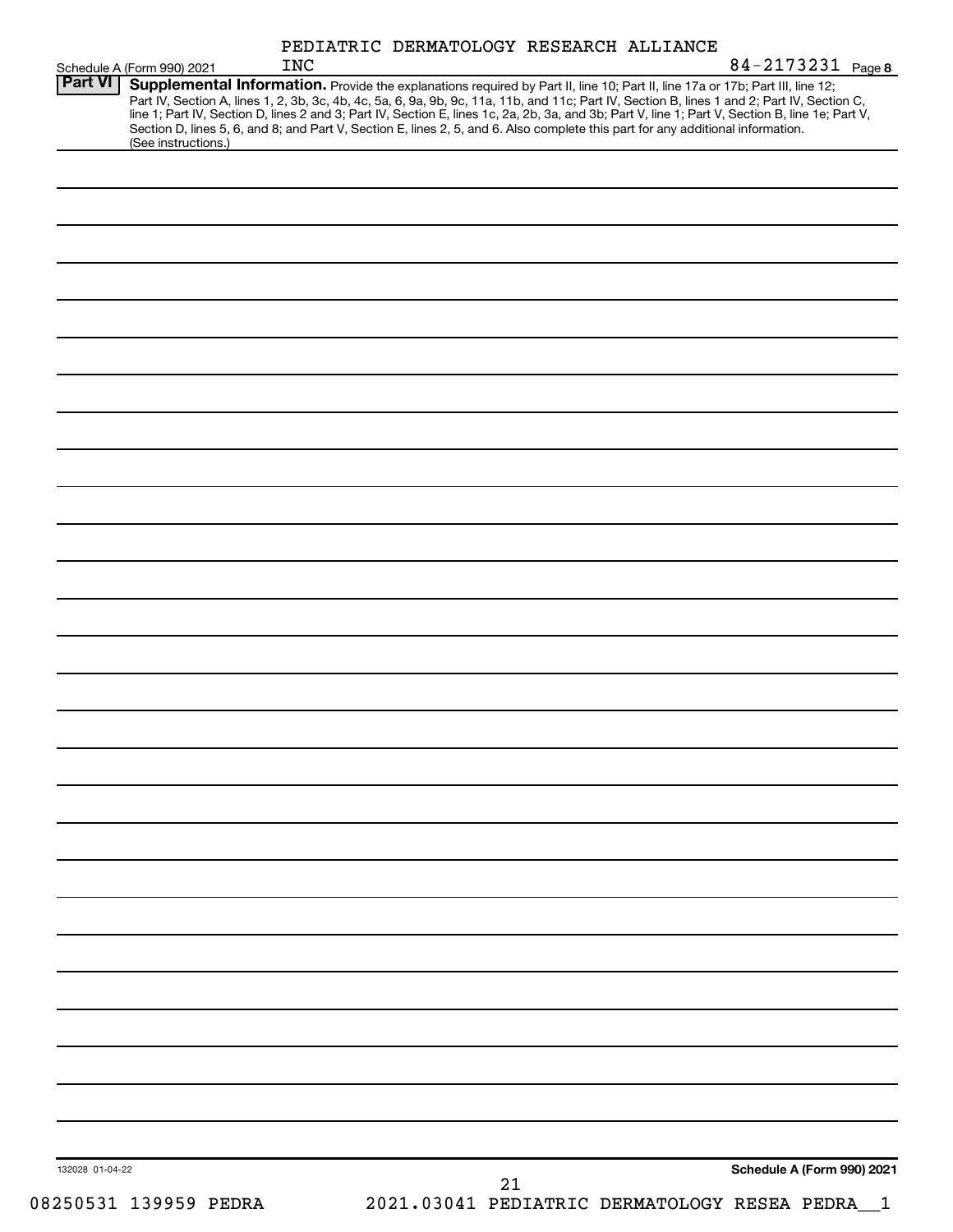|         | <b>SCHEDULE D</b>                                                                                                                                    | <b>Supplemental Financial Statements</b>                                                               | OMB No. 1545-0047                                                                                                                                                                                                             |                |                                                     |  |  |  |
|---------|------------------------------------------------------------------------------------------------------------------------------------------------------|--------------------------------------------------------------------------------------------------------|-------------------------------------------------------------------------------------------------------------------------------------------------------------------------------------------------------------------------------|----------------|-----------------------------------------------------|--|--|--|
|         | (Form 990)                                                                                                                                           |                                                                                                        | Complete if the organization answered "Yes" on Form 990,<br>Part IV, line 6, 7, 8, 9, 10, 11a, 11b, 11c, 11d, 11e, 11f, 12a, or 12b.                                                                                          |                |                                                     |  |  |  |
|         | Department of the Treasury                                                                                                                           |                                                                                                        | Attach to Form 990.                                                                                                                                                                                                           |                | <b>Open to Public</b>                               |  |  |  |
|         | Internal Revenue Service                                                                                                                             |                                                                                                        | Go to www.irs.gov/Form990 for instructions and the latest information.                                                                                                                                                        |                | Inspection                                          |  |  |  |
|         | Name of the organization                                                                                                                             | <b>INC</b>                                                                                             | PEDIATRIC DERMATOLOGY RESEARCH ALLIANCE                                                                                                                                                                                       |                | <b>Employer identification number</b><br>84-2173231 |  |  |  |
|         | Part I                                                                                                                                               |                                                                                                        | Organizations Maintaining Donor Advised Funds or Other Similar Funds or Accounts. Complete if the                                                                                                                             |                |                                                     |  |  |  |
|         |                                                                                                                                                      | organization answered "Yes" on Form 990, Part IV, line 6.                                              |                                                                                                                                                                                                                               |                |                                                     |  |  |  |
|         |                                                                                                                                                      |                                                                                                        | (a) Donor advised funds                                                                                                                                                                                                       |                | (b) Funds and other accounts                        |  |  |  |
| 1       |                                                                                                                                                      |                                                                                                        |                                                                                                                                                                                                                               |                |                                                     |  |  |  |
| 2       |                                                                                                                                                      | Aggregate value of contributions to (during year)                                                      |                                                                                                                                                                                                                               |                |                                                     |  |  |  |
| з       |                                                                                                                                                      | Aggregate value of grants from (during year)                                                           |                                                                                                                                                                                                                               |                |                                                     |  |  |  |
| 4       |                                                                                                                                                      |                                                                                                        |                                                                                                                                                                                                                               |                |                                                     |  |  |  |
| 5       |                                                                                                                                                      |                                                                                                        | Did the organization inform all donors and donor advisors in writing that the assets held in donor advised funds                                                                                                              |                |                                                     |  |  |  |
|         |                                                                                                                                                      |                                                                                                        |                                                                                                                                                                                                                               |                | Yes<br><b>No</b>                                    |  |  |  |
| 6       | Did the organization inform all grantees, donors, and donor advisors in writing that grant funds can be used only                                    |                                                                                                        |                                                                                                                                                                                                                               |                |                                                     |  |  |  |
|         | for charitable purposes and not for the benefit of the donor or donor advisor, or for any other purpose conferring<br>impermissible private benefit? |                                                                                                        |                                                                                                                                                                                                                               |                |                                                     |  |  |  |
| Part II |                                                                                                                                                      |                                                                                                        | Conservation Easements. Complete if the organization answered "Yes" on Form 990, Part IV, line 7.                                                                                                                             |                | Yes<br>No                                           |  |  |  |
| 1       |                                                                                                                                                      | Purpose(s) of conservation easements held by the organization (check all that apply).                  |                                                                                                                                                                                                                               |                |                                                     |  |  |  |
|         |                                                                                                                                                      | Preservation of land for public use (for example, recreation or education)                             | Preservation of a historically important land area                                                                                                                                                                            |                |                                                     |  |  |  |
|         |                                                                                                                                                      | Protection of natural habitat                                                                          | Preservation of a certified historic structure                                                                                                                                                                                |                |                                                     |  |  |  |
|         |                                                                                                                                                      | Preservation of open space                                                                             |                                                                                                                                                                                                                               |                |                                                     |  |  |  |
| 2       |                                                                                                                                                      |                                                                                                        | Complete lines 2a through 2d if the organization held a qualified conservation contribution in the form of a conservation easement on the last                                                                                |                |                                                     |  |  |  |
|         | day of the tax year.                                                                                                                                 |                                                                                                        |                                                                                                                                                                                                                               |                | Held at the End of the Tax Year                     |  |  |  |
| а       |                                                                                                                                                      |                                                                                                        |                                                                                                                                                                                                                               | 2a             |                                                     |  |  |  |
| b       |                                                                                                                                                      |                                                                                                        |                                                                                                                                                                                                                               | 2 <sub>b</sub> |                                                     |  |  |  |
| с       |                                                                                                                                                      |                                                                                                        |                                                                                                                                                                                                                               | 2c             |                                                     |  |  |  |
| d       |                                                                                                                                                      |                                                                                                        | Number of conservation easements included in (c) acquired after 7/25/06, and not on a historic structure                                                                                                                      |                |                                                     |  |  |  |
|         |                                                                                                                                                      |                                                                                                        | listed in the National Register [11] manufactured in the National Register [11] manufactured in the National Register [11] manufactured in the National Register [11] manufactured in the National Register [11] manufactured | 2d             |                                                     |  |  |  |
| 3       |                                                                                                                                                      |                                                                                                        | Number of conservation easements modified, transferred, released, extinguished, or terminated by the organization during the tax                                                                                              |                |                                                     |  |  |  |
|         | year                                                                                                                                                 |                                                                                                        |                                                                                                                                                                                                                               |                |                                                     |  |  |  |
| 4       |                                                                                                                                                      | Number of states where property subject to conservation easement is located $\blacktriangleright$      |                                                                                                                                                                                                                               |                |                                                     |  |  |  |
| 5       |                                                                                                                                                      | Does the organization have a written policy regarding the periodic monitoring, inspection, handling of |                                                                                                                                                                                                                               |                |                                                     |  |  |  |
|         |                                                                                                                                                      |                                                                                                        |                                                                                                                                                                                                                               |                | Yes<br><b>No</b>                                    |  |  |  |
| 6       |                                                                                                                                                      |                                                                                                        | Staff and volunteer hours devoted to monitoring, inspecting, handling of violations, and enforcing conservation easements during the year                                                                                     |                |                                                     |  |  |  |
|         |                                                                                                                                                      |                                                                                                        |                                                                                                                                                                                                                               |                |                                                     |  |  |  |
| 7       |                                                                                                                                                      |                                                                                                        | Amount of expenses incurred in monitoring, inspecting, handling of violations, and enforcing conservation easements during the year                                                                                           |                |                                                     |  |  |  |
|         | $\blacktriangleright$ \$                                                                                                                             |                                                                                                        |                                                                                                                                                                                                                               |                |                                                     |  |  |  |
| 8       |                                                                                                                                                      |                                                                                                        | Does each conservation easement reported on line 2(d) above satisfy the requirements of section 170(h)(4)(B)(i)                                                                                                               |                |                                                     |  |  |  |
|         |                                                                                                                                                      |                                                                                                        |                                                                                                                                                                                                                               |                | Yes<br><b>No</b>                                    |  |  |  |
| 9       |                                                                                                                                                      |                                                                                                        | In Part XIII, describe how the organization reports conservation easements in its revenue and expense statement and                                                                                                           |                |                                                     |  |  |  |
|         |                                                                                                                                                      |                                                                                                        | balance sheet, and include, if applicable, the text of the footnote to the organization's financial statements that describes the                                                                                             |                |                                                     |  |  |  |
|         |                                                                                                                                                      | organization's accounting for conservation easements.                                                  |                                                                                                                                                                                                                               |                |                                                     |  |  |  |
|         | Part III                                                                                                                                             |                                                                                                        | Organizations Maintaining Collections of Art, Historical Treasures, or Other Similar Assets.                                                                                                                                  |                |                                                     |  |  |  |
|         |                                                                                                                                                      | Complete if the organization answered "Yes" on Form 990, Part IV, line 8.                              |                                                                                                                                                                                                                               |                |                                                     |  |  |  |
|         |                                                                                                                                                      |                                                                                                        | 1a If the organization elected, as permitted under FASB ASC 958, not to report in its revenue statement and balance sheet works                                                                                               |                |                                                     |  |  |  |
|         |                                                                                                                                                      |                                                                                                        | of art, historical treasures, or other similar assets held for public exhibition, education, or research in furtherance of public                                                                                             |                |                                                     |  |  |  |
|         |                                                                                                                                                      |                                                                                                        | service, provide in Part XIII the text of the footnote to its financial statements that describes these items.                                                                                                                |                |                                                     |  |  |  |
| b       |                                                                                                                                                      |                                                                                                        | If the organization elected, as permitted under FASB ASC 958, to report in its revenue statement and balance sheet works of                                                                                                   |                |                                                     |  |  |  |
|         | art, historical treasures, or other similar assets held for public exhibition, education, or research in furtherance of public service,              |                                                                                                        |                                                                                                                                                                                                                               |                |                                                     |  |  |  |
|         |                                                                                                                                                      | provide the following amounts relating to these items:                                                 |                                                                                                                                                                                                                               |                |                                                     |  |  |  |
|         |                                                                                                                                                      |                                                                                                        |                                                                                                                                                                                                                               | - \$           |                                                     |  |  |  |
|         |                                                                                                                                                      | (ii) Assets included in Form 990, Part X                                                               |                                                                                                                                                                                                                               | \$             |                                                     |  |  |  |
| 2       |                                                                                                                                                      |                                                                                                        | If the organization received or held works of art, historical treasures, or other similar assets for financial gain, provide                                                                                                  |                |                                                     |  |  |  |
|         |                                                                                                                                                      | the following amounts required to be reported under FASB ASC 958 relating to these items:              |                                                                                                                                                                                                                               |                |                                                     |  |  |  |
| а       |                                                                                                                                                      |                                                                                                        |                                                                                                                                                                                                                               | - \$           |                                                     |  |  |  |
|         |                                                                                                                                                      |                                                                                                        |                                                                                                                                                                                                                               | \$             |                                                     |  |  |  |
|         |                                                                                                                                                      | LHA For Paperwork Reduction Act Notice, see the Instructions for Form 990.                             |                                                                                                                                                                                                                               |                | Schedule D (Form 990) 2021                          |  |  |  |
|         | 132051 10-28-21                                                                                                                                      |                                                                                                        |                                                                                                                                                                                                                               |                |                                                     |  |  |  |
|         |                                                                                                                                                      |                                                                                                        | 29                                                                                                                                                                                                                            |                |                                                     |  |  |  |

08250531 139959 PEDRA 2021.03041 PEDIATRIC DERMATOLOGY RESEA PEDRA\_\_1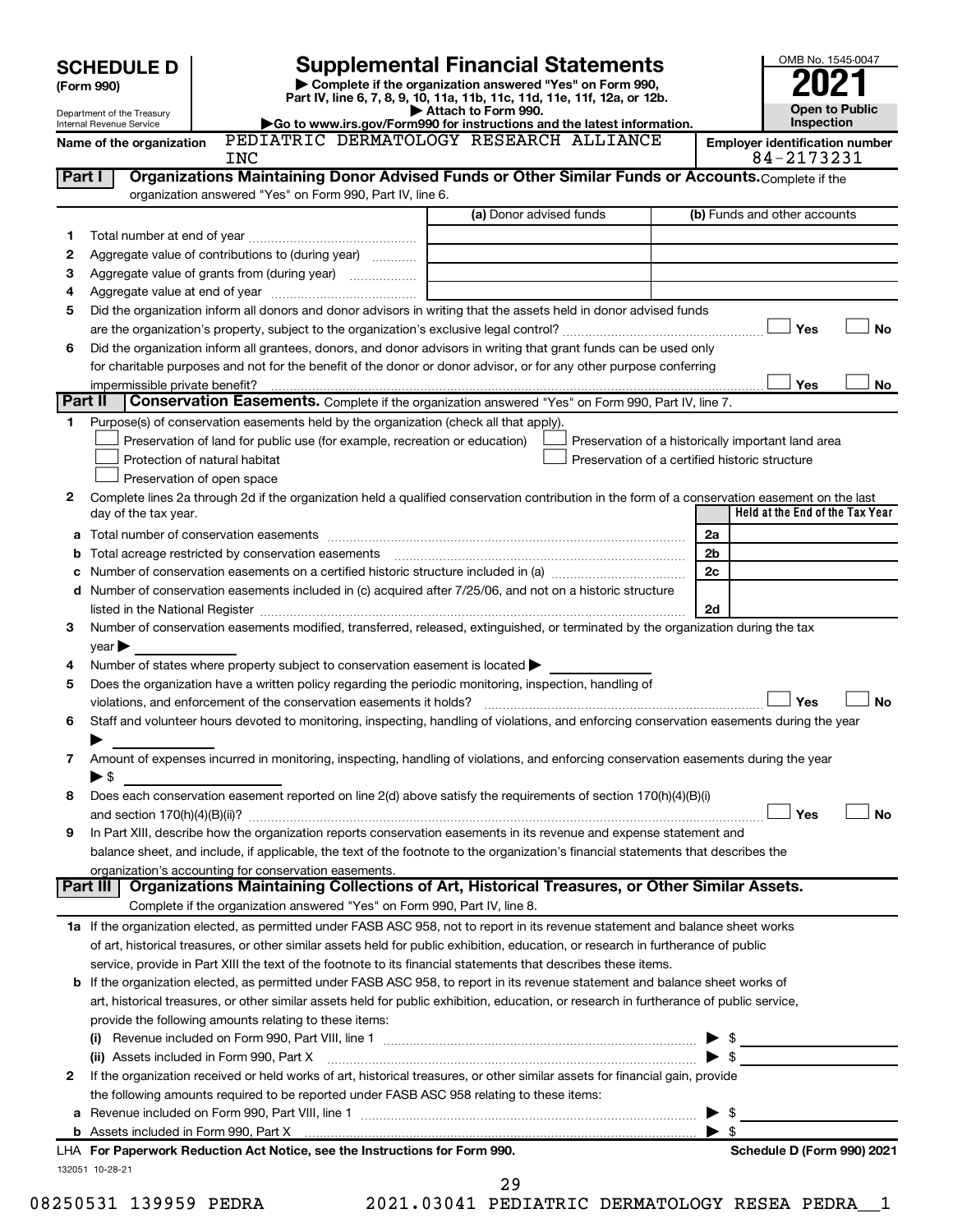| PEDIATRIC DERMATOLOGY RESEARCH ALLIANCE |  |  |
|-----------------------------------------|--|--|
|-----------------------------------------|--|--|

|               | INC                                                                                                                                               | PEDIAIRIC DERMATOLOGI RESEARCH ALLIANCE |   |                |                          |                 |              |                      |                | 84-2173231 Page 2   |
|---------------|---------------------------------------------------------------------------------------------------------------------------------------------------|-----------------------------------------|---|----------------|--------------------------|-----------------|--------------|----------------------|----------------|---------------------|
|               | Schedule D (Form 990) 2021<br>Organizations Maintaining Collections of Art, Historical Treasures, or Other Similar Assets (continued)<br>Part III |                                         |   |                |                          |                 |              |                      |                |                     |
| 3             | Using the organization's acquisition, accession, and other records, check any of the following that make significant use of its                   |                                         |   |                |                          |                 |              |                      |                |                     |
|               | collection items (check all that apply):                                                                                                          |                                         |   |                |                          |                 |              |                      |                |                     |
| a             | Public exhibition                                                                                                                                 | d                                       |   |                | Loan or exchange program |                 |              |                      |                |                     |
| b             | Scholarly research                                                                                                                                | е                                       |   | Other          |                          |                 |              |                      |                |                     |
| c             | Preservation for future generations                                                                                                               |                                         |   |                |                          |                 |              |                      |                |                     |
| 4             | Provide a description of the organization's collections and explain how they further the organization's exempt purpose in Part XIII.              |                                         |   |                |                          |                 |              |                      |                |                     |
| 5             | During the year, did the organization solicit or receive donations of art, historical treasures, or other similar assets                          |                                         |   |                |                          |                 |              |                      |                |                     |
|               |                                                                                                                                                   |                                         |   |                |                          |                 |              |                      | Yes            | No                  |
|               | Part IV<br><b>Escrow and Custodial Arrangements.</b> Complete if the organization answered "Yes" on Form 990, Part IV, line 9, or                 |                                         |   |                |                          |                 |              |                      |                |                     |
|               | reported an amount on Form 990, Part X, line 21.                                                                                                  |                                         |   |                |                          |                 |              |                      |                |                     |
|               | 1a Is the organization an agent, trustee, custodian or other intermediary for contributions or other assets not included                          |                                         |   |                |                          |                 |              |                      |                |                     |
|               |                                                                                                                                                   |                                         |   |                |                          |                 |              |                      | Yes            | No                  |
|               | b If "Yes," explain the arrangement in Part XIII and complete the following table:                                                                |                                         |   |                |                          |                 |              |                      |                |                     |
|               |                                                                                                                                                   |                                         |   |                |                          |                 |              |                      | Amount         |                     |
|               | c Beginning balance                                                                                                                               |                                         |   |                |                          |                 | 1c           |                      |                |                     |
|               |                                                                                                                                                   |                                         |   |                |                          |                 | 1d           |                      |                |                     |
|               | e Distributions during the year www.communication.communications.com/interventions.com/interventions.com/interv                                   |                                         |   |                |                          |                 | 1e           |                      |                |                     |
| f.            |                                                                                                                                                   |                                         |   |                |                          |                 | 1f           |                      |                |                     |
|               | 2a Did the organization include an amount on Form 990, Part X, line 21, for escrow or custodial account liability?                                |                                         |   |                |                          |                 |              | .                    | Yes            | No                  |
|               | b If "Yes," explain the arrangement in Part XIII. Check here if the explanation has been provided on Part XIII                                    |                                         |   |                |                          |                 |              |                      |                |                     |
| <b>Part V</b> | <b>Endowment Funds.</b> Complete if the organization answered "Yes" on Form 990, Part IV, line 10.                                                |                                         |   |                |                          |                 |              |                      |                |                     |
|               |                                                                                                                                                   | (a) Current year                        |   | (b) Prior year | (c) Two years back       |                 |              | (d) Three years back |                | (e) Four years back |
|               | 1a Beginning of year balance                                                                                                                      |                                         |   |                |                          |                 |              |                      |                |                     |
| b             |                                                                                                                                                   |                                         |   |                |                          |                 |              |                      |                |                     |
|               | Net investment earnings, gains, and losses                                                                                                        |                                         |   |                |                          |                 |              |                      |                |                     |
|               |                                                                                                                                                   |                                         |   |                |                          |                 |              |                      |                |                     |
|               | e Other expenditures for facilities                                                                                                               |                                         |   |                |                          |                 |              |                      |                |                     |
|               |                                                                                                                                                   |                                         |   |                |                          |                 |              |                      |                |                     |
|               |                                                                                                                                                   |                                         |   |                |                          |                 |              |                      |                |                     |
| g             |                                                                                                                                                   |                                         |   |                |                          |                 |              |                      |                |                     |
| 2             | Provide the estimated percentage of the current year end balance (line 1g, column (a)) held as:                                                   |                                         |   |                |                          |                 |              |                      |                |                     |
|               | a Board designated or quasi-endowment >                                                                                                           |                                         | % |                |                          |                 |              |                      |                |                     |
|               | <b>b</b> Permanent endowment <b>D</b>                                                                                                             | %                                       |   |                |                          |                 |              |                      |                |                     |
|               | $\mathbf c$ Term endowment $\blacktriangleright$                                                                                                  | %                                       |   |                |                          |                 |              |                      |                |                     |
|               | The percentages on lines 2a, 2b, and 2c should equal 100%.                                                                                        |                                         |   |                |                          |                 |              |                      |                |                     |
|               | 3a Are there endowment funds not in the possession of the organization that are held and administered for the organization                        |                                         |   |                |                          |                 |              |                      |                |                     |
|               | by:                                                                                                                                               |                                         |   |                |                          |                 |              |                      |                | Yes<br>No           |
|               |                                                                                                                                                   |                                         |   |                |                          |                 |              |                      | 3a(i)          |                     |
|               |                                                                                                                                                   |                                         |   |                |                          |                 |              |                      | 3a(ii)         |                     |
|               |                                                                                                                                                   |                                         |   |                |                          |                 |              |                      | 3b             |                     |
| 4             | Describe in Part XIII the intended uses of the organization's endowment funds.<br>Part VI<br><b>Land, Buildings, and Equipment.</b>               |                                         |   |                |                          |                 |              |                      |                |                     |
|               | Complete if the organization answered "Yes" on Form 990, Part IV, line 11a. See Form 990, Part X, line 10.                                        |                                         |   |                |                          |                 |              |                      |                |                     |
|               | Description of property                                                                                                                           | (a) Cost or other                       |   |                | (b) Cost or other        | (c) Accumulated |              |                      |                |                     |
|               |                                                                                                                                                   | basis (investment)                      |   |                | basis (other)            |                 | depreciation |                      | (d) Book value |                     |
|               |                                                                                                                                                   |                                         |   |                |                          |                 |              |                      |                |                     |
|               |                                                                                                                                                   |                                         |   |                |                          |                 |              |                      |                |                     |
|               |                                                                                                                                                   |                                         |   |                |                          |                 |              |                      |                |                     |
|               |                                                                                                                                                   |                                         |   |                |                          |                 |              |                      |                |                     |
|               |                                                                                                                                                   |                                         |   |                |                          |                 |              |                      |                |                     |
|               | Total. Add lines 1a through 1e. (Column (d) must equal Form 990, Part X, column (B), line 10c.)                                                   |                                         |   |                |                          |                 |              |                      |                | $0$ .               |
|               |                                                                                                                                                   |                                         |   |                |                          |                 |              |                      |                |                     |

**Schedule D (Form 990) 2021**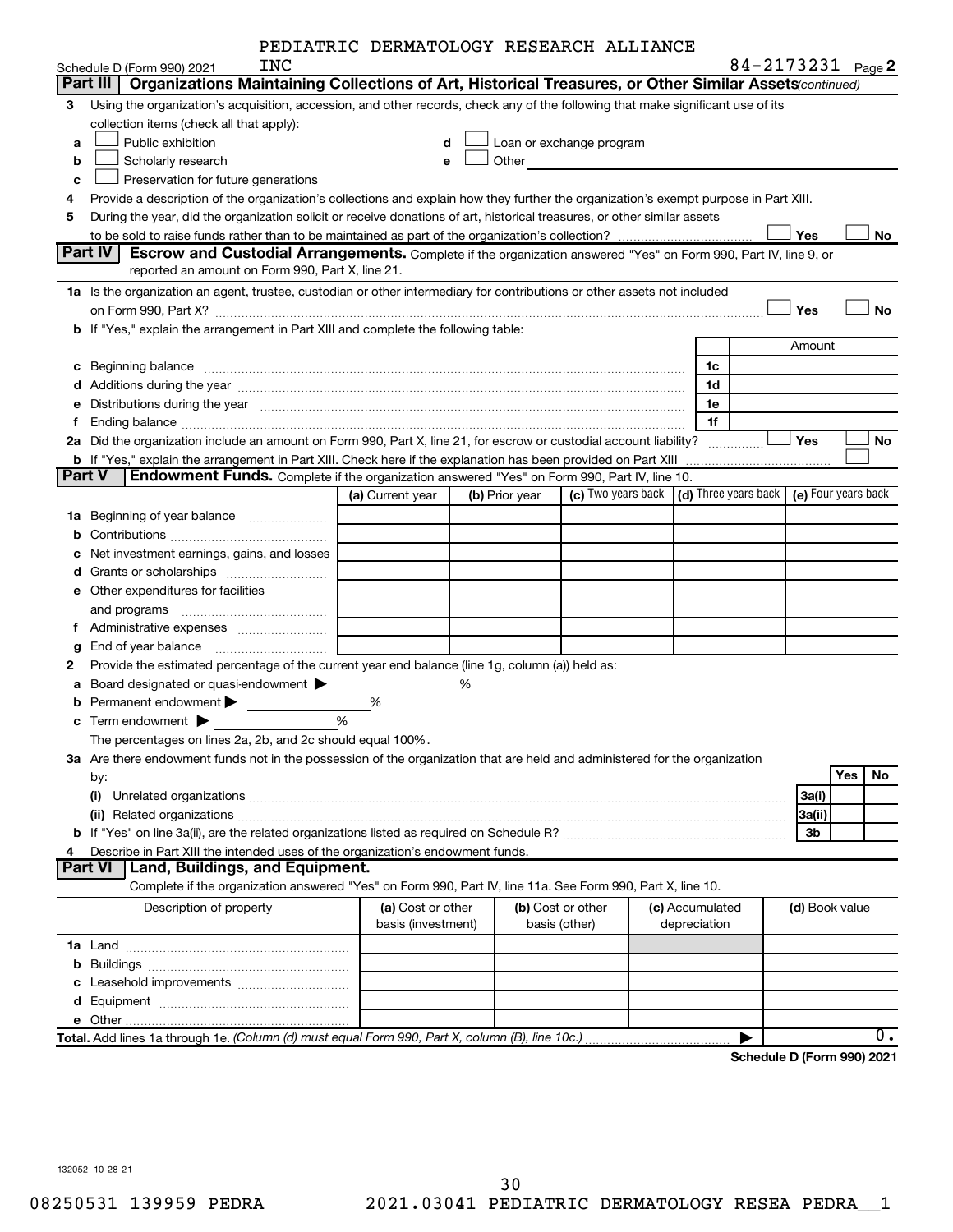| <b>INC</b><br>Schedule D (Form 990) 2021                                                                          |                 | $84 - 2173231$ Page 3                                     |  |
|-------------------------------------------------------------------------------------------------------------------|-----------------|-----------------------------------------------------------|--|
| <b>Investments - Other Securities.</b><br><b>Part VIII</b>                                                        |                 |                                                           |  |
| Complete if the organization answered "Yes" on Form 990, Part IV, line 11b. See Form 990, Part X, line 12.        |                 |                                                           |  |
| (a) Description of security or category (including name of security)                                              | (b) Book value  | (c) Method of valuation: Cost or end-of-year market value |  |
| (1) Financial derivatives                                                                                         |                 |                                                           |  |
|                                                                                                                   |                 |                                                           |  |
| (3) Other                                                                                                         |                 |                                                           |  |
| (A)                                                                                                               |                 |                                                           |  |
| (B)                                                                                                               |                 |                                                           |  |
| (C)                                                                                                               |                 |                                                           |  |
| (D)                                                                                                               |                 |                                                           |  |
|                                                                                                                   |                 |                                                           |  |
| (E)                                                                                                               |                 |                                                           |  |
| (F)                                                                                                               |                 |                                                           |  |
| (G)                                                                                                               |                 |                                                           |  |
| (H)                                                                                                               |                 |                                                           |  |
| Total. (Col. (b) must equal Form 990, Part X, col. (B) line 12.)                                                  |                 |                                                           |  |
| Part VIII Investments - Program Related.                                                                          |                 |                                                           |  |
| Complete if the organization answered "Yes" on Form 990, Part IV, line 11c. See Form 990, Part X, line 13.        |                 |                                                           |  |
| (a) Description of investment                                                                                     | (b) Book value  | (c) Method of valuation: Cost or end-of-year market value |  |
| (1)                                                                                                               |                 |                                                           |  |
| (2)                                                                                                               |                 |                                                           |  |
| (3)                                                                                                               |                 |                                                           |  |
| (4)                                                                                                               |                 |                                                           |  |
| (5)                                                                                                               |                 |                                                           |  |
| (6)                                                                                                               |                 |                                                           |  |
| (7)                                                                                                               |                 |                                                           |  |
| (8)                                                                                                               |                 |                                                           |  |
| (9)                                                                                                               |                 |                                                           |  |
| Total. (Col. (b) must equal Form 990, Part X, col. (B) line 13.)                                                  |                 |                                                           |  |
| Part IX<br><b>Other Assets.</b>                                                                                   |                 |                                                           |  |
| Complete if the organization answered "Yes" on Form 990, Part IV, line 11d. See Form 990, Part X, line 15.        |                 |                                                           |  |
|                                                                                                                   | (a) Description | (b) Book value                                            |  |
| (1)                                                                                                               |                 |                                                           |  |
| (2)                                                                                                               |                 |                                                           |  |
| (3)                                                                                                               |                 |                                                           |  |
| (4)                                                                                                               |                 |                                                           |  |
| (5)                                                                                                               |                 |                                                           |  |
| (6)                                                                                                               |                 |                                                           |  |
|                                                                                                                   |                 |                                                           |  |
| (7)                                                                                                               |                 |                                                           |  |
|                                                                                                                   |                 |                                                           |  |
| (8)                                                                                                               |                 |                                                           |  |
| (9)                                                                                                               |                 |                                                           |  |
| Total. (Column (b) must equal Form 990, Part X, col. (B) line 15.)                                                |                 |                                                           |  |
| <b>Other Liabilities.</b><br>Part X                                                                               |                 |                                                           |  |
| Complete if the organization answered "Yes" on Form 990, Part IV, line 11e or 11f. See Form 990, Part X, line 25. |                 |                                                           |  |
| (a) Description of liability<br>1.                                                                                |                 | (b) Book value                                            |  |
| Federal income taxes<br>(1)                                                                                       |                 |                                                           |  |
| (2)                                                                                                               |                 |                                                           |  |
| (3)                                                                                                               |                 |                                                           |  |
| (4)                                                                                                               |                 |                                                           |  |
| (5)                                                                                                               |                 |                                                           |  |
| (6)                                                                                                               |                 |                                                           |  |
| (7)                                                                                                               |                 |                                                           |  |
| (8)                                                                                                               |                 |                                                           |  |
| (9)                                                                                                               |                 |                                                           |  |
|                                                                                                                   |                 |                                                           |  |

organization's liability for uncertain tax positions under FASB ASC 740. Check here if the text of the footnote has been provided in Part XIII ...  $\fbox{\bf X}$ 

**Schedule D (Form 990) 2021**

132053 10-28-21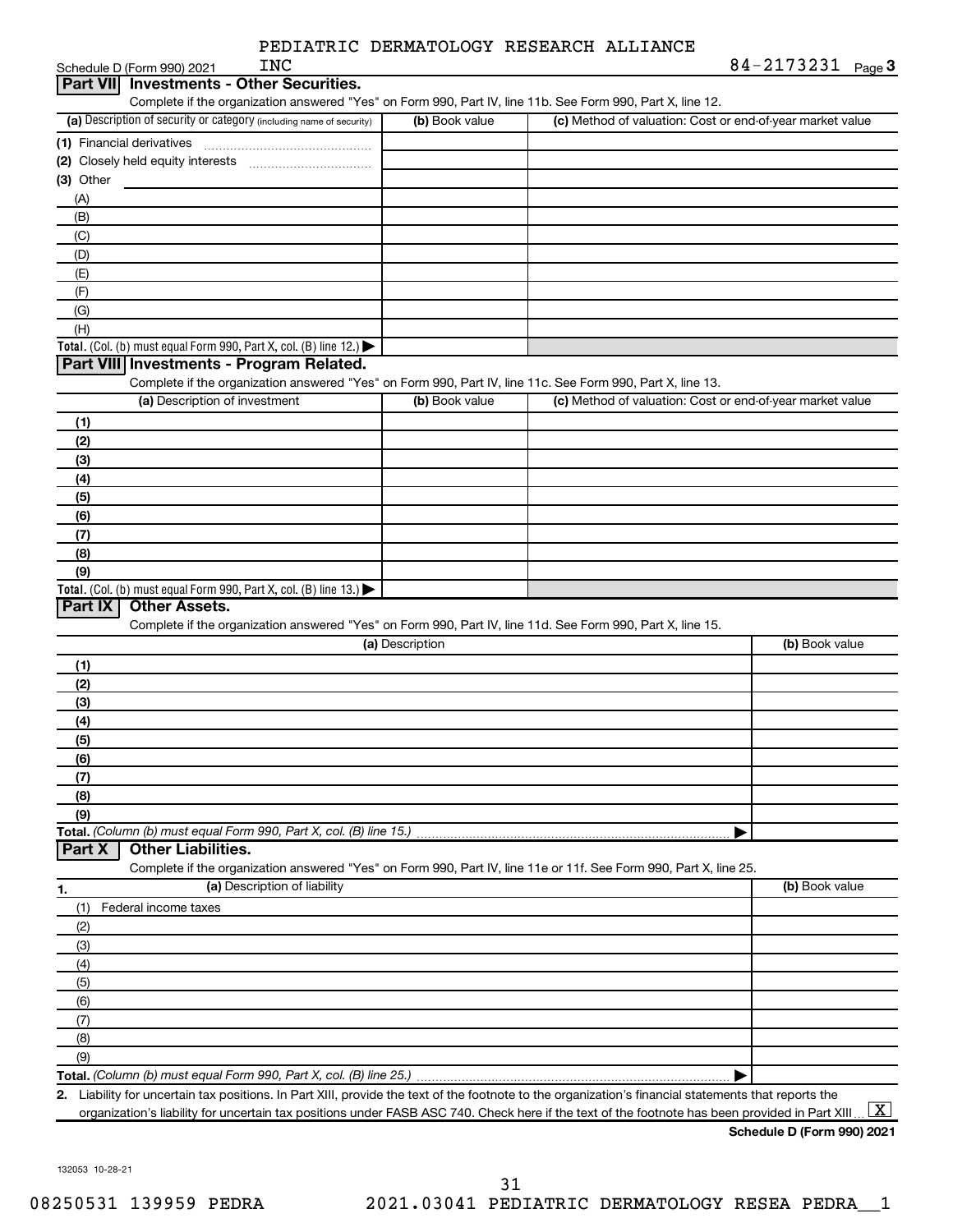|   | INC<br>Schedule D (Form 990) 2021                                                                                                                                                                                                   |                | $84 - 2173231$ Page 4 |    |
|---|-------------------------------------------------------------------------------------------------------------------------------------------------------------------------------------------------------------------------------------|----------------|-----------------------|----|
|   | Reconciliation of Revenue per Audited Financial Statements With Revenue per Return.<br>Part XI                                                                                                                                      |                |                       |    |
|   | Complete if the organization answered "Yes" on Form 990, Part IV, line 12a.                                                                                                                                                         |                |                       |    |
| 1 | Total revenue, gains, and other support per audited financial statements [[[[[[[[[[[[[[[[[[[[[[[[]]]]]]]]]]]]                                                                                                                       | $\mathbf{1}$   | 1,407,864.            |    |
| 2 | Amounts included on line 1 but not on Form 990, Part VIII, line 12:                                                                                                                                                                 |                |                       |    |
| a | 2a<br>Net unrealized gains (losses) on investments [111] [12] matter was uncontracted by the unrealized gains (losses) on investments                                                                                               | 37,808.        |                       |    |
|   | 2 <sub>b</sub>                                                                                                                                                                                                                      |                |                       |    |
| c | 2 <sub>c</sub>                                                                                                                                                                                                                      |                |                       |    |
| d | 2d                                                                                                                                                                                                                                  |                |                       |    |
| е |                                                                                                                                                                                                                                     | 2e             | 37,808.               |    |
| 3 |                                                                                                                                                                                                                                     | 3              | 1,370,056.            |    |
|   | Amounts included on Form 990, Part VIII, line 12, but not on line 1:                                                                                                                                                                |                |                       |    |
| a | Investment expenses not included on Form 990, Part VIII, line 7b [11, 111, 120]<br>4a                                                                                                                                               |                |                       |    |
|   |                                                                                                                                                                                                                                     |                |                       |    |
|   | Add lines 4a and 4b                                                                                                                                                                                                                 | 4c             |                       | 0. |
| 5 |                                                                                                                                                                                                                                     | 5              | 1,370,056.            |    |
|   | Part XII   Reconciliation of Expenses per Audited Financial Statements With Expenses per Return.                                                                                                                                    |                |                       |    |
|   | Complete if the organization answered "Yes" on Form 990, Part IV, line 12a.                                                                                                                                                         |                |                       |    |
| 1 |                                                                                                                                                                                                                                     | $\blacksquare$ | 1,202,914.            |    |
| 2 | Amounts included on line 1 but not on Form 990, Part IX, line 25:                                                                                                                                                                   |                |                       |    |
| a |                                                                                                                                                                                                                                     |                |                       |    |
|   | 2a                                                                                                                                                                                                                                  |                |                       |    |
| b | 2 <sub>b</sub>                                                                                                                                                                                                                      |                |                       |    |
|   | 2c                                                                                                                                                                                                                                  |                |                       |    |
|   | 2d<br>Other (Describe in Part XIII.) (COLORGIAL CONSERVITY) (CONSERVITY) (CONSERVITY) (CONSERVITY) (CONSERVITY) (CONSERVITY)                                                                                                        |                |                       |    |
| е |                                                                                                                                                                                                                                     | 2е             |                       | υ. |
| 3 | Add lines 2a through 2d <b>must be a constructed as the constant of the construction of the construction</b> and the construction of the construction of the construction of the construction of the construction of the constructi | 3              | 1, 202, 914.          |    |
| 4 | Amounts included on Form 990, Part IX, line 25, but not on line 1:                                                                                                                                                                  |                |                       |    |
| a | Investment expenses not included on Form 990, Part VIII, line 7b [<br>4a                                                                                                                                                            |                |                       |    |
|   | 4 <sub>h</sub>                                                                                                                                                                                                                      |                |                       |    |
|   | c Add lines 4a and 4b                                                                                                                                                                                                               | 4c             |                       | ο. |
|   | Part XIII Supplemental Information.                                                                                                                                                                                                 | 5              | 1,202,914.            |    |

Provide the descriptions required for Part II, lines 3, 5, and 9; Part III, lines 1a and 4; Part IV, lines 1b and 2b; Part V, line 4; Part X, line 2; Part XI, lines 2d and 4b; and Part XII, lines 2d and 4b. Also complete this part to provide any additional information.

#### PART X, LINE 2:

| PEDRA IS EXEMPT FROM FEDERAL AND STATE INCOME TAX UNDER THE PROVISIONS OF    |
|------------------------------------------------------------------------------|
| SECTION 501(C)(3) OF THE INTERNAL REVENUE CODE; THEREFORE, NO PROVISION      |
| FOR INCOME TAXES IS MADE IN THE FINANCIAL STATEMENTS. PEDRA IS CLASSIFIED    |
| AS AN ENTITY THAT IS NOT A PRIVATE FOUNDATION WITHIN THE MEANING OF          |
| SECTION 509(A) AND QUALIFIES FOR DEDUCTIBLE CONTRIBUTIONS AS PROVIDED<br>ΙN  |
| SECTION 170(B)(1)(A)(VI). GENERALLY ACCEPTED ACCOUNTING PRINCIPLES IN<br>THE |
| UNITED STATES REQUIRE PEDRA TO EXAMINE ITS TAX POSITIONS FOR UNCERTAIN       |
| PEDRA IS NOT AWARE OF ANY TAX POSITIONS THAT ARE MORE LIKELY<br>POSITIONS.   |
| THAN NOT TO CHANGE IN THE NEXT 12 MONTHS, OR THAT WOULD NOT SUSTAIN AN       |
| EXAMINATION BY APPLICABLE TAXING AUTHORITIES. PEDRA'S POLICY IS TO           |
| RECOGNIZE PENALTIES AND INTEREST AS INCURRED<br>IN ITS STATEMENT OF          |
| Schedule D (Form 990) 2021<br>132054 10-28-21<br>32                          |
| 08250531 139959 PEDRA 2021.03041 PEDIATRIC DERMATOLOGY RESEA PEDRA 1         |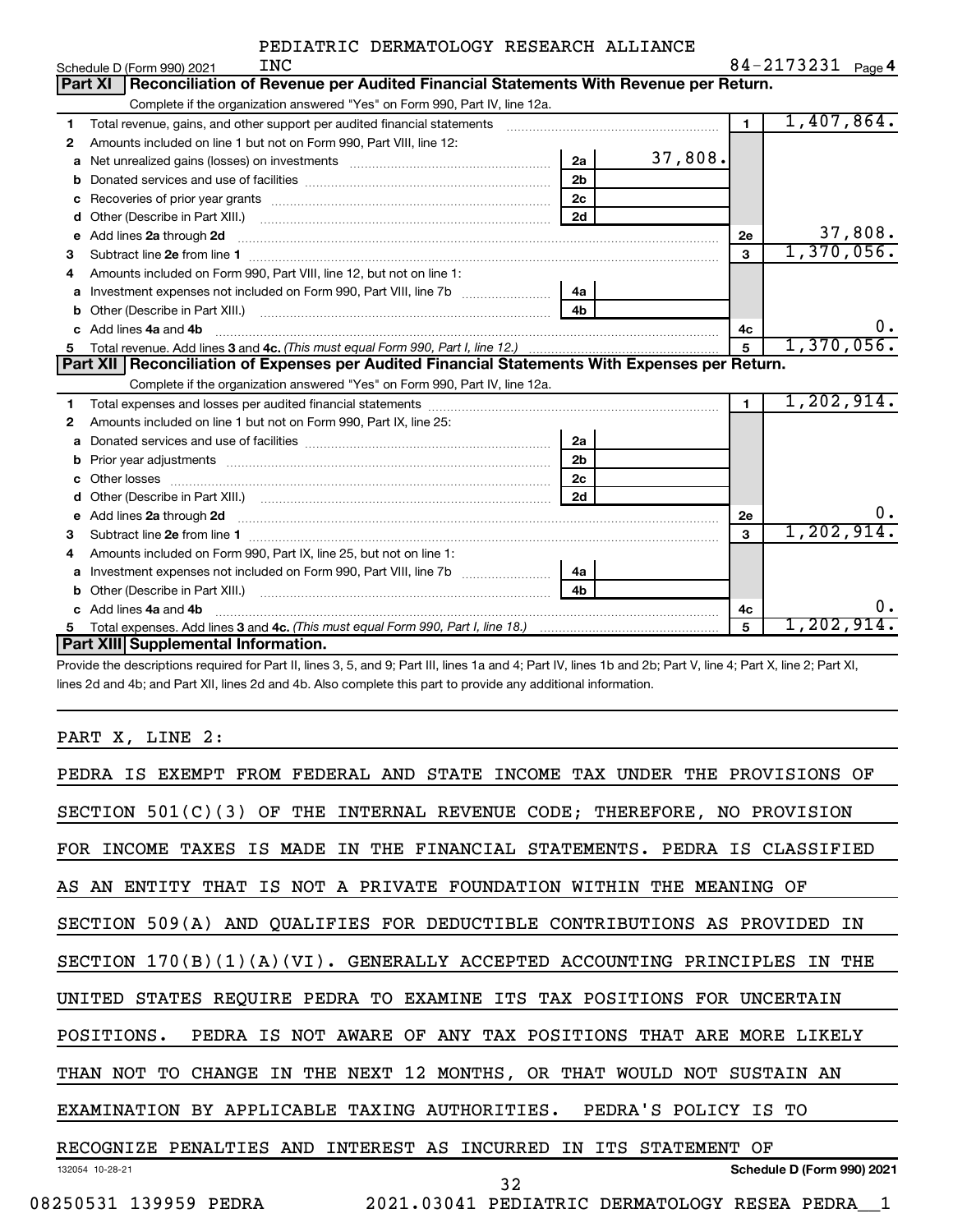| ACTIVITIES AS A COMPONENT OF OPERATING EXPENSES, AND TOTALED \$0. |  |  |    |  |                            |
|-------------------------------------------------------------------|--|--|----|--|----------------------------|
|                                                                   |  |  |    |  |                            |
|                                                                   |  |  |    |  |                            |
|                                                                   |  |  |    |  |                            |
|                                                                   |  |  |    |  |                            |
|                                                                   |  |  |    |  |                            |
|                                                                   |  |  |    |  |                            |
|                                                                   |  |  |    |  |                            |
|                                                                   |  |  |    |  |                            |
|                                                                   |  |  |    |  |                            |
|                                                                   |  |  |    |  |                            |
|                                                                   |  |  |    |  |                            |
|                                                                   |  |  |    |  |                            |
|                                                                   |  |  |    |  |                            |
|                                                                   |  |  |    |  |                            |
|                                                                   |  |  |    |  |                            |
|                                                                   |  |  |    |  |                            |
|                                                                   |  |  |    |  |                            |
|                                                                   |  |  |    |  |                            |
|                                                                   |  |  |    |  |                            |
|                                                                   |  |  |    |  |                            |
|                                                                   |  |  |    |  |                            |
|                                                                   |  |  |    |  |                            |
|                                                                   |  |  |    |  |                            |
|                                                                   |  |  |    |  |                            |
|                                                                   |  |  |    |  |                            |
| 132055 10-28-21                                                   |  |  | 22 |  | Schedule D (Form 990) 2021 |

**INC** 84-2173231 Page 5

PEDIATRIC DERMATOLOGY RESEARCH ALLIANCE

*(continued)* **Part XIII Supplemental Information** 

Schedule D (Form 990) 2021  $N_{\text{C}}$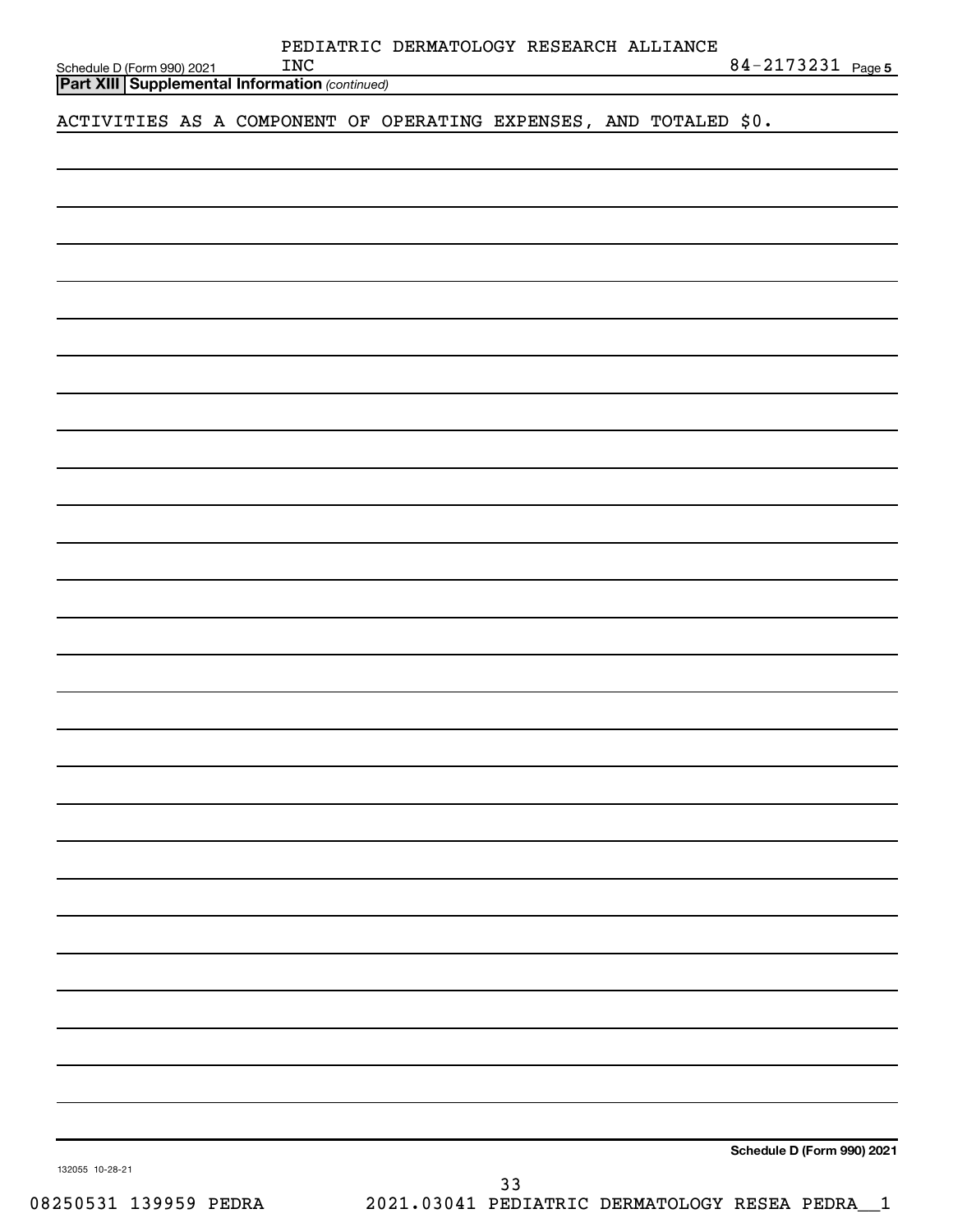| <b>SCHEDULE F</b><br>(Form 990)                        |                                                       |                                                                                           | <b>Statement of Activities Outside the United States</b><br>Complete if the organization answered "Yes" on Form 990, Part IV, line 14b, 15, or 16.            |  |                                                                                                                 | OMB No. 1545-0047                                                    |  |  |  |
|--------------------------------------------------------|-------------------------------------------------------|-------------------------------------------------------------------------------------------|---------------------------------------------------------------------------------------------------------------------------------------------------------------|--|-----------------------------------------------------------------------------------------------------------------|----------------------------------------------------------------------|--|--|--|
| Department of the Treasury<br>Internal Revenue Service |                                                       |                                                                                           | Attach to Form 990.<br>Go to www.irs.gov/Form990 for instructions and the latest information.                                                                 |  |                                                                                                                 | <b>Open to Public</b><br>Inspection                                  |  |  |  |
| Name of the organization                               |                                                       |                                                                                           |                                                                                                                                                               |  |                                                                                                                 | <b>Employer identification number</b>                                |  |  |  |
| <b>INC</b>                                             | PEDIATRIC DERMATOLOGY RESEARCH ALLIANCE<br>84-2173231 |                                                                                           |                                                                                                                                                               |  |                                                                                                                 |                                                                      |  |  |  |
| Part I                                                 |                                                       |                                                                                           | General Information on Activities Outside the United States. Complete if the organization answered "Yes" on                                                   |  |                                                                                                                 |                                                                      |  |  |  |
| 1.                                                     | Form 990, Part IV, line 14b.                          |                                                                                           | For grantmakers. Does the organization maintain records to substantiate the amount of its grants and other assistance,                                        |  |                                                                                                                 |                                                                      |  |  |  |
|                                                        |                                                       |                                                                                           | the grantees' eligibility for the grants or assistance, and the selection criteria used to award the grants or assistance?                                    |  |                                                                                                                 | $\boxed{\text{X}}$ Yes<br><b>No</b>                                  |  |  |  |
| 2<br>United States.                                    |                                                       |                                                                                           | For grantmakers. Describe in Part V the organization's procedures for monitoring the use of its grants and other assistance outside the                       |  |                                                                                                                 |                                                                      |  |  |  |
|                                                        |                                                       |                                                                                           | Activities per Region. (The following Part I, line 3 table can be duplicated if additional space is needed.)                                                  |  |                                                                                                                 |                                                                      |  |  |  |
| (a) Region                                             | (b) Number of<br>offices<br>in the region             | (c) Number of<br>employees,<br>agents, and<br>independent<br>contractors<br>in the region | (d) Activities conducted in the region<br>(by type) (such as, fundraising, pro-<br>gram services, investments, grants to<br>recipients located in the region) |  | (e) If activity listed in (d)<br>is a program service,<br>describe specific type<br>of service(s) in the region | (f) Total<br>expenditures<br>for and<br>investments<br>in the region |  |  |  |
|                                                        |                                                       |                                                                                           |                                                                                                                                                               |  |                                                                                                                 |                                                                      |  |  |  |
|                                                        |                                                       |                                                                                           |                                                                                                                                                               |  |                                                                                                                 |                                                                      |  |  |  |
|                                                        |                                                       |                                                                                           |                                                                                                                                                               |  |                                                                                                                 |                                                                      |  |  |  |
|                                                        |                                                       |                                                                                           |                                                                                                                                                               |  |                                                                                                                 |                                                                      |  |  |  |
|                                                        |                                                       |                                                                                           |                                                                                                                                                               |  |                                                                                                                 |                                                                      |  |  |  |
|                                                        |                                                       |                                                                                           |                                                                                                                                                               |  |                                                                                                                 |                                                                      |  |  |  |
|                                                        |                                                       |                                                                                           |                                                                                                                                                               |  |                                                                                                                 |                                                                      |  |  |  |
|                                                        |                                                       |                                                                                           |                                                                                                                                                               |  |                                                                                                                 |                                                                      |  |  |  |
|                                                        |                                                       |                                                                                           |                                                                                                                                                               |  |                                                                                                                 |                                                                      |  |  |  |
| <b>3 a</b> Subtotal                                    |                                                       | O                                                                                         |                                                                                                                                                               |  |                                                                                                                 | 0.                                                                   |  |  |  |
| <b>b</b> Total from continuation                       |                                                       |                                                                                           |                                                                                                                                                               |  |                                                                                                                 |                                                                      |  |  |  |
| sheets to Part I<br>c Totals (add lines 3a             |                                                       |                                                                                           |                                                                                                                                                               |  |                                                                                                                 | 0.                                                                   |  |  |  |
| and 3b)                                                |                                                       |                                                                                           |                                                                                                                                                               |  |                                                                                                                 | 0.                                                                   |  |  |  |

**For Paperwork Reduction Act Notice, see the Instructions for Form 990. Schedule F (Form 990) 2021** LHA

132071 12-20-21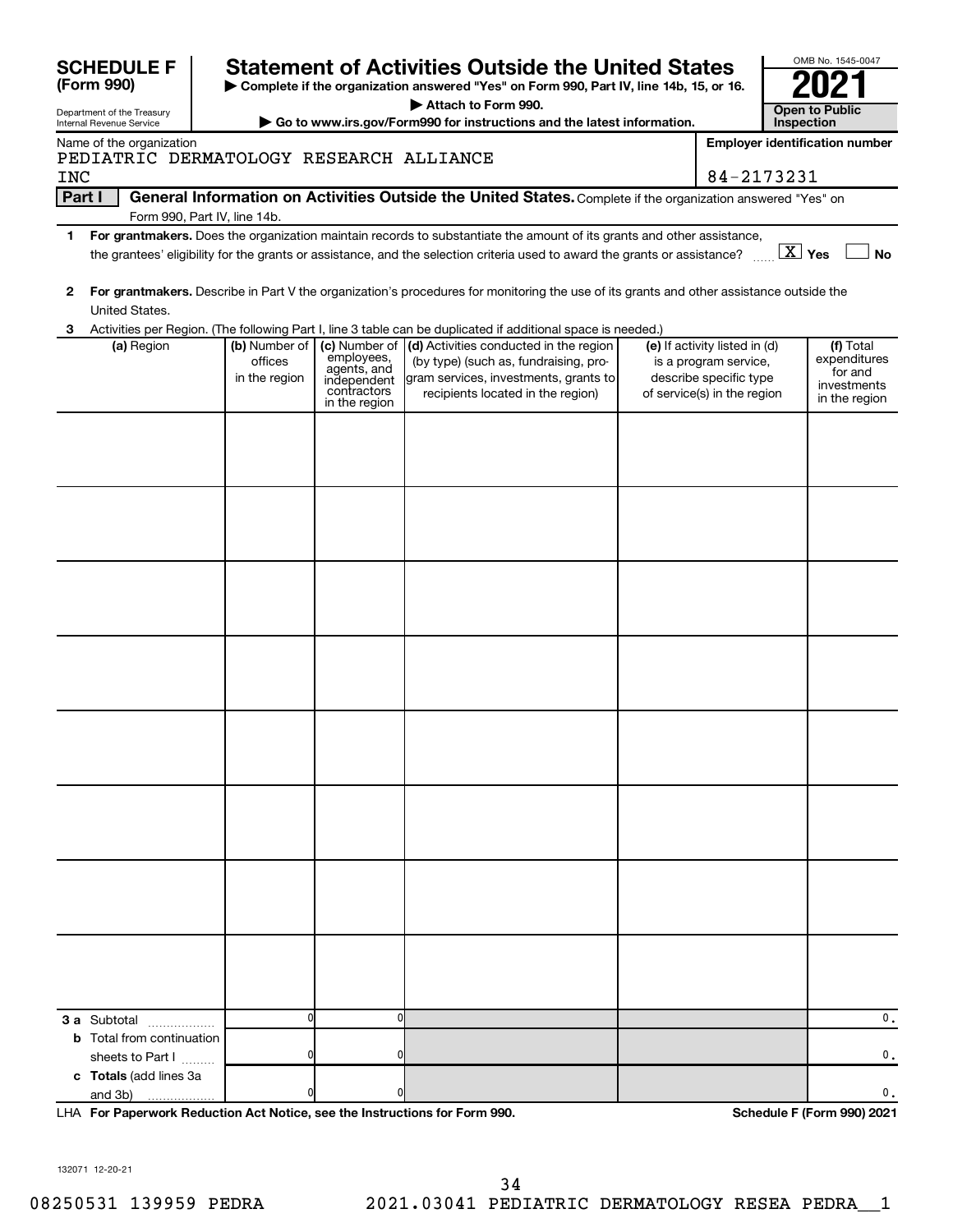INC 84-2173231

Schedule F (Form 990) 2021  $INC$ 

Part II | Grants and Other Assistance to Organizations or Entities Outside the United States. Complete if the organization answered "Yes" on Form 990, Part IV, line 15, for any recipient who received more than \$5,000. Part II can be duplicated if additional space is needed.

| 1.<br>(a) Name of organization | (b) IRS code section<br>and EIN (if applicable) | (c) Region        | (d) Purpose of<br>grant                                                                                                                   | (e) Amount | (f) Manner of<br>of cash grant cash disbursement | (g) Amount of<br>noncash<br>assistance | (h) Description<br>of noncash<br>assistance | (i) Method of<br>valuation (book, FMV,<br>appraisal, other) |
|--------------------------------|-------------------------------------------------|-------------------|-------------------------------------------------------------------------------------------------------------------------------------------|------------|--------------------------------------------------|----------------------------------------|---------------------------------------------|-------------------------------------------------------------|
|                                |                                                 | NORTH AMERICA -   | PROVIDES RESOURCES TO                                                                                                                     |            |                                                  |                                        |                                             |                                                             |
|                                |                                                 | CANADA AND        | <b>RESEARCHERS</b>                                                                                                                        |            |                                                  |                                        |                                             |                                                             |
|                                |                                                 | MEXICO, BUT NOT   | INTERESTED IN                                                                                                                             |            |                                                  |                                        |                                             |                                                             |
|                                |                                                 | THE UNITED STATES | IMPROVING THE LIVES                                                                                                                       | 40,000     |                                                  | 0.                                     |                                             |                                                             |
|                                |                                                 |                   |                                                                                                                                           |            |                                                  |                                        |                                             |                                                             |
|                                |                                                 |                   |                                                                                                                                           |            |                                                  |                                        |                                             |                                                             |
|                                |                                                 |                   |                                                                                                                                           |            |                                                  |                                        |                                             |                                                             |
|                                |                                                 |                   |                                                                                                                                           |            |                                                  |                                        |                                             |                                                             |
|                                |                                                 |                   |                                                                                                                                           |            |                                                  |                                        |                                             |                                                             |
|                                |                                                 |                   |                                                                                                                                           |            |                                                  |                                        |                                             |                                                             |
|                                |                                                 |                   |                                                                                                                                           |            |                                                  |                                        |                                             |                                                             |
|                                |                                                 |                   |                                                                                                                                           |            |                                                  |                                        |                                             |                                                             |
|                                |                                                 |                   |                                                                                                                                           |            |                                                  |                                        |                                             |                                                             |
|                                |                                                 |                   |                                                                                                                                           |            |                                                  |                                        |                                             |                                                             |
|                                |                                                 |                   |                                                                                                                                           |            |                                                  |                                        |                                             |                                                             |
|                                |                                                 |                   |                                                                                                                                           |            |                                                  |                                        |                                             |                                                             |
|                                |                                                 |                   |                                                                                                                                           |            |                                                  |                                        |                                             |                                                             |
|                                |                                                 |                   |                                                                                                                                           |            |                                                  |                                        |                                             |                                                             |
|                                |                                                 |                   |                                                                                                                                           |            |                                                  |                                        |                                             |                                                             |
|                                |                                                 |                   |                                                                                                                                           |            |                                                  |                                        |                                             |                                                             |
|                                |                                                 |                   |                                                                                                                                           |            |                                                  |                                        |                                             |                                                             |
|                                |                                                 |                   |                                                                                                                                           |            |                                                  |                                        |                                             |                                                             |
|                                |                                                 |                   |                                                                                                                                           |            |                                                  |                                        |                                             |                                                             |
|                                |                                                 |                   |                                                                                                                                           |            |                                                  |                                        |                                             |                                                             |
|                                |                                                 |                   |                                                                                                                                           |            |                                                  |                                        |                                             |                                                             |
|                                |                                                 |                   |                                                                                                                                           |            |                                                  |                                        |                                             |                                                             |
|                                |                                                 |                   |                                                                                                                                           |            |                                                  |                                        |                                             |                                                             |
|                                |                                                 |                   |                                                                                                                                           |            |                                                  |                                        |                                             |                                                             |
|                                |                                                 |                   |                                                                                                                                           |            |                                                  |                                        |                                             |                                                             |
|                                |                                                 |                   |                                                                                                                                           |            |                                                  |                                        |                                             |                                                             |
|                                |                                                 |                   |                                                                                                                                           |            |                                                  |                                        |                                             |                                                             |
|                                |                                                 |                   | 2 Enter total number of recipient organizations listed above that are recognized as charities by the foreign country, recognized as a tax |            |                                                  |                                        |                                             |                                                             |
|                                |                                                 |                   |                                                                                                                                           |            |                                                  |                                        |                                             |                                                             |
| 3                              |                                                 |                   |                                                                                                                                           |            |                                                  |                                        |                                             |                                                             |
|                                |                                                 |                   |                                                                                                                                           |            |                                                  |                                        |                                             | Schedule F (Form 990) 2021                                  |

35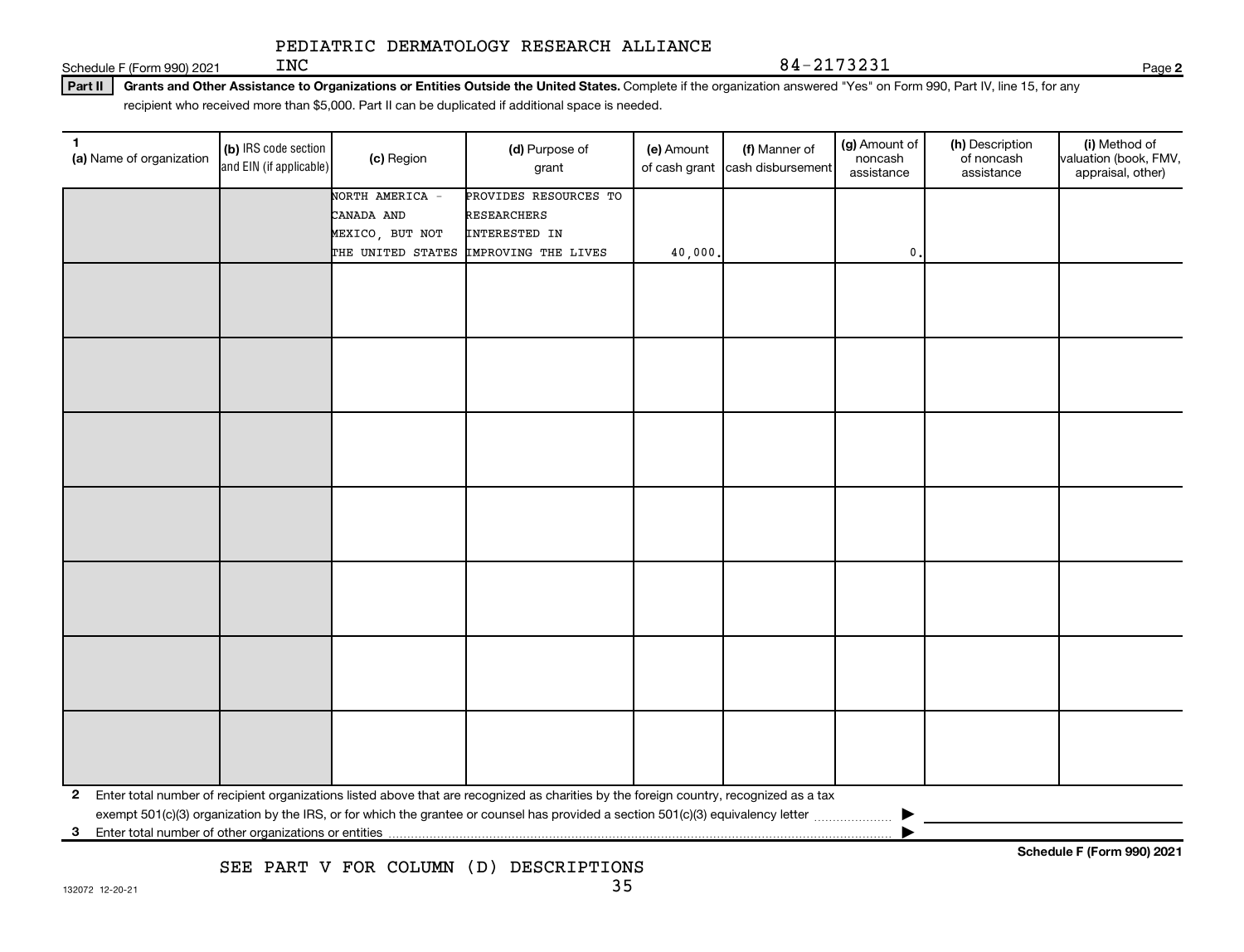#### Schedule F (Form 990) 2021  $INC$ PEDIATRIC DERMATOLOGY RESEARCH ALLIANCE

INC 84-2173231

**3**

| Part III                                                  | Grants and Other Assistance to Individuals Outside the United States. Complete if the organization answered "Yes" on Form 990, Part IV, line 16. |            |                                             |                                    |                                        |                                          |           |  |  |  |  |
|-----------------------------------------------------------|--------------------------------------------------------------------------------------------------------------------------------------------------|------------|---------------------------------------------|------------------------------------|----------------------------------------|------------------------------------------|-----------|--|--|--|--|
| Part III can be duplicated if additional space is needed. |                                                                                                                                                  |            |                                             |                                    |                                        |                                          |           |  |  |  |  |
| (a) Type of grant or assistance                           | (b) Region                                                                                                                                       | recipients | (c) Number of (d) Amount of (<br>cash grant | (e) Manner of<br>cash disbursement | (f) Amount of<br>noncash<br>assistance | (g) Description of<br>noncash assistance | (h)<br>(b |  |  |  |  |

| (a) Type of grant or assistance | (b) Region | <b>(c)</b> Number of <b>(d)</b> Amount of recipients cash grant | (e) Manner of<br>cash disbursement | <b>(f)</b> Amount of<br>noncash<br>assistance | (g) Description of<br>noncash assistance | (h) Method of<br>valuation<br>(book, FMV,<br>appraisal, other) |
|---------------------------------|------------|-----------------------------------------------------------------|------------------------------------|-----------------------------------------------|------------------------------------------|----------------------------------------------------------------|
|                                 |            |                                                                 |                                    |                                               |                                          |                                                                |
|                                 |            |                                                                 |                                    |                                               |                                          |                                                                |
|                                 |            |                                                                 |                                    |                                               |                                          |                                                                |
|                                 |            |                                                                 |                                    |                                               |                                          |                                                                |
|                                 |            |                                                                 |                                    |                                               |                                          |                                                                |
|                                 |            |                                                                 |                                    |                                               |                                          |                                                                |
|                                 |            |                                                                 |                                    |                                               |                                          |                                                                |
|                                 |            |                                                                 |                                    |                                               |                                          |                                                                |
|                                 |            |                                                                 |                                    |                                               |                                          |                                                                |
|                                 |            |                                                                 |                                    |                                               |                                          | Schedule F (Form 990) 2021                                     |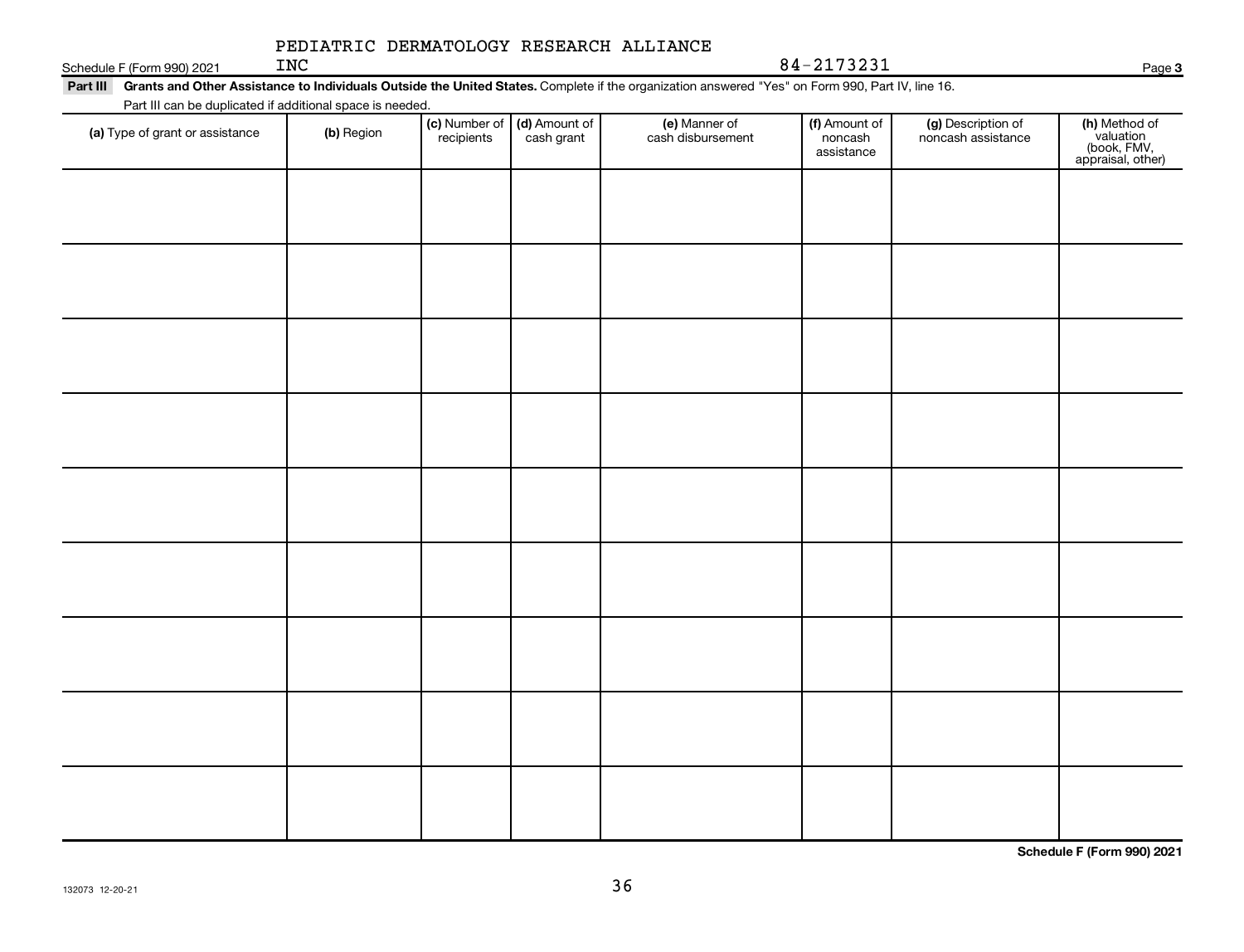|                | INC<br>Schedule F (Form 990) 2021                                                                                                                                                                                                                                                                                                        | 84-2173231 | Page 4                               |
|----------------|------------------------------------------------------------------------------------------------------------------------------------------------------------------------------------------------------------------------------------------------------------------------------------------------------------------------------------------|------------|--------------------------------------|
| <b>Part IV</b> | <b>Foreign Forms</b>                                                                                                                                                                                                                                                                                                                     |            |                                      |
| 1              | Was the organization a U.S. transferor of property to a foreign corporation during the tax year? If "Yes,"<br>the organization may be required to file Form 926, Return by a U.S. Transferor of Property to a Foreign<br>Corporation (see Instructions for Form 926) manufactured controller controller to the control of the control of | Yes        | $\overline{\text{X}}$ No             |
| $\mathbf{2}$   | Did the organization have an interest in a foreign trust during the tax year? If "Yes," the organization may<br>be required to separately file Form 3520, Annual Return To Report Transactions With Foreign Trusts and<br>Receipt of Certain Foreign Gifts, and/or Form 3520-A, Annual Information Return of Foreign Trust With a        | Yes        | $\sqrt{X}$ No                        |
| 3              | Did the organization have an ownership interest in a foreign corporation during the tax year? If "Yes,"<br>the organization may be required to file Form 5471, Information Return of U.S. Persons With Respect to                                                                                                                        | Yes        | $\overline{\mathbf{x}}$<br><b>No</b> |
| 4              | Was the organization a direct or indirect shareholder of a passive foreign investment company or a<br>qualified electing fund during the tax year? If "Yes," the organization may be required to file Form 8621,<br>Information Return by a Shareholder of a Passive Foreign Investment Company or Qualified Electing                    | Yes        | X  <br>N <sub>0</sub>                |
| 5              | Did the organization have an ownership interest in a foreign partnership during the tax year? If "Yes,"<br>the organization may be required to file Form 8865, Return of U.S. Persons With Respect to Certain<br>Foreign Partnerships (see Instructions for Form 8865) manufactured controller controller controller controller          | Yes        | $\overline{\mathbf{X}}$ No           |
| 6              | Did the organization have any operations in or related to any boycotting countries during the tax year? If<br>"Yes," the organization may be required to separately file Form 5713, International Boycott Report (see                                                                                                                    | Yes        | <b>No</b>                            |

**Schedule F (Form 990) 2021**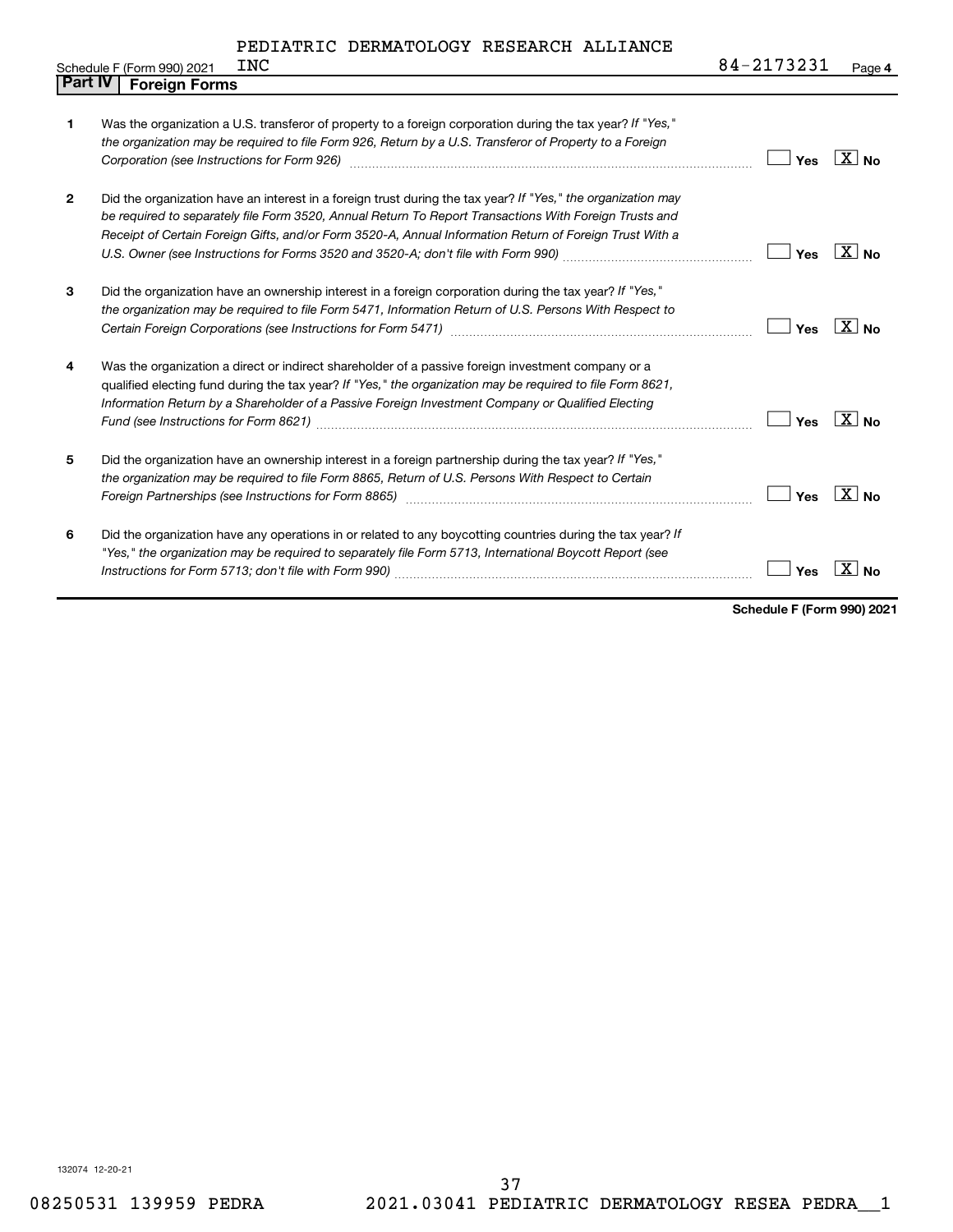| PEDIATRIC DERMATOLOGY RESEARCH ALLIANCE |  |
|-----------------------------------------|--|
|                                         |  |

| <b>INC</b><br>Schedule F (Form 990) 2021                                                                                                                                                                                                                                   |                                                    | 84-2173231<br>Page 5       |
|----------------------------------------------------------------------------------------------------------------------------------------------------------------------------------------------------------------------------------------------------------------------------|----------------------------------------------------|----------------------------|
| <b>Part V</b><br><b>Supplemental Information</b>                                                                                                                                                                                                                           |                                                    |                            |
| Provide the information required by Part I, line 2 (monitoring of funds); Part I, line 3, column (f) (accounting method; amounts of                                                                                                                                        |                                                    |                            |
| investments vs. expenditures per region); Part II, line 1 (accounting method); Part III (accounting method); and Part III, column (c)<br>(estimated number of recipients), as applicable. Also complete this part to provide any additional information. See instructions. |                                                    |                            |
|                                                                                                                                                                                                                                                                            |                                                    |                            |
| PART II, COLUMN (D):                                                                                                                                                                                                                                                       |                                                    |                            |
| REGION: NORTH AMERICA - CANADA AND MEXICO, BUT NOT THE UNITED STATES                                                                                                                                                                                                       |                                                    |                            |
|                                                                                                                                                                                                                                                                            |                                                    |                            |
| (D) PURPOSE OF GRANT: PROVIDES RESOURCES TO RESEARCHERS INTERESTED                                                                                                                                                                                                         |                                                    | ΙN                         |
| IMPROVING THE LIVES OF CHILDREN WITH SKIN DISEASE AND ALSO PROVIDES                                                                                                                                                                                                        |                                                    |                            |
|                                                                                                                                                                                                                                                                            |                                                    |                            |
| FUNDING IN SUPPORT OF STUDIES, INVESTIGATORS, AND IMPORTANT INITIATIVES.                                                                                                                                                                                                   |                                                    |                            |
|                                                                                                                                                                                                                                                                            |                                                    |                            |
|                                                                                                                                                                                                                                                                            |                                                    |                            |
|                                                                                                                                                                                                                                                                            |                                                    |                            |
|                                                                                                                                                                                                                                                                            |                                                    |                            |
|                                                                                                                                                                                                                                                                            |                                                    |                            |
|                                                                                                                                                                                                                                                                            |                                                    |                            |
|                                                                                                                                                                                                                                                                            |                                                    |                            |
|                                                                                                                                                                                                                                                                            |                                                    |                            |
|                                                                                                                                                                                                                                                                            |                                                    |                            |
|                                                                                                                                                                                                                                                                            |                                                    |                            |
|                                                                                                                                                                                                                                                                            |                                                    |                            |
|                                                                                                                                                                                                                                                                            |                                                    |                            |
|                                                                                                                                                                                                                                                                            |                                                    |                            |
|                                                                                                                                                                                                                                                                            |                                                    |                            |
|                                                                                                                                                                                                                                                                            |                                                    |                            |
|                                                                                                                                                                                                                                                                            |                                                    |                            |
|                                                                                                                                                                                                                                                                            |                                                    |                            |
|                                                                                                                                                                                                                                                                            |                                                    |                            |
|                                                                                                                                                                                                                                                                            |                                                    |                            |
|                                                                                                                                                                                                                                                                            |                                                    |                            |
|                                                                                                                                                                                                                                                                            |                                                    |                            |
|                                                                                                                                                                                                                                                                            |                                                    |                            |
|                                                                                                                                                                                                                                                                            |                                                    |                            |
|                                                                                                                                                                                                                                                                            |                                                    |                            |
|                                                                                                                                                                                                                                                                            |                                                    |                            |
|                                                                                                                                                                                                                                                                            |                                                    |                            |
|                                                                                                                                                                                                                                                                            |                                                    |                            |
|                                                                                                                                                                                                                                                                            |                                                    |                            |
|                                                                                                                                                                                                                                                                            |                                                    |                            |
|                                                                                                                                                                                                                                                                            |                                                    |                            |
|                                                                                                                                                                                                                                                                            |                                                    |                            |
|                                                                                                                                                                                                                                                                            |                                                    |                            |
|                                                                                                                                                                                                                                                                            |                                                    |                            |
|                                                                                                                                                                                                                                                                            |                                                    |                            |
| 132075 12-20-21                                                                                                                                                                                                                                                            |                                                    | Schedule F (Form 990) 2021 |
| 08250531 139959 PEDRA                                                                                                                                                                                                                                                      | 38<br>2021.03041 PEDIATRIC DERMATOLOGY RESEA PEDRA |                            |
|                                                                                                                                                                                                                                                                            |                                                    |                            |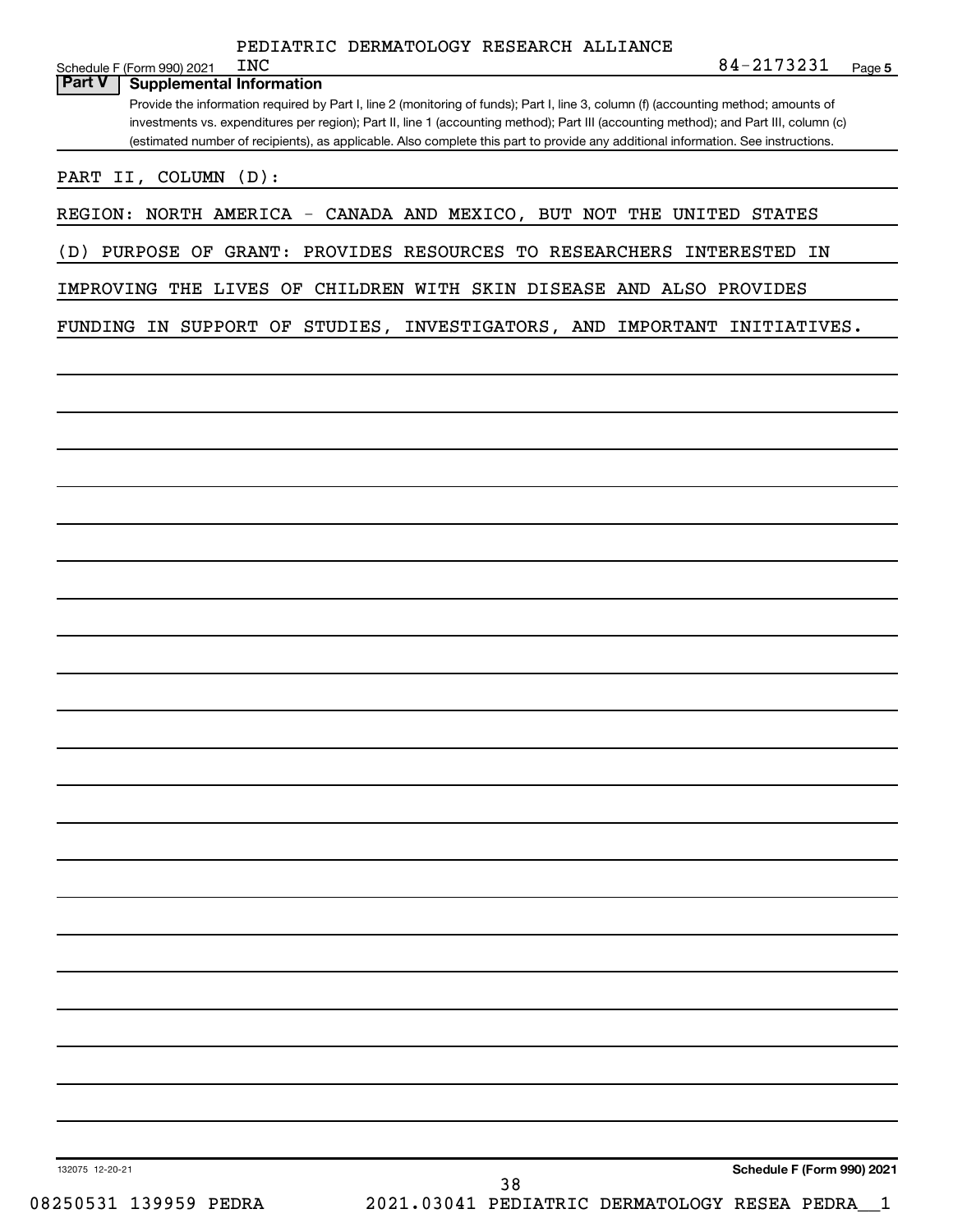| <b>SCHEDULE I</b><br>(Form 990)<br>Department of the Treasury<br>Internal Revenue Service                           | <b>Grants and Other Assistance to Organizations,</b><br>Governments, and Individuals in the United States<br>Complete if the organization answered "Yes" on Form 990, Part IV, line 21 or 22.<br>Attach to Form 990.<br>Go to www.irs.gov/Form990 for the latest information.             |           |                                    |                             |                                        |                                                                |                                          |                                                                                       |  |  |
|---------------------------------------------------------------------------------------------------------------------|-------------------------------------------------------------------------------------------------------------------------------------------------------------------------------------------------------------------------------------------------------------------------------------------|-----------|------------------------------------|-----------------------------|----------------------------------------|----------------------------------------------------------------|------------------------------------------|---------------------------------------------------------------------------------------|--|--|
| PEDIATRIC DERMATOLOGY RESEARCH ALLIANCE<br>Name of the organization<br><b>Employer identification number</b><br>INC |                                                                                                                                                                                                                                                                                           |           |                                    |                             |                                        |                                                                |                                          |                                                                                       |  |  |
| Part I                                                                                                              | 84-2173231<br>General Information on Grants and Assistance                                                                                                                                                                                                                                |           |                                    |                             |                                        |                                                                |                                          |                                                                                       |  |  |
| $\mathbf 1$<br>$\mathbf{2}$                                                                                         | Does the organization maintain records to substantiate the amount of the grants or assistance, the grantees' eligibility for the grants or assistance, and the selection<br>Describe in Part IV the organization's procedures for monitoring the use of grant funds in the United States. |           |                                    |                             |                                        |                                                                |                                          | $\boxed{\text{X}}$ Yes<br>l No                                                        |  |  |
| Part II                                                                                                             | Grants and Other Assistance to Domestic Organizations and Domestic Governments. Complete if the organization answered "Yes" on Form 990, Part IV, line 21, for any<br>recipient that received more than \$5,000. Part II can be duplicated if additional space is needed.                 |           |                                    |                             |                                        |                                                                |                                          |                                                                                       |  |  |
|                                                                                                                     | 1 (a) Name and address of organization<br>or government                                                                                                                                                                                                                                   | $(b)$ EIN | (c) IRC section<br>(if applicable) | (d) Amount of<br>cash grant | (e) Amount of<br>noncash<br>assistance | (f) Method of<br>valuation (book,<br>FMV, appraisal,<br>other) | (g) Description of<br>noncash assistance | (h) Purpose of grant<br>or assistance                                                 |  |  |
| VARIOUS GRANTS                                                                                                      |                                                                                                                                                                                                                                                                                           |           |                                    | 484,754.                    | $\mathbf{0}$                           |                                                                |                                          | RESEARCH IN PEDIATRIC<br>DERMATOLOGY FOR<br>SCHOLARLY, CLINICAL OR<br>BASIC RESEARCH. |  |  |
|                                                                                                                     |                                                                                                                                                                                                                                                                                           |           |                                    |                             |                                        |                                                                |                                          |                                                                                       |  |  |
|                                                                                                                     |                                                                                                                                                                                                                                                                                           |           |                                    |                             |                                        |                                                                |                                          |                                                                                       |  |  |
|                                                                                                                     |                                                                                                                                                                                                                                                                                           |           |                                    |                             |                                        |                                                                |                                          |                                                                                       |  |  |
|                                                                                                                     |                                                                                                                                                                                                                                                                                           |           |                                    |                             |                                        |                                                                |                                          |                                                                                       |  |  |
|                                                                                                                     |                                                                                                                                                                                                                                                                                           |           |                                    |                             |                                        |                                                                |                                          |                                                                                       |  |  |
| $\mathbf{2}$<br>3                                                                                                   | Enter total number of other organizations listed in the line 1 table                                                                                                                                                                                                                      |           |                                    |                             |                                        |                                                                |                                          |                                                                                       |  |  |

**For Paperwork Reduction Act Notice, see the Instructions for Form 990. Schedule I (Form 990) 2021** LHA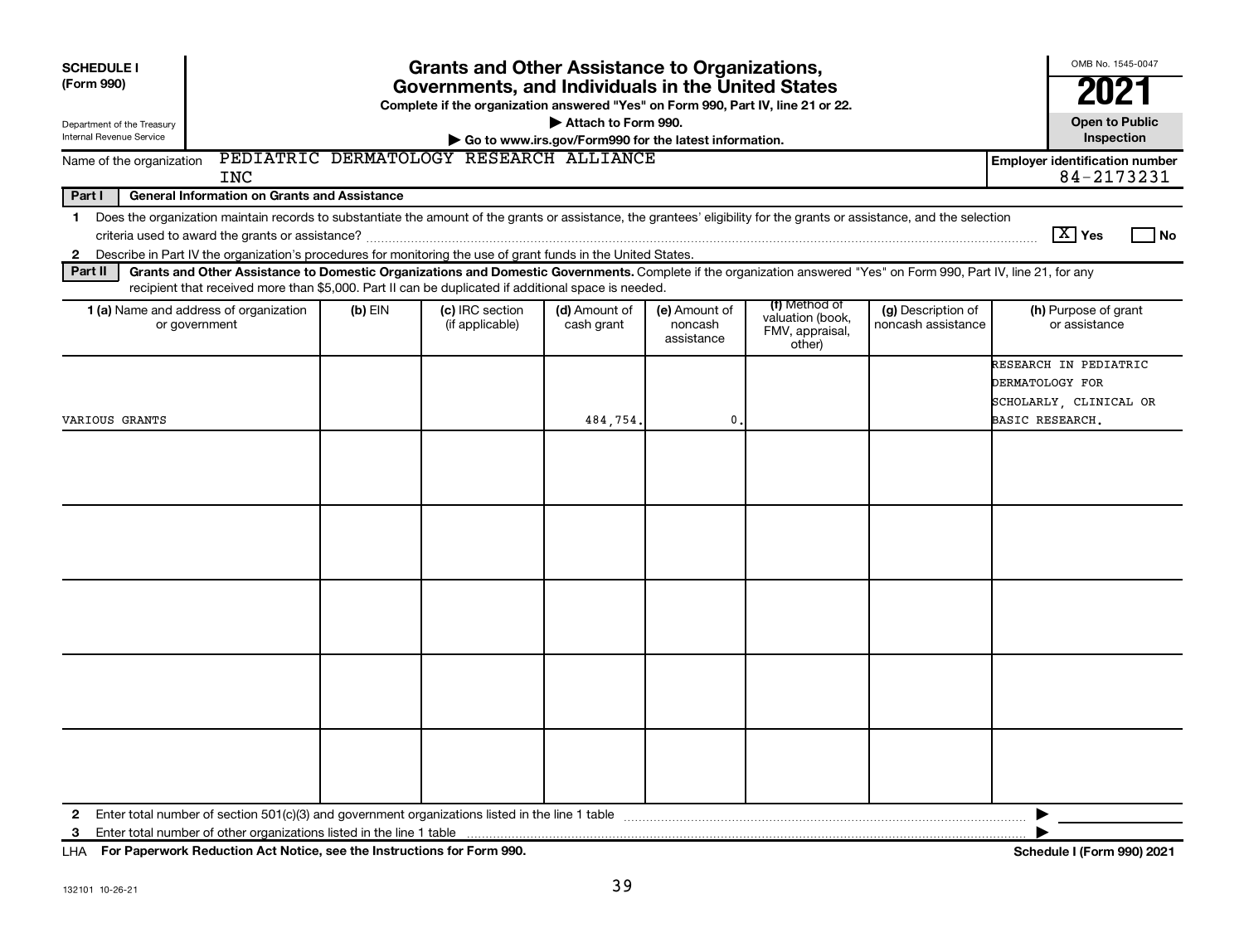#### Schedule I (Form 990) 2021  $N<sup>c</sup>$ PEDIATRIC DERMATOLOGY RESEARCH ALLIANCE

INC 84-2173231

**2**

**Part III | Grants and Other Assistance to Domestic Individuals.** Complete if the organization answered "Yes" on Form 990, Part IV, line 22. Part III can be duplicated if additional space is needed.

| (a) Type of grant or assistance | (b) Number of<br>recipients | (c) Amount of<br>cash grant | (d) Amount of non-<br>cash assistance | (e) Method of valuation<br>(book, FMV, appraisal, other) | (f) Description of noncash assistance |
|---------------------------------|-----------------------------|-----------------------------|---------------------------------------|----------------------------------------------------------|---------------------------------------|
|                                 |                             |                             |                                       |                                                          |                                       |
|                                 |                             |                             |                                       |                                                          |                                       |
|                                 |                             |                             |                                       |                                                          |                                       |
|                                 |                             |                             |                                       |                                                          |                                       |
|                                 |                             |                             |                                       |                                                          |                                       |
|                                 |                             |                             |                                       |                                                          |                                       |
|                                 |                             |                             |                                       |                                                          |                                       |
|                                 |                             |                             |                                       |                                                          |                                       |
|                                 |                             |                             |                                       |                                                          |                                       |
|                                 |                             |                             |                                       |                                                          |                                       |

Part IV | Supplemental Information. Provide the information required in Part I, line 2; Part III, column (b); and any other additional information.

PART I, LINE 2 - PROCEDURES FOR MONITORING THE USE OF GRANT FUNDS

THE BOARD RECEIVES FINANCIAL REPORTS RELATED TO ALL ACTIVITY AND IS

OVERSEEN BY AN EXECUTIVE DIRECTOR.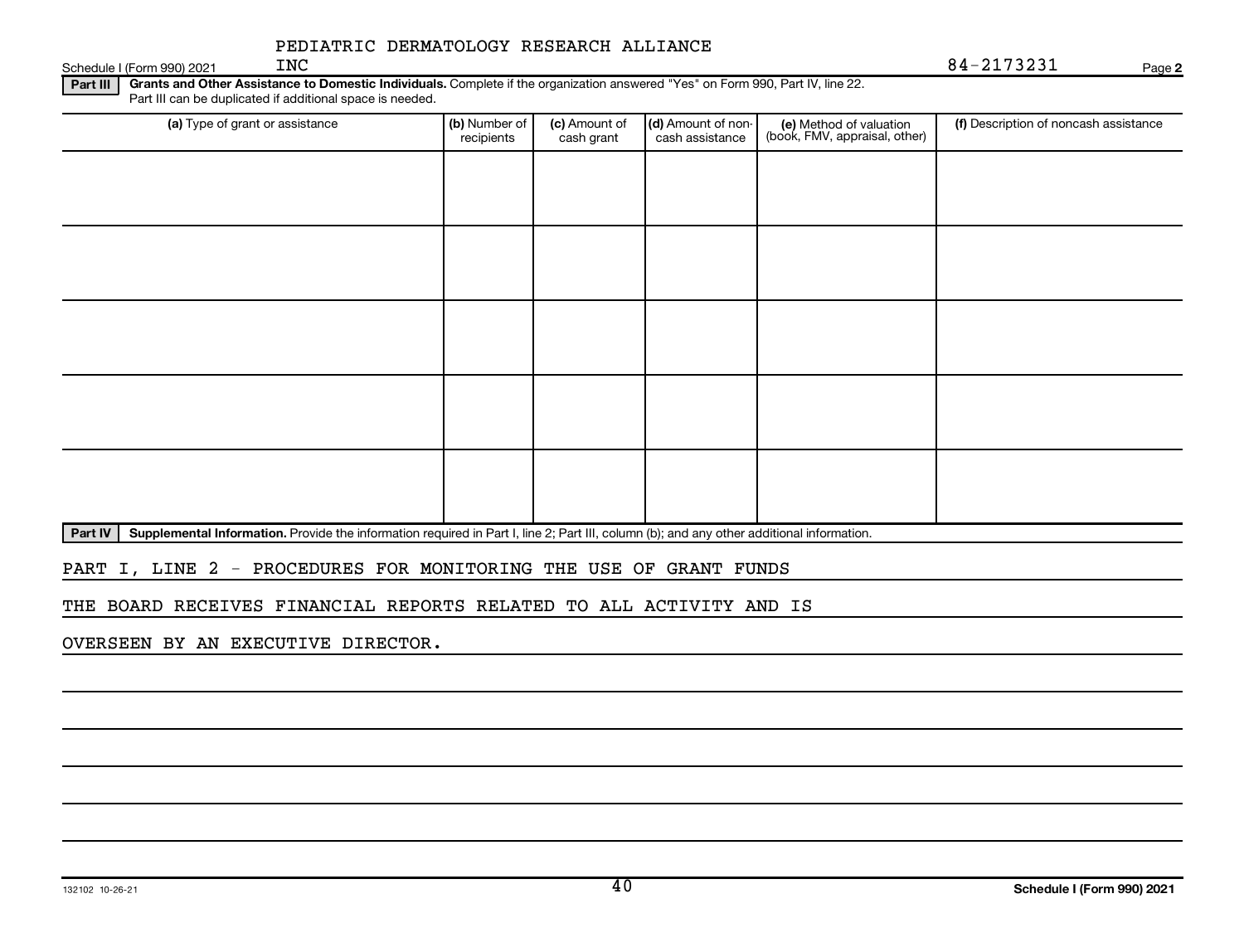**(Form 990)**

Department of the Treasury Internal Revenue Service Name of the organization

**Complete to provide information for responses to specific questions on Form 990 or 990-EZ or to provide any additional information. | Attach to Form 990 or Form 990-EZ. | Go to www.irs.gov/Form990 for the latest information.** SCHEDULE O **Supplemental Information to Form 990 or 990-EZ 2021**<br>(Form 990) Complete to provide information for responses to specific questions on PEDIATRIC DERMATOLOGY RESEARCH ALLIANCE

OMB No. 1545-0047 **Open to Public Inspection Employer identification number**

INC 84-2173231

FORM 990, PART VI, SECTION A, LINE 6:

THE ORGANIZATION HAS MEMBERS.

FORM 990, PART VI, SECTION A, LINE 7A:

ORGANIZATION HAS MEMBERS THAT HAVE LIMITED VOTING AUTHORITY ACCORDING TO

THE BYLAWS, INLCUDING ELECTION OF OFFICERS.

FORM 990, PART VI, SECTION B, LINE 11B:

DRAFT OF THE RETURN IS REVIEWED BY THE EXECUTIVE DIRECTOR AND SHARED WITH

THE BOARD BEFORE BEING FINALIZED AND FILED.

FORM 990, PART VI, SECTION B, LINE 11B:

THE BOARD OF DIRECTORS (BOARD) REVIEWS THE FINANCIAL STATEMENTS. THE BOARD IS PROVIDED COPIES OF THE FINANCIAL STATEMENTS AT THE TIME OF REVIEW AND AT YEAR-END.

FORM 990, PART VI, SECTION B, LINE 12C: PEDRA REQUIRES ALL BOARD MEMBERS AND STAFF TO REVIEW THE CONFLICT OF INTEREST POLICY, EVALUATE ACTIVITIES WITH RESPECT TO THE POLICY, AND COMMUNICATE ANY POTENTIAL CONFLICTS TO THE PRESIDENT OR EXECUTIVE DIRECTOR ON AN ANNUAL BASIS. THE IDENTIFICATION, EVALUATION AND RESOLUTION OF THOSE ISSUES ARE DISCUSSED WITH THE APPROPRIATE INDEPENDENT MEMBERS OF MANAGEMENT AND THE EXECUTIVE COMMITTEE

FORM 990, PART VI, SECTION B, LINE 15:

132211 11-11-21 LHA For Paperwork Reduction Act Notice, see the Instructions for Form 990 or 990-EZ. Schedule O (Form 990) 2021 PEDRA'S KEY EMPLOYEES ARE PROVIDED A FORMAL EVALUATION AT LEAST ONCE EVERY

41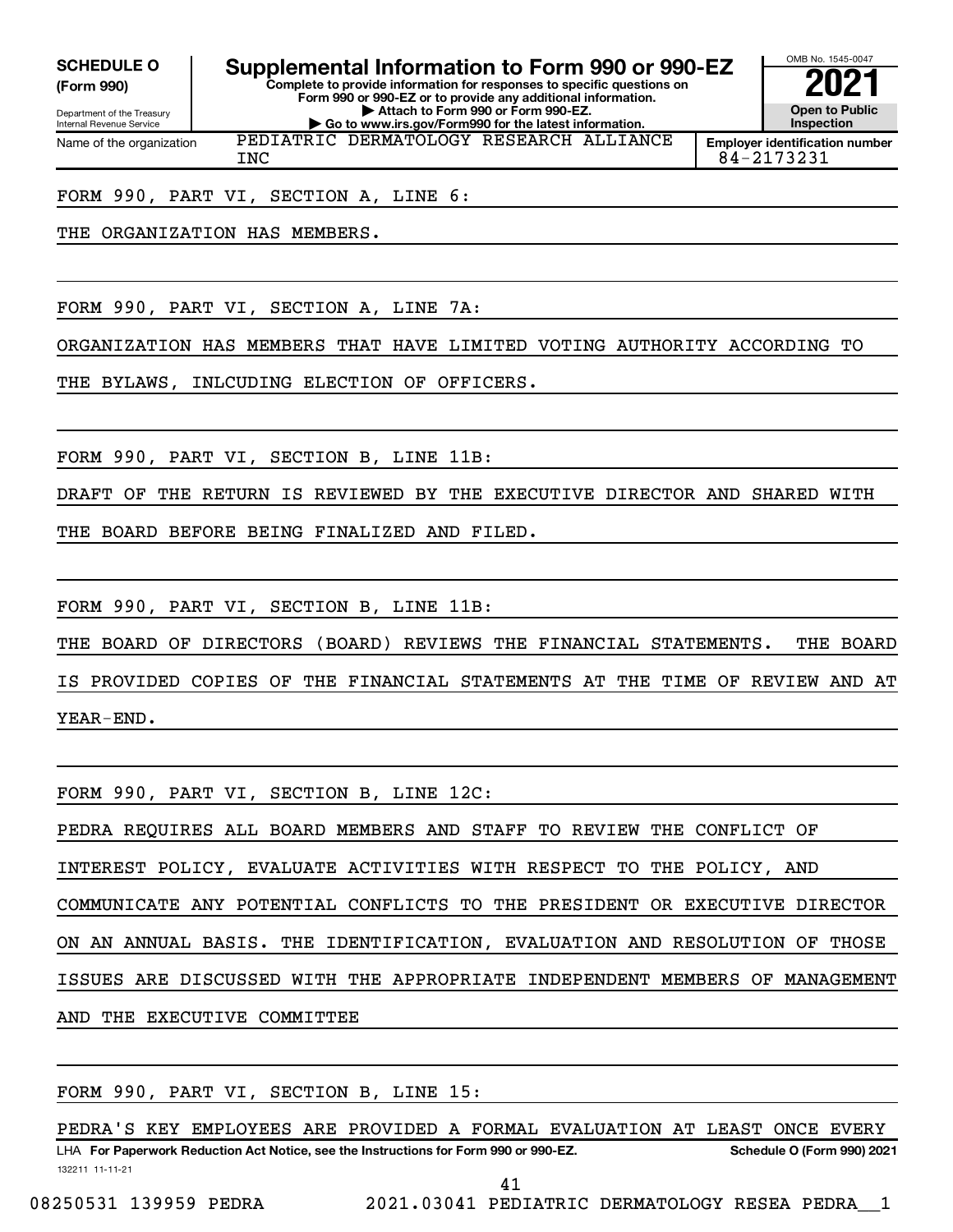| Schedule O (Form 990) 2021<br>Name of the organization PEDIATRIC DERMATOLOGY RESEARCH ALLIANCE<br><b>INC</b> | Page 2<br><b>Employer identification number</b><br>84-2173231 |
|--------------------------------------------------------------------------------------------------------------|---------------------------------------------------------------|
| FIVE YEARS. THE EXECUTIVE COMMITTEE OF THE BOARD REVIEWS AND APPROVES                                        |                                                               |
|                                                                                                              |                                                               |
| COMPENSATION PRIOR TO THE ANNUAL EVALUATION. COMPENSATION IS DETERMINED                                      |                                                               |
| BASED ON COMPARABLE DATA, COMPILED FROM INDEPENDENT SOURCES, AND EVALUATED                                   |                                                               |
| AGAINST THE ANNUAL BUDGET.                                                                                   |                                                               |
| FORM 990, PART VI, SECTION C, LINE 19:                                                                       |                                                               |
| DOCUMENTS AVAILABLE UPON REQUEST AND SHARED ON THE WEBSITE FOR PUBLIC                                        |                                                               |
| ACCESS.                                                                                                      |                                                               |
|                                                                                                              |                                                               |
|                                                                                                              |                                                               |
|                                                                                                              |                                                               |
|                                                                                                              |                                                               |
|                                                                                                              |                                                               |
|                                                                                                              |                                                               |
|                                                                                                              |                                                               |
|                                                                                                              |                                                               |
|                                                                                                              |                                                               |
|                                                                                                              |                                                               |
|                                                                                                              |                                                               |
|                                                                                                              |                                                               |
|                                                                                                              |                                                               |
|                                                                                                              |                                                               |
|                                                                                                              |                                                               |
|                                                                                                              |                                                               |
|                                                                                                              |                                                               |
|                                                                                                              |                                                               |
|                                                                                                              |                                                               |
|                                                                                                              |                                                               |
|                                                                                                              |                                                               |
| 132212 11-11-21                                                                                              | Schedule O (Form 990) 2021                                    |
| 42<br>08250531 139959 PEDRA<br>2021.03041 PEDIATRIC DERMATOLOGY RESEA PEDRA_1                                |                                                               |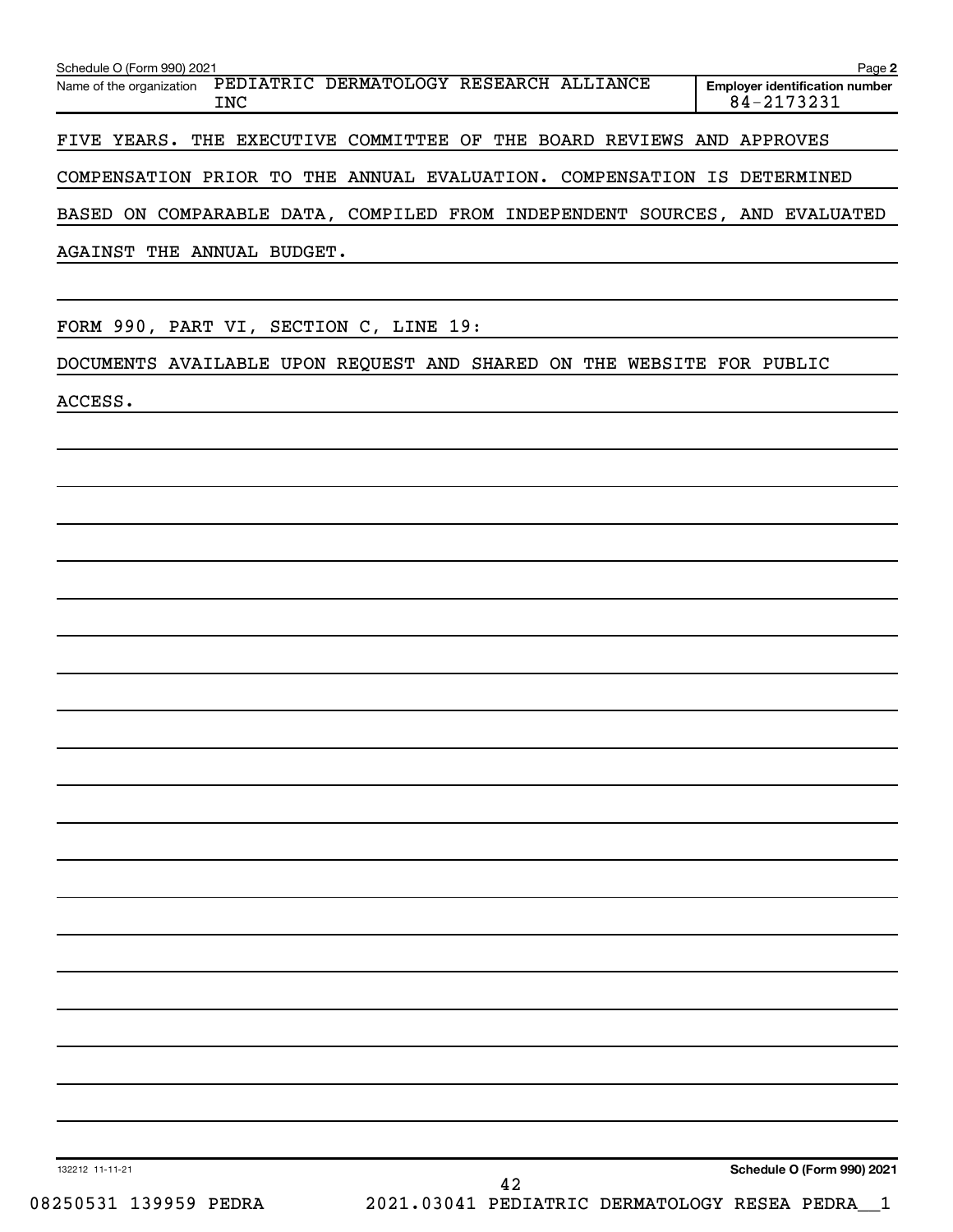| <b>NP-20</b><br>State Form 51062<br>(R12 / 8.21)           | <b>Indiana Department of Revenue</b><br><b>Indiana Nonprofit Organization's Annual Report</b><br>For the Calendar Year or Fiscal Year |                                                                         |                                                                   |  |  |
|------------------------------------------------------------|---------------------------------------------------------------------------------------------------------------------------------------|-------------------------------------------------------------------------|-------------------------------------------------------------------|--|--|
| <b>Beginning</b><br>Place "X" in box if: Change of Address | 01<br>01                                                                                                                              | 2021<br>and Ending [<br>Amended Report                                  | 31<br><u> 12</u><br>2021<br>Final Report:<br>Indicate Date Closed |  |  |
|                                                            |                                                                                                                                       | Due on the 15th day of the 5th month following the end of the tax year. |                                                                   |  |  |
|                                                            |                                                                                                                                       | NO FEE REQUIRED                                                         |                                                                   |  |  |
| Name of Organization                                       |                                                                                                                                       | <b>Telephone Number</b>                                                 |                                                                   |  |  |
| PEDIATRIC DERMATOLOGY RESEARCH ALLIANCE                    |                                                                                                                                       | 971 369 4690                                                            |                                                                   |  |  |
| Address                                                    |                                                                                                                                       | County                                                                  | Indiana Taxpayer Identification Number                            |  |  |
| $ 205\rangle$<br>ST 300<br>SE<br><b>SPOKANE</b>            |                                                                                                                                       | 49                                                                      |                                                                   |  |  |
| City                                                       | State                                                                                                                                 | <b>ZIP Code</b>                                                         | Federal Employer Identification Number                            |  |  |
| PORTLAND                                                   | þв                                                                                                                                    | 97202                                                                   | 84 2173231                                                        |  |  |
| Printed Name of Person to Contact                          |                                                                                                                                       |                                                                         | Contact's Telephone Number                                        |  |  |

If you are filing a federal return, attach a completed copy of Form 990, 990EZ, or 990PF.

Note: If your organization has unrelated business income of more than \$1,000 as defined under Section 513 of the Internal Revenue Code, you must also file Form IT-20NP.

#### **Current Information**

- 1. Indicate number of years your organization has been in continuous existance: 2
- 2. Have any changes not previously reported to the Department been made in your governing instruments, (e.g.) articles of incorporation, bylaws, or other instruments of importance? If yes, attach a detailed description of changes.
- 3. Attach a schedule, listing the names, titles and addresses of your current officers.
- 4. Briefly describe the purpose or mission of your organization below.

#### SEE STATEMENT 1

Email Address:

MIKE.SIEGEL@PEDRARESEARCH.ORG

I declare under the penalties of perjury that I have examined this return, including all attachments, and to the best of my knowledge and belief, it is true, complete, and correct.

Signature of Officer or Trustee Title Title Title Date

Name of Person(s) to Contact **Daytime Telephone Number** Daytime Telephone Number

150981 07-30-21

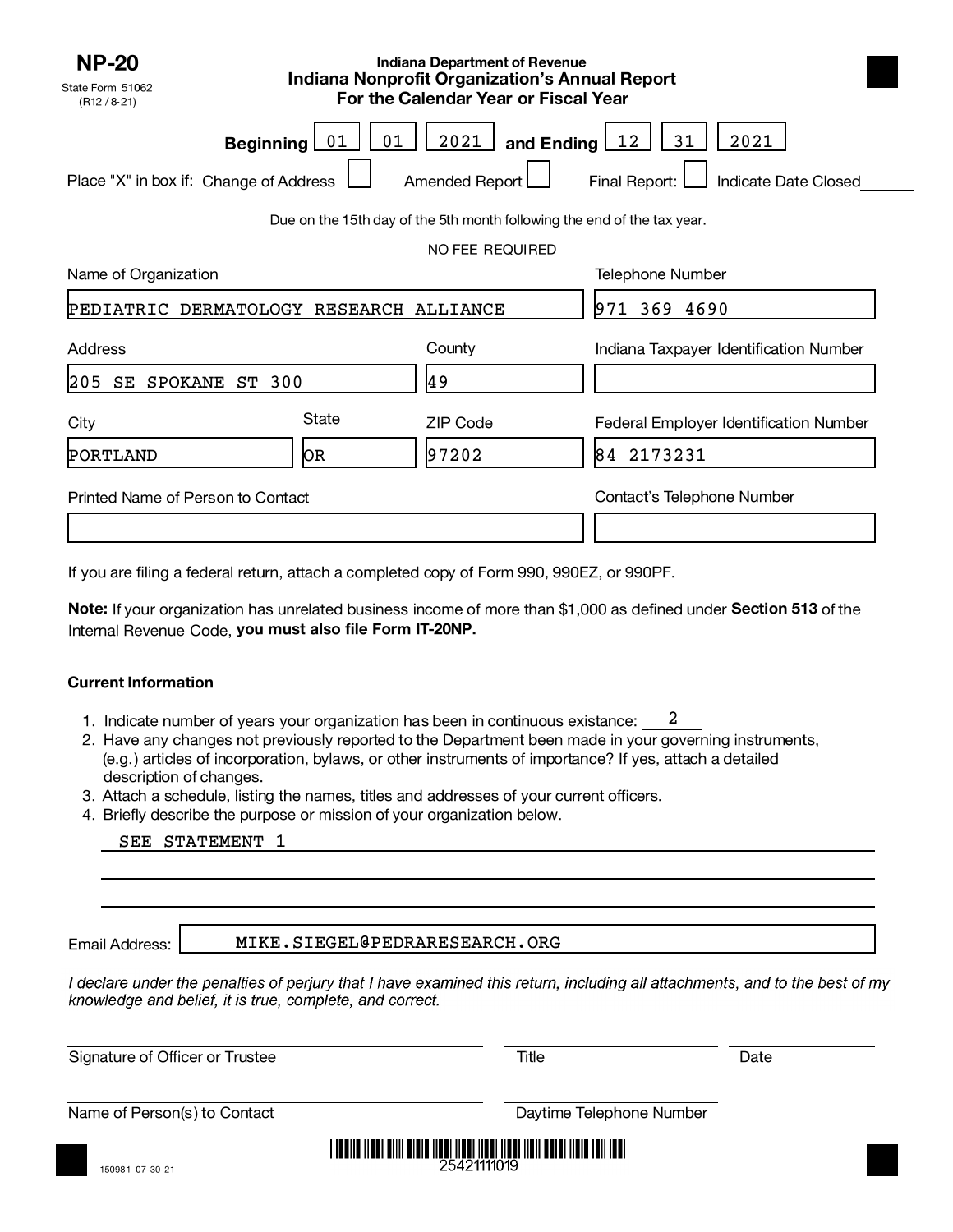#### }}}}}}}}}}}}}}}}}}}}}}}}}}}}}}}}}}}}}}}} }}}}}}}}}}

NP-20 STATEMENT 1

CREATE, INSPIRE, AND SUSTAIN RESEARCH TO PREVENT, TREAT, AND CURE CHILDHOOD SKIN DISEASE.

~~~~~~~~~~~~~~~~~~~~~~~~~~~~~~~~~~~~~~~~~~~~~~~~~~~~~~~~~~~~~~~~~~~~~~~~~~~~~~~~

}}}}}}}}}}}}}}}}}}}}}}}}}}}}}}}}}}}}}}}}}}}}}}}}}}}}}}}}}}}}}}}}}}}}}}}}}}}}}}}}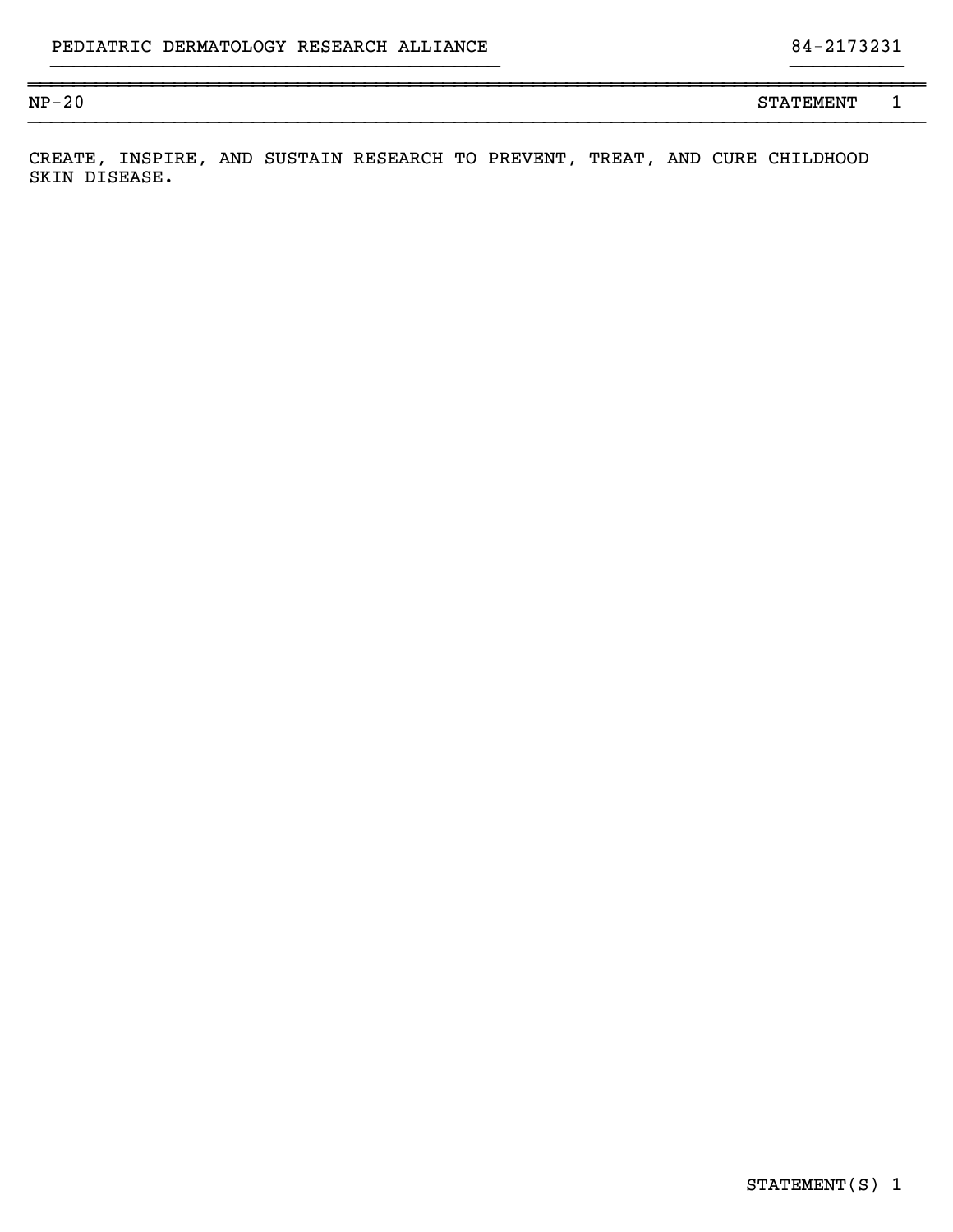| FORM $NP-20$                                                              | LIST OF OFFICERS, DIRECTORS AND TRUSTEES | STATEMENT | 2 |
|---------------------------------------------------------------------------|------------------------------------------|-----------|---|
| NAME AND ADDRESS                                                          | TITLE                                    |           |   |
| MICHAEL SIEGEL, PHD<br>205 SE SPOKANE ST, 300<br>PORTLAND, OR 97202       | EXECUTIVE DIRECTOR                       |           |   |
| ILONA FRIEDEN, MD<br>205 SE SPOKANE ST, 300<br>PORTLAND, OR 97202         | PRESIDENT & DIRECTOR                     |           |   |
| ANNA BRUCKNER, MD<br>205 SE SPOKANE ST, 300<br>PORTLAND, OR 97202         | PRESIDENT-ELECT                          |           |   |
| LESLIE LAWLEY, MD<br>205 SE SPOKANE ST, 300<br>PORTLAND, OR 97202         | TREASURER & DIRECTOR                     |           |   |
| DAWN SIEGEL, MD<br>205 SE SPOKANE ST, 300<br>PORTLAND, OR 97202           | IMMEDIATE PAST CO-PRESIDEN               |           |   |
| LISA ARKIN, MD<br>205 SE SPOKANE ST, 300<br>PORTLAND, OR 97202            | <b>DIRECTOR</b>                          |           |   |
| YVONNE CHIU, MD<br>205 SE SPOKANE ST, 300<br>PORTLAND, OR 97202           | <b>DIRECTOR</b>                          |           |   |
| KEITH CHOATE, MD, PHD<br>205 SE SPOKANE ST, 300<br>PORTLAND, OR 97202     | <b>DIRECTOR</b>                          |           |   |
| CARRIE COUGHLIN, MD<br>205 SE SPOKANE ST, 300<br>PORTLAND, OR 97202       | <b>DIRECTOR</b>                          |           |   |
| JEFFREY SUGARMAN, MD, PHD<br>205 SE SPOKANE ST, 300<br>PORTLAND, OR 97202 | <b>DIRECTOR</b>                          |           |   |
| JENNIFER HUANG, MD<br>205 SE SPOKANE ST, 300<br>PORTLAND, OR 97202        | <b>DIRECTOR</b>                          |           |   |
| RAEGAN HUNT, MD, PHD<br>205 SE SPOKANE ST, 300<br>PORTLAND, OR 97202      | <b>DIRECTOR</b>                          |           |   |

~~~~~~~~~~~~~~~~~~~~~~~~~~~~~~~~~~~~~~~~~~~~~~~~~~~~~~~~~~~~~~~~~~~~~~~~~~~~~~

}}}}}}}}}}}}}}}}}}}}}}}}}}}}}}}}}}}}}}}} }}}}}}}}}}